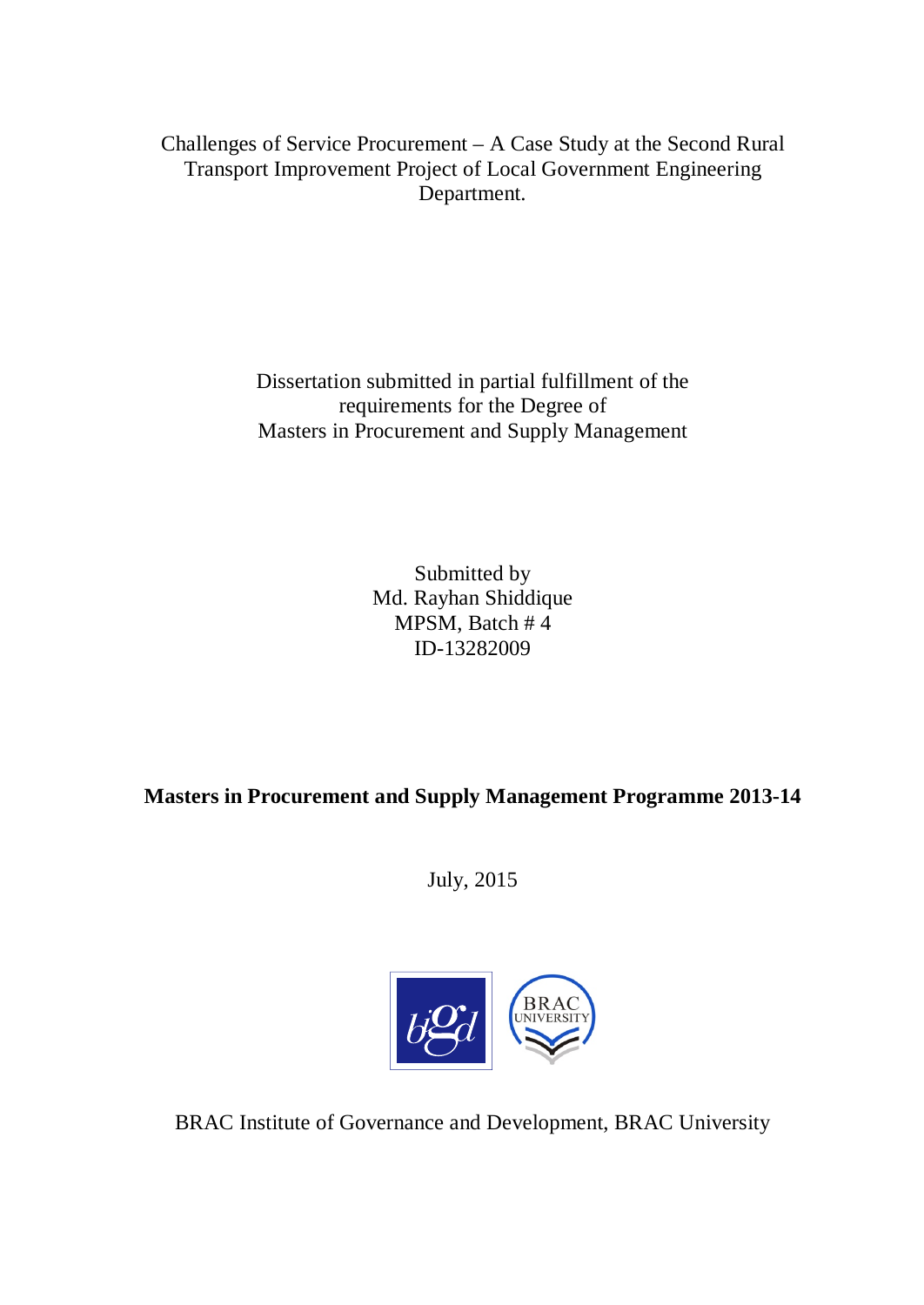# **Letter of transmittal**

July 2015

Mr. Md. Mosta Gausul Hoque, PMP Dissertation Supervisor & Director (Planning and Development) Bangladesh Parliament Secretariat Dhaka, Bangladesh

## **Subject: Submission of Thesis Paper titled 'Challenges of Service Procurement – A Case Study at the Second Rural Transport Improvement Project of Local Government Engineering Department'.**

Dear Sir,

I am very much pleased to submit the thesis paper entitled '*Challenges of Service Procurement – A case study at the Second Rural Transport Improvement Project of Local Government Engineering Department*', as a partial fulfillment of the requirements for the degree of Masters in Procurement and Supply Management (MPSM). This is my great opportunity to work under your valuable guidance. The dissertation work is done by me and it is prepared on the basis of practical working experiences, survey questionnaire, interviews, primary and secondary data, various academic books, journals and website. If there is need for any correction, please let me know and I will correct it. I hope that you will accept the dissertation paper for your assessment and oblige thereby.

Sincerely yours

**Md. Rayhan Shiddique**  Student ID # 13282009 Batch # 4 Masters in Procurement and Supply Management BRAC Institute of Governance and Development (BIGD) BRAC University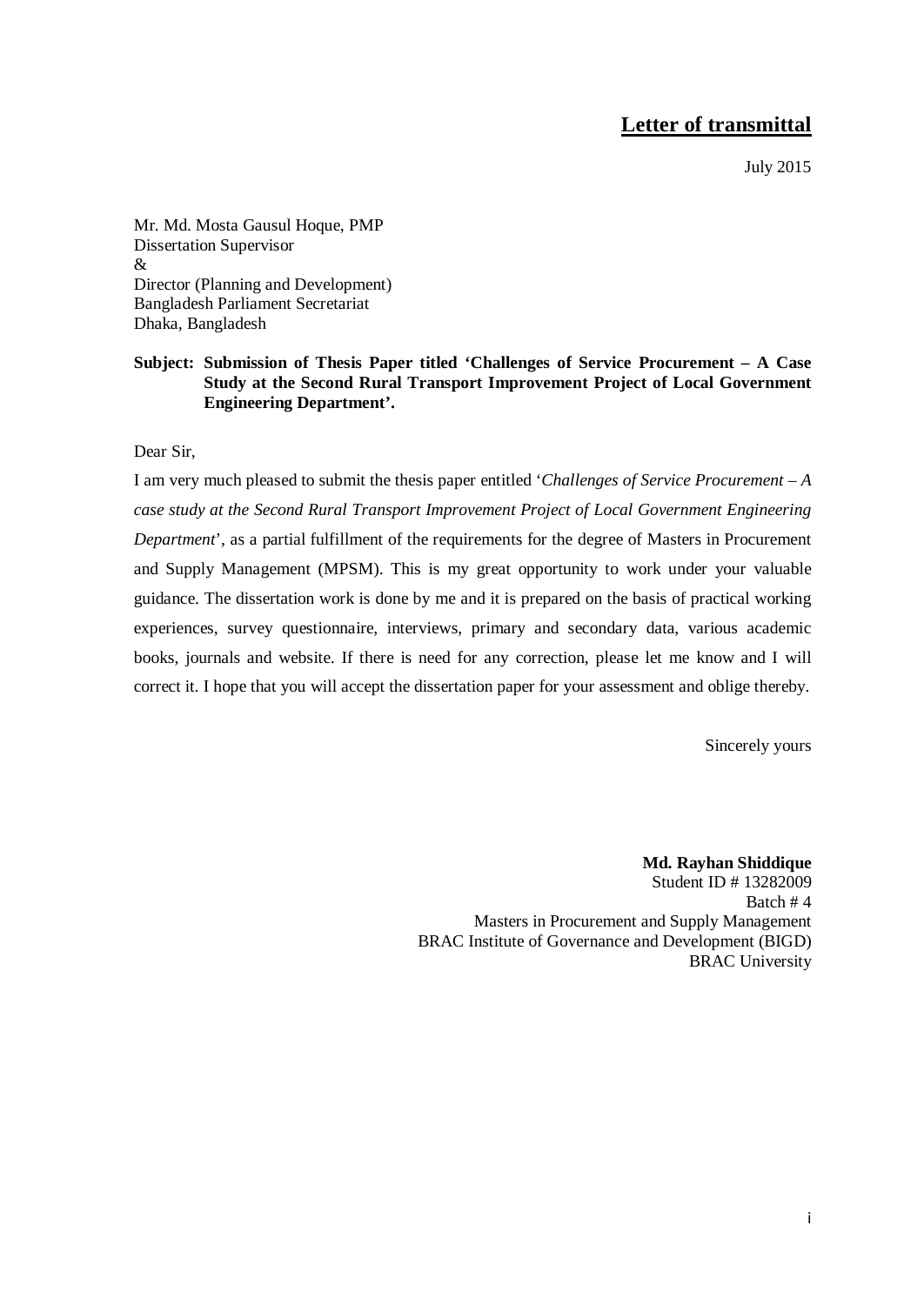Challenges of Service Procurement – A Case Study at the Second Rural Transport Improvement Project of Local Government Engineering Department.

Dissertation submitted in partial fulfillment of the

requirements for the Degree of

# **Masters in Procurement and Supply Management** BRAC Institute of Governance and Development (BIGD) BRAC University, Dhaka, Bangladesh

Submitted by **Md. Rayhan Shiddique** MPSM, Batch # 4 ID - 13282009

Supervised and Approved by

**Md. Mosta Gausul Hoque, PMP** Dissertation Supervisor & Director (Planning and Development) Bangladesh Parliament Secretariat Dhaka, Bangladesh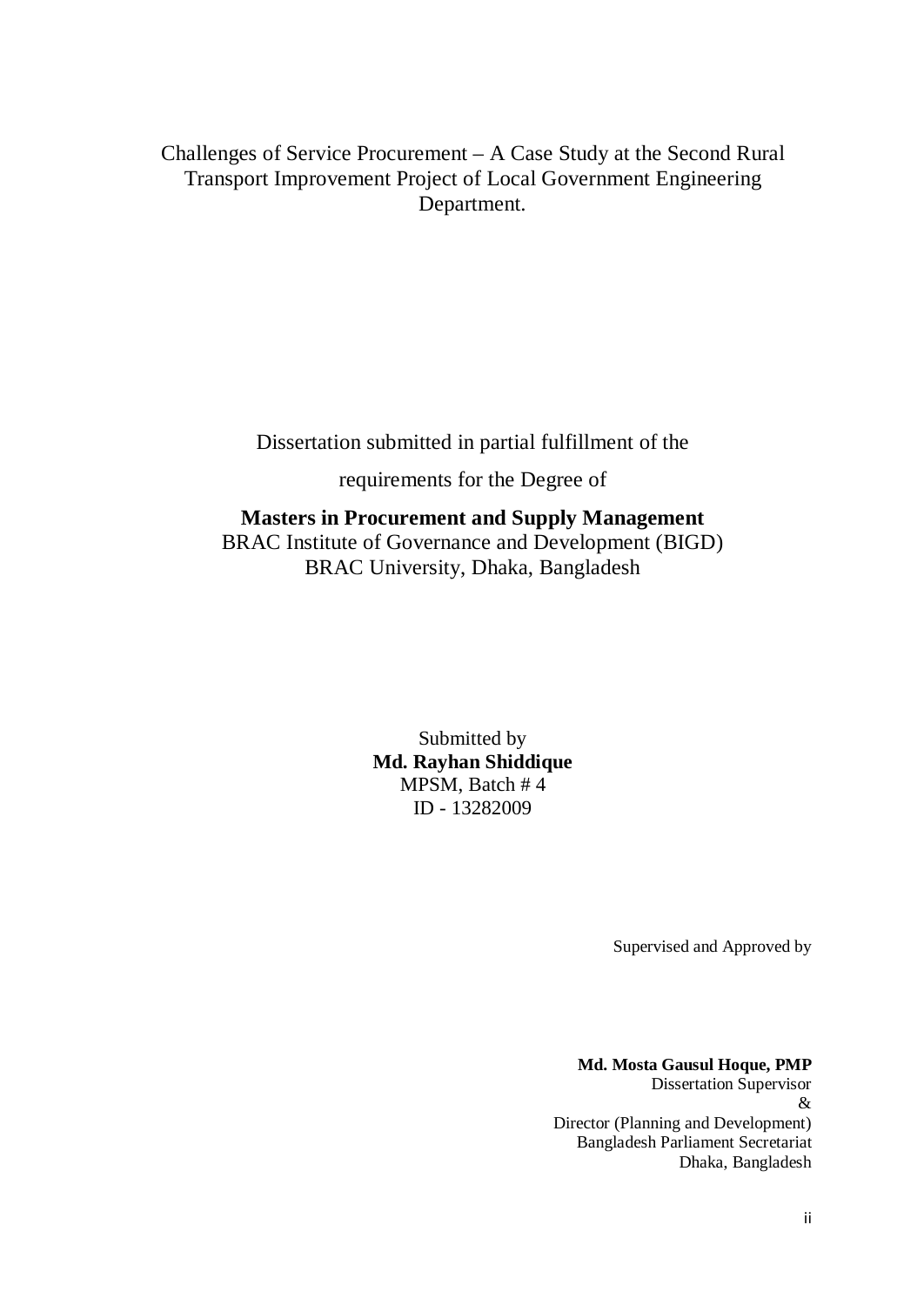#### **CERTIFICATE FROM SUPERVISOR**

<span id="page-3-0"></span>This is to certify that Md. Rayhan Shiddique, MPSM Batch # 4, ID-13282009 has prepared the thesis entitled "Challenges of Service Procurement – A Case Study at the Second Rural Transport Improvement Project of Local Government Engineering Department" under my supervision. I do hereby approve the style and content of this thesis. This is for the partial fulfillment of the requirement for the degree of Masters in Procurement and Supply Management (MPSM) at the *BRAC* Institute of Governance and Development (*BIGD*) in *BRAC* University.

> **(Md. Mosta Gausul Hoque, PMP)** Director (Planning & Development) Bangladesh Parliament Secretariat Dhaka, Bangladesh

**23 July 2015**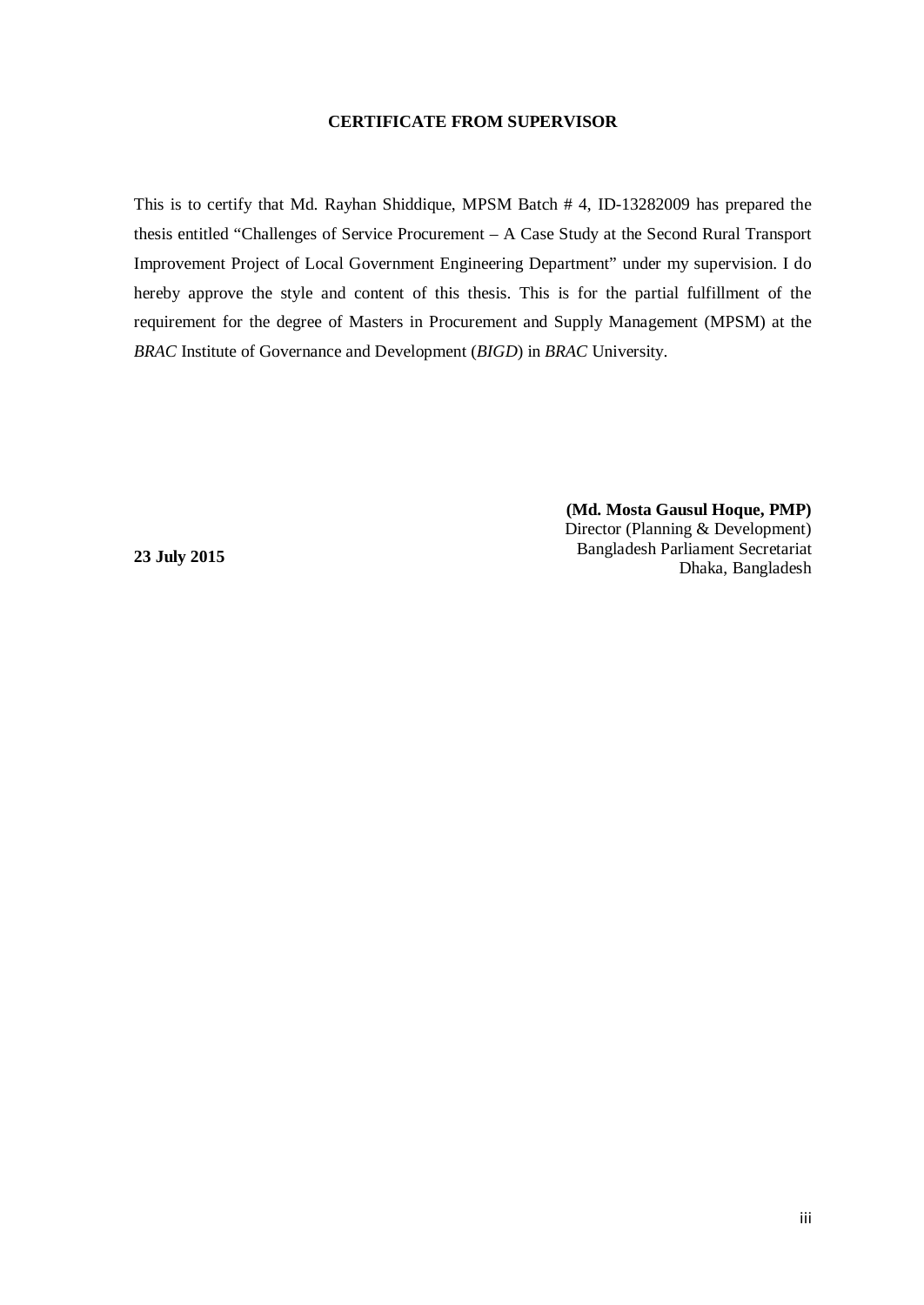## **Statement of the Author**

<span id="page-4-0"></span>I hereby declare that the undersigned is the author of this thesis. I also declare that this paper has not been submitted anywhere. I authorize the BRAC Institute of Governance and Development (BIGD) BRAC University, Dhaka, Bangladesh to lend this thesis to other Institutions or individuals for the purpose of scholarly research. I do further authorize BRAC University to reproduce this thesis by photocopying or by other means, in total or in part, at the request of other institutions for the purpose of scholarly research.

> **Md. Rayhan Shiddique**  Student ID 13282009 Batch # 4 Masters in Procurement and Supply Management BRAC Institute of Governance and Development (BIGD) BRAC University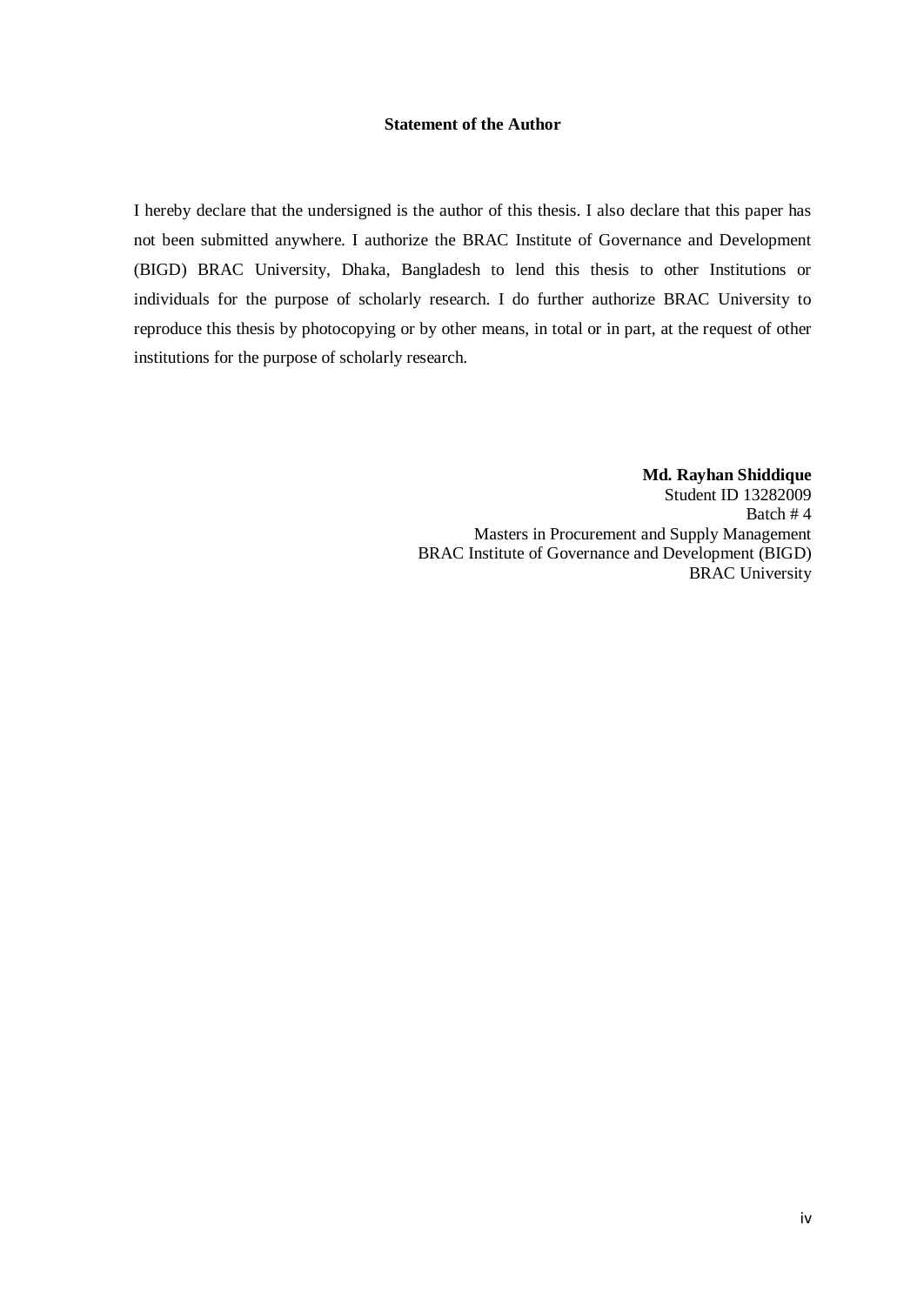#### **Acknowledgements**

<span id="page-5-0"></span>It is my great opportunity by the grace of Almighty Allah that I got admitted to BRAC University in September 2013 for the Masters in Procurement and Supply Management (MPSM). I would like to express my sincere thanks and deepest gratitude to my honorable dissertation supervisor Mr. Md. Mosta Gausul Hoque, PMP, Director (Planning and Development), Bangladesh Parliament Secretariat, Dhaka, Bangladesh for his valuable guidance, suggestion and continuous support. Without the guidance and suggestion of my dissertation supervisor it was not possible to complete this dissertation. In the design of survey questionnaire the dissertation supervisor helped me a lot. I must mention here that my beloved wife Masuma Ferdous and two beloved daughter Prerana Tarannum and Procheta Silvie sacrificed their time and supported me for my study and the thesis work. I would like to acknowledge Mr. Md. Jasim Uddin, Project Director, BAIDP, LGED who suggested and continuous supported me to do the thesis work. I would also like to acknowledge the cooperation of the officers and staffs of BRAC University, the PMU officials of RTIP-2, specially Mr. Md. Golam Yazdani, DPD, RTIP-2 who encourages me to do this work and my classmates of BRAC University who helped me at various stages of my thesis work.

**Md. Rayhan Shiddique**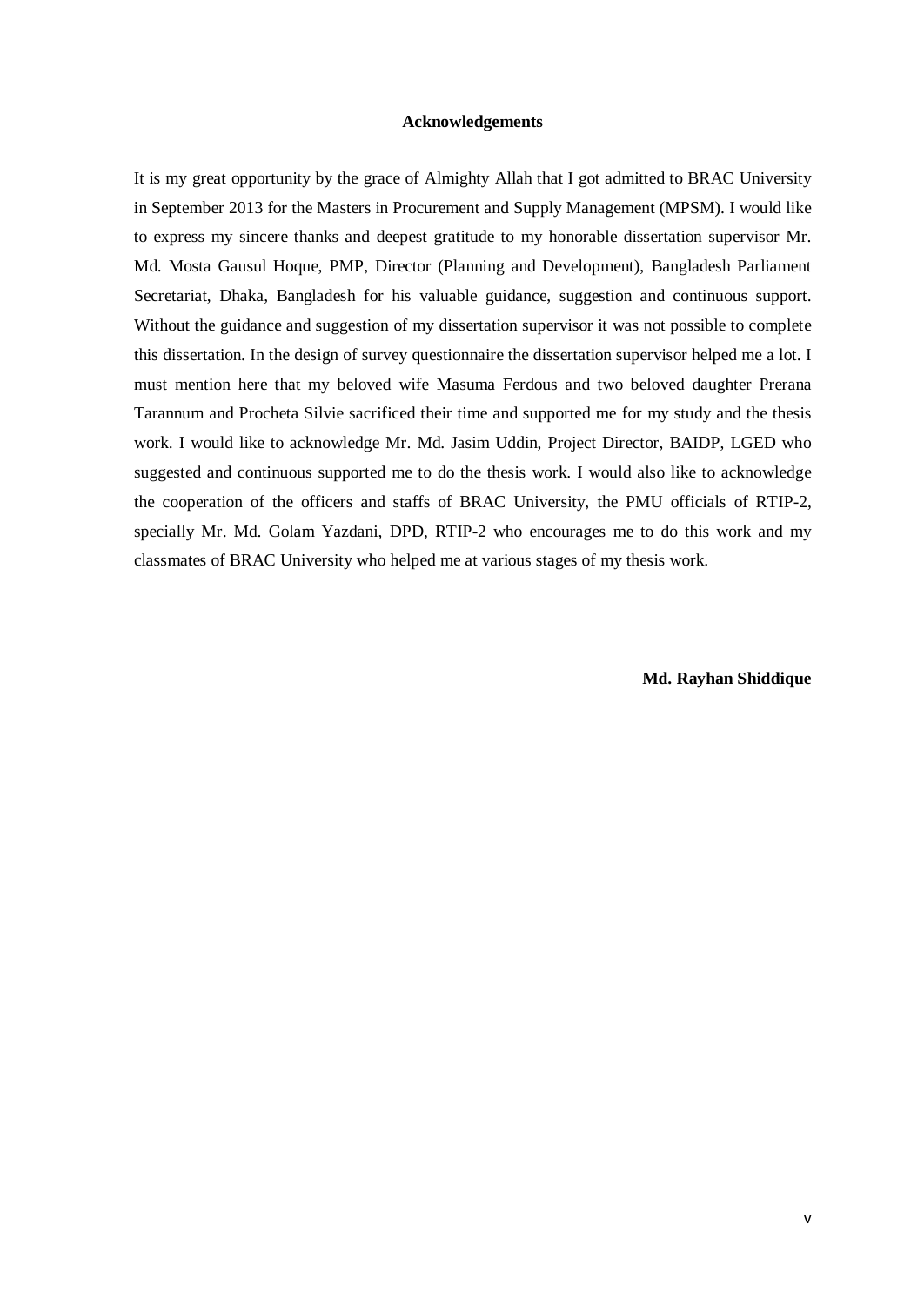<span id="page-6-0"></span>

| 1.1 |                                                                            |  |
|-----|----------------------------------------------------------------------------|--|
| 1.2 |                                                                            |  |
| 1.3 |                                                                            |  |
| 1.4 |                                                                            |  |
| 1.5 |                                                                            |  |
| 1.6 |                                                                            |  |
| 1.7 |                                                                            |  |
| 1.8 |                                                                            |  |
|     |                                                                            |  |
|     |                                                                            |  |
| 2.1 |                                                                            |  |
| 2.2 | Seven methods are followed for selection of consultants under World Bank's |  |
|     |                                                                            |  |
| 2.4 |                                                                            |  |
| 2.5 |                                                                            |  |
| 2.6 |                                                                            |  |
| 2.7 |                                                                            |  |
|     |                                                                            |  |
|     |                                                                            |  |
|     |                                                                            |  |
| 3.1 |                                                                            |  |
| 3.2 |                                                                            |  |
|     |                                                                            |  |

## **Table of Contents**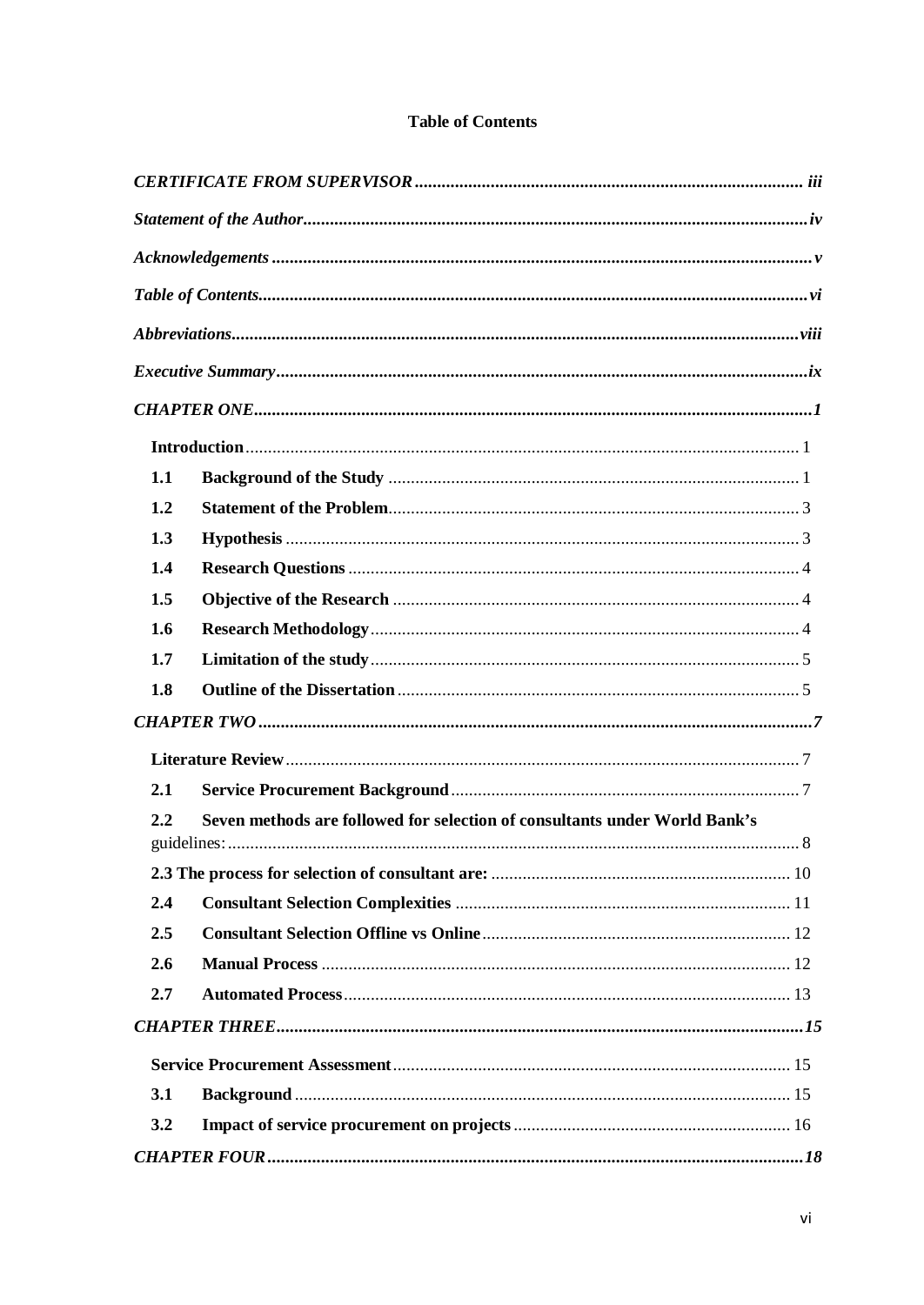| 4.1              |                                                                                                                                                                           |
|------------------|---------------------------------------------------------------------------------------------------------------------------------------------------------------------------|
| 4.2              | Level of service procurement knowledge of POC and PEC members 19                                                                                                          |
| 4.3              |                                                                                                                                                                           |
| 4.4              |                                                                                                                                                                           |
| 4.5<br>or not 22 | Short list clearance from the World Bank takes on an average 58 days, it is justified                                                                                     |
| 4.6              | What should be the time limit for World Bank clearance of Short List 24                                                                                                   |
| 4.7              |                                                                                                                                                                           |
| 4.9              |                                                                                                                                                                           |
| 4.10             |                                                                                                                                                                           |
| 4.11             | At least 4 clearances [TOR, Short list, Technical evaluation and Draft contract<br>agreement] needed from World Bank for WB assisted projects, it is justified or not  29 |
| 4.12             | Selection of consultants takes on an average 438 days, it is justified or not  30                                                                                         |
| 4.13             | Logistics and sufficient number of procurement personnel in the PMU 31                                                                                                    |
| 4.14             |                                                                                                                                                                           |
| 4.15             | Procurement personnel authority, power, accountability and responsibility 32                                                                                              |
| 4.16             | Use of e-Procurement will reduce the time for selection of consultants  33                                                                                                |
|                  |                                                                                                                                                                           |
|                  |                                                                                                                                                                           |
| 5.1              |                                                                                                                                                                           |
| 5.2              |                                                                                                                                                                           |
|                  |                                                                                                                                                                           |
|                  |                                                                                                                                                                           |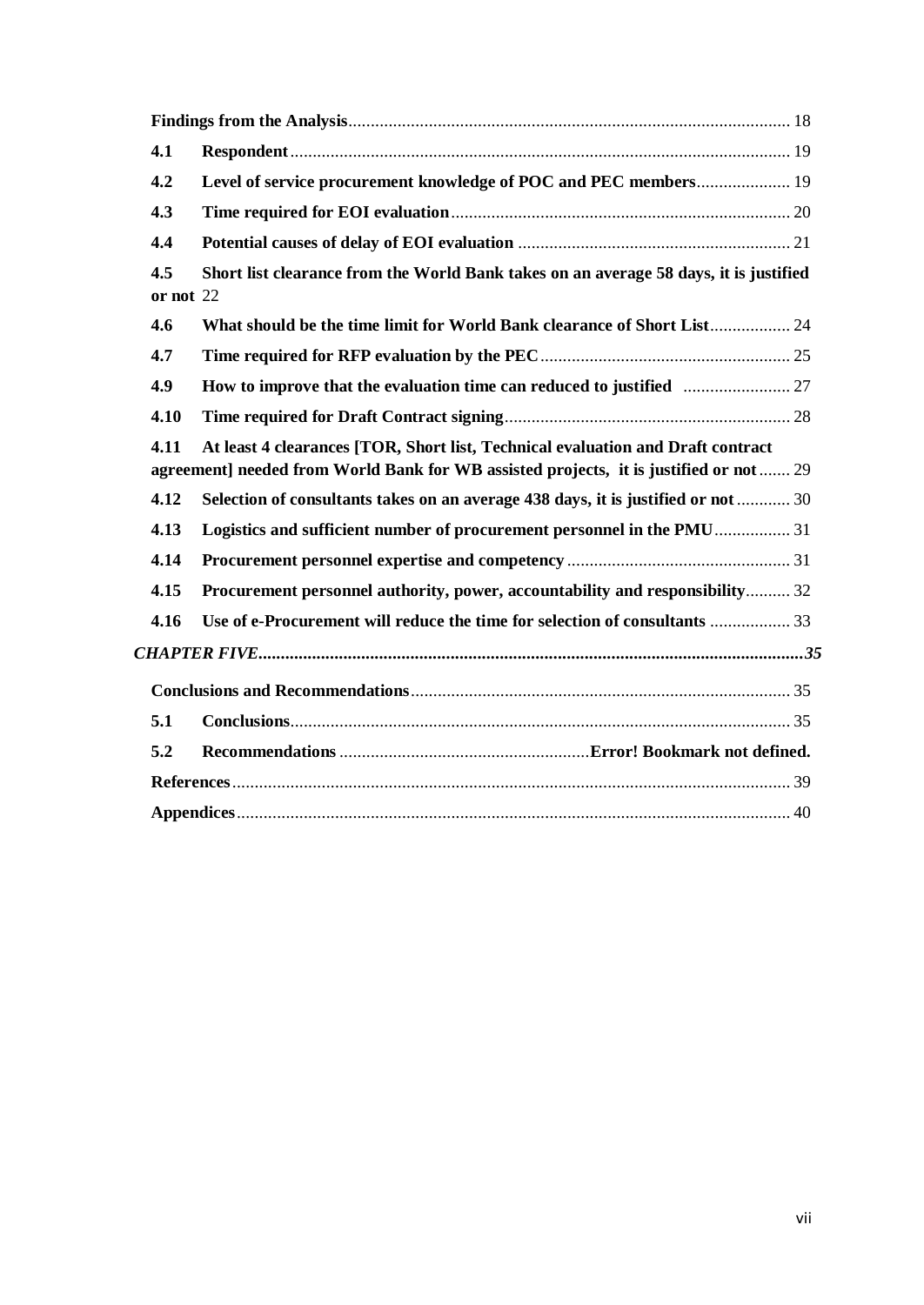## **Abbreviations**

<span id="page-8-0"></span>

| AE              | <b>Assistant Engineer</b>                                   |
|-----------------|-------------------------------------------------------------|
| <b>BAIDP</b>    | Bangladesh Agricultural Infrastructural Development Program |
| <b>CCGP</b>     | <b>Cabinet Committee of Government Purchase</b>             |
| <b>CE</b>       | <b>Chief Engineer</b>                                       |
| <b>CPAR</b>     | <b>Country Procurement Assessment Report</b>                |
| <b>CPTU</b>     | <b>Central Procurement Technical Unit</b>                   |
| CSOs            | Selection amongst Community Service Organizations           |
| <b>CV</b>       | Curriculum Vitae                                            |
| D&SC            | Design and Supervision Consultants                          |
| $\overline{DC}$ | Design Contest                                              |
| <b>DPD</b>      | Deputy Project Director                                     |
| e-GP            | <b>Electronic Government Procurement</b>                    |
| <b>EOI</b>      | <b>Expression of Interest</b>                               |
| <b>FAPAD</b>    | Foreign Aided Project Audit Directorate                     |
| <b>GOB</b>      | Government of Bangladesh                                    |
| <b>GFR</b>      | <b>General Financial Rules</b>                              |
| <b>HOPE</b>     | Head of Procuring Entity                                    |
| <b>ICB</b>      | <b>International Competitive Bidding</b>                    |
| <b>IDA</b>      | <b>International Development Association</b>                |
| <b>IMED</b>     | Implementation Monitoring and Evaluation Division           |
| <b>IPAC</b>     | <b>Integrated Performance Audit Consultant</b>              |
| <b>LCS</b>      | <b>Least Cost Selection</b>                                 |
| <b>LGED</b>     | Local Government Engineering Department                     |
| <b>MGSP</b>     | Municipal Governance Support Project                        |
| <b>NGO</b>      | Non-Governmental Organization                               |
| <b>NOBIDEP</b>  | Northern Bangladesh Integrated Development Project          |
| PD              | <b>Project Director</b>                                     |
| <b>PEC</b>      | <b>Proposal Evaluation Committee</b>                        |
| <b>PMU</b>      | Project Management Unit                                     |
| POC             | Proposal Opening Committee                                  |
| <b>POS</b>      | Proposal Opening Sheet                                      |
| <b>PPA 2006</b> | <b>Public Procurement Act 2006</b>                          |
| <b>PPR 2003</b> | <b>Public Procurement Regulations 2003</b>                  |
| <b>PPR 2008</b> | <b>Public Procurement Rules 2008</b>                        |
| <b>QCBS</b>     | <b>Quality and Cost Based Selection</b>                     |
| <b>RFP</b>      | <b>Request for Proposal</b>                                 |
| RTIP-II         | Second Rural Transport Improvement Project                  |
| <b>SBCQ</b>     | Selection Based on Consultant's Qualification               |
| <b>SE</b>       | <b>Superintending Engineer</b>                              |
| <b>SFB</b>      | Selection under a Fixed Budget                              |
| Sr.AE           | Senior Assistant Engineer                                   |
| SSS             | <b>Single Source Selection</b>                              |
| <b>TOR</b>      | Terms of Reference                                          |
| <b>WB</b>       | World Bank                                                  |
| <b>XEN</b>      | <b>Executive Engineer</b>                                   |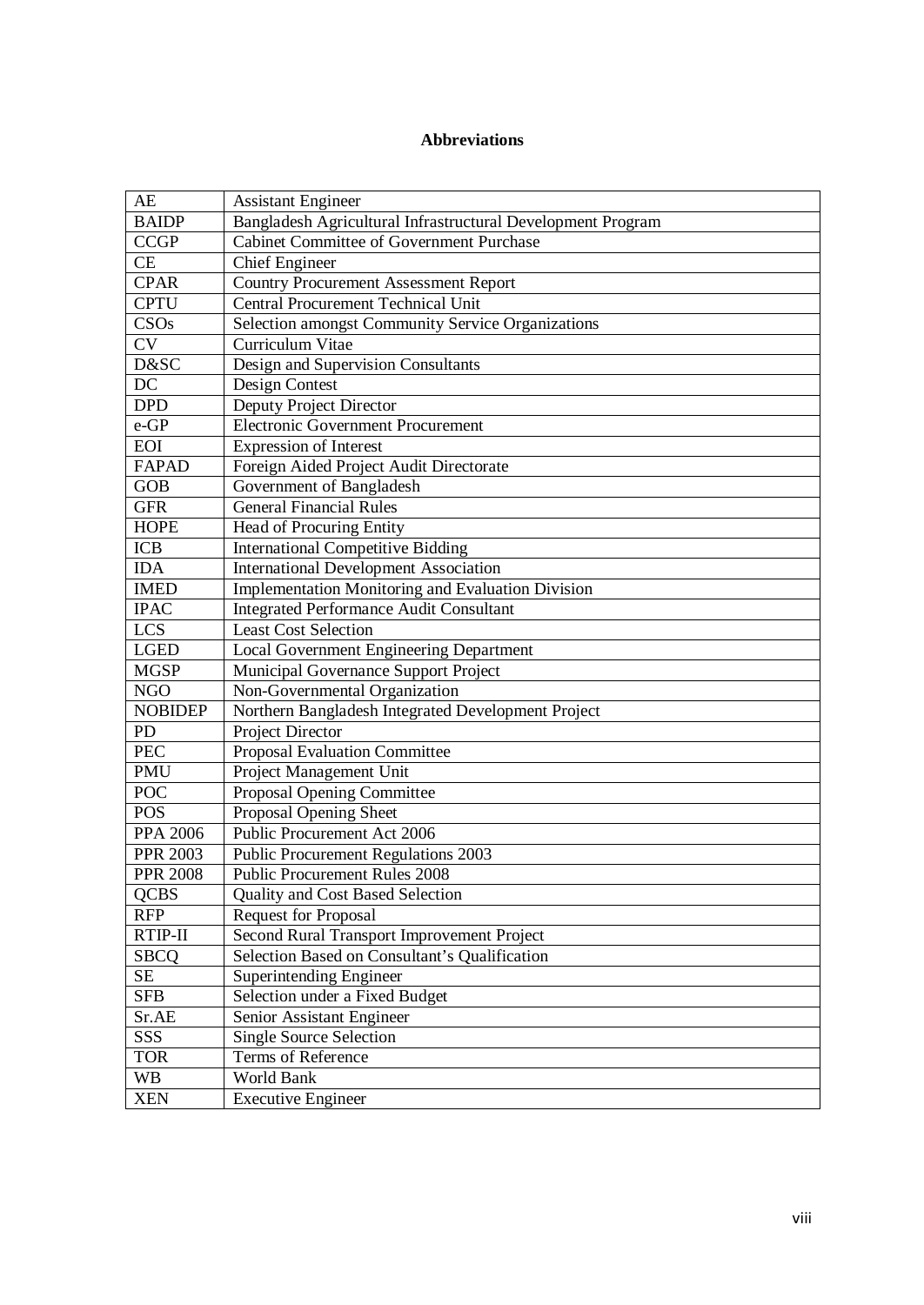## **Executive Summary**

<span id="page-9-0"></span>Procurement of service in the public sector organizations is very large i.e. and a high proportion of the external sourcing are for consultant services. In the Europe around 50% of the total external sourcing of consultants is hired by local governments for, construction work, maintenance work, public transport, garbage collection, social services, consultants and network services etc. Procurement of services in public sector is becoming an increasingly important issue. Support services such as cleaning, catering and security are in a high degree contracted out however outsourcing is applied to other kind of services, namely in public services in which the public organizations must provide to the citizens, increasingly through external supports. The keyword in the current international approach to public procurement is value, which involves making taxpayers' money go further in meeting user requirements. Value can be further broken down to three popular ideas of public procurement goals: economy, efficiency, and effectiveness. Economy is concerned with minimizing the cost of resources acquired or used, having regard for the quality of inputs. Efficiency is concerned with the relationship between the outputs of services and the resources used, while effectiveness is concerned with the achievement of targets, not only in terms of quantity but also quality. The means by which value is to be achieved is a source of much debate. Economy efficiency through competition can reduce cost and improve quality. However, this is mainly because of increased attention paid to quality through monitoring, explicit inspections, and emphasis on standards. Competition creates lengthy tendering procedures, which increases transaction costs, while the arms length relationship limits the ability of buyers and sellers to forecast accurately the risks and eventualities in the contract.

In the Bangladesh context the service procurement in the public sector is necessary because of insufficient number of skilled persons, huge money involvement of deploying permanent staff, size of government becoming large. The study focuses on challenges of the selection of consultants in the development projects. We know projects means the temporary endeavor undertaken to create a unique product, service or result. The project has a start and an end. There are persons involved in the projects to carry out the project and successful completion of the project. In the successful completion of the projects, the role of consultants is very much vital. The consultant team supports the project personnel and carries out specific job. So the skill, capability, dedication of the consultants is important. It is also important for the consultants to cope with the project personnel. The challenges faced in the selection of consultants should be carefully handled. When the project become sick in the first year for low performance without the presence of consultant, it is very difficult to cover the laggings. But in the next years the targets are re-set and sometimes over program are necessary.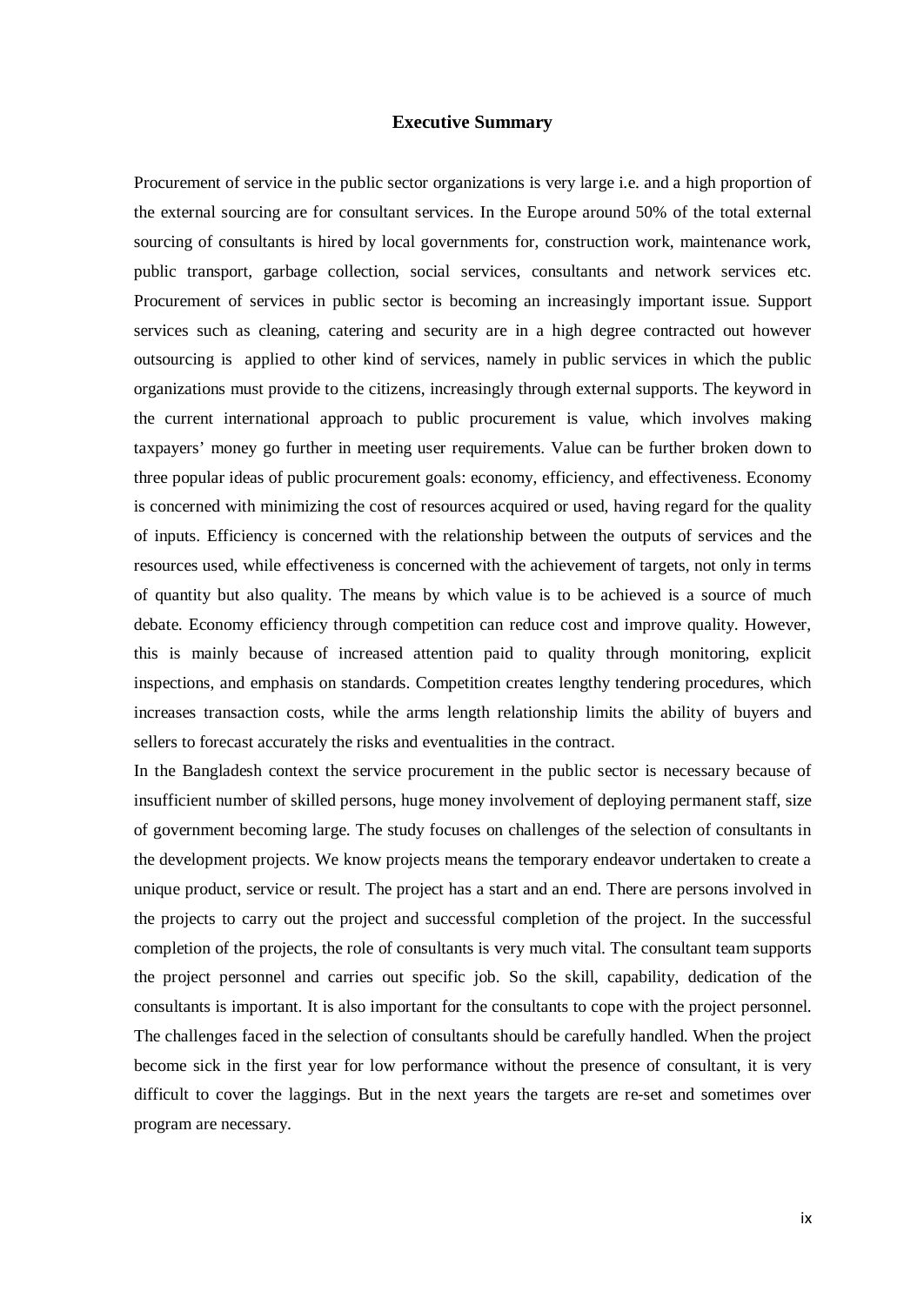## **CHAPTER ONE Introduction**

#### <span id="page-10-2"></span><span id="page-10-1"></span><span id="page-10-0"></span>**1.1 Background of the Study**

The thesis title is the challenges of service procurement – a case study of Second Rural Transport Improvement Project of Local Government Engineering Department. Now the two questions come - what is service and what is procurement. Service is defined as "Any activity or benefit that one party can offer to another that is essentially intangible and does not result in the ownership of anything" (Philip Kotler). A wide range of services are offered by providers: Audio-video services, Architectural and Engineering services, Auditing services, Catering and Hospitality services, Cleaning services, Consultancy services in various sectors, Courier and mailing, Conference Services and Event Management, Facility Technical Maintenance, Financial services, transport services, banking services, Gardening, ICT Project Management, ICT Software Development, Insurance, Investment Management, Moving, Storage and Shipping, Printing and Publishing, Printing Supplies, Procurement Services, Project Management, Refurbishing Works, Rental services, Security and Custody services, Training and Staff Development, Travel services and so on. There are five major unique characteristics or classification of services, which are Intangibility, Inseparability, Heterogeneity, Perishability and Non-ownership

[\(www.entrepreneurshipsecret.com/5-major-](http://www.entrepreneurshipsecret.com/5-major-characteristics-of-services)**characteristics**-of-**services)**.

These are discussed below:

- Intangibility (or in procurement terms, 'lack of inspectability'') A service cannot be measured, weighed, chemically analysed or otherwise inspected before it is purchased, or when assessing satisfaction after purchase.
- Inseparability Services are produced and consumed at the same time.
- Heterogeneity or variability Every separate instance of service provision is unique, because the personnel and circumstances are different.
- Perishability (or in procurement terms, "impracticability of storage") A service cannot be stored or stockpiled for later use, so the timing of supply is difficult to control.
- Non-ownership (or in procurement terms, "uncertainties in contractual agreements") Services do not result in the transfer of ownership of anything, making it difficult to define when a contract for services has been properly fulfilled, and when risk and liability have passed from one party to another.

The challenges existing in service procurement present a strong argument for purchasing to be involved in sourcing services. Service levels, schedules and the basis for charges should be agreed in as much detail as possible before the final agreement is signed. Service management is an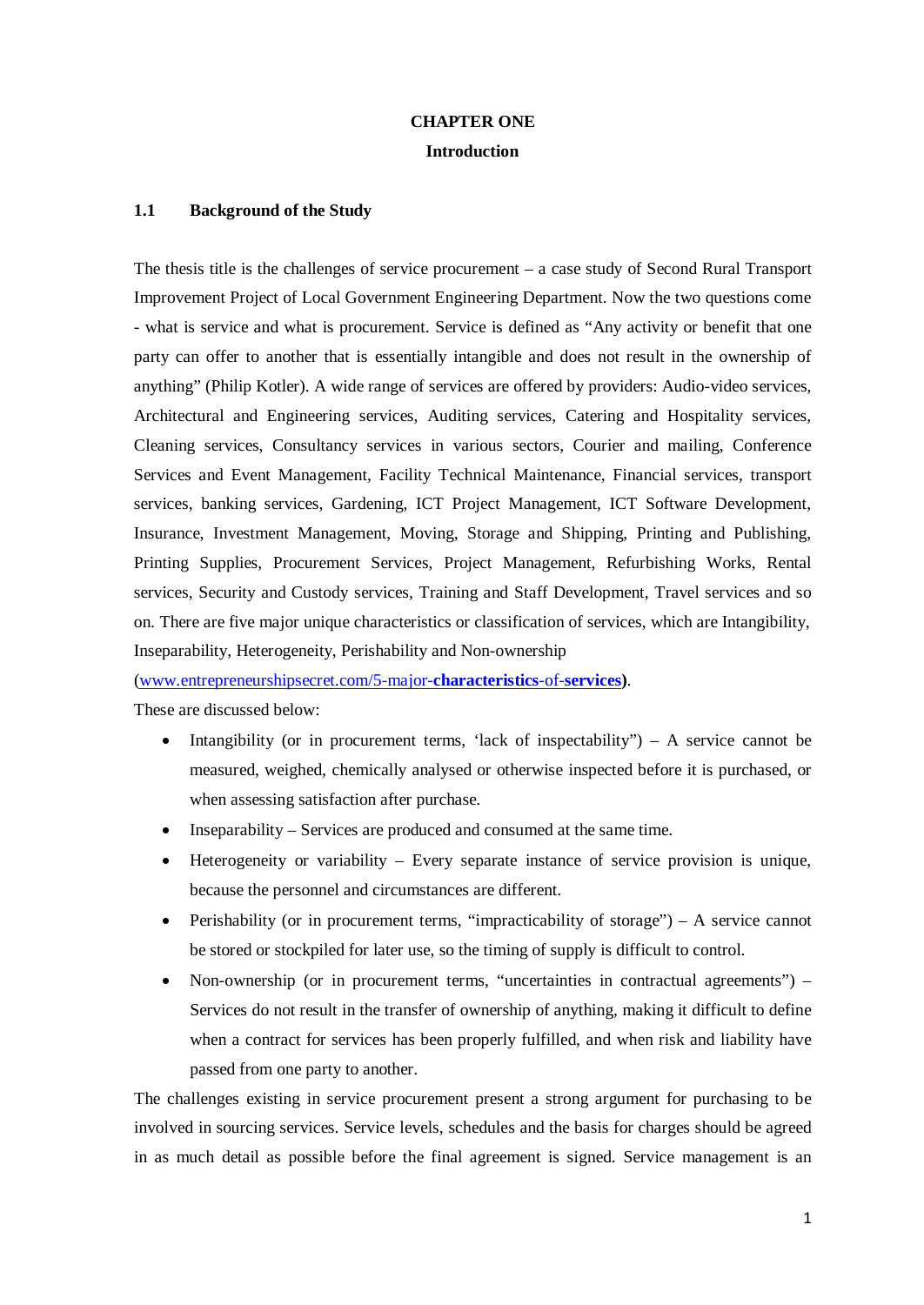important ingredient in successful service buying. Certain legal and technical considerations must also be addressed in the procurement of services; for example: Indemnity insurance, Confidentiality and protection of intellectual property. Measures of service quality are: Tangibles – Appearance of physical facilities, equipment, personnel, communication. Reliability – Ability to perform the promised service dependably and accurately. Responsiveness – Willingness to help customers and provide prompt service. Assurance – Customer confidence that the service provider will identify with the customer's needs and expectations in relation to ease of access, communication and co-operation. Key Performance Indicators (KPIs) of Service are: KPIs are agreed, specific measures of the performance of a unit or organization, against which progress and performance can be evaluated. KPIs can be drawn up to suit the needs of a particular service contract. Where possible, such goals will be quantitative: that is, numerical or statistical. Some targets, however, will be more qualitative: that is, subjective and pertaining to qualities or attributes that cannot readily be quantified. Techniques of monitoring service levels: Observation and experience:- The performance of service provider observed time to time and from past experience that can be monitored very well. Spot checks and sample testing: There must be some spot checks and also some sample can be tested for the monitoring of service. Business results and indirect indicators: Feedback from the customers. Customers might indicate dissatisfaction with the cleanliness of the premises, late transport deliveries, or lack of courtesy by call center staff. Electronic performance monitoring: The performance of service provider can be monitored by online. Self-assessment by the service provider: Service providers may require reports by their own staff of supervisors. Collaborative performance review: Periodically, information might be gathered and shared by customer and service provider.

<span id="page-11-0"></span>Procurement means the purchasing or hiring of Goods, or acquisition of Goods through purchasing and hiring, and the execution of Works and performance of Services by any contractual means. Procurement is a systematic PROCESS. In other words procurement is the complete process of acquiring goods, services and works from suppliers. The procurement process takes into account factors such as the cost over the life of the good or service, and the quality necessary to meet users' requirements. The generic procurement cycle is: 1. Identify the need (Requisition or bill of materials), 2. Define the need (Specification), 3. Develop contract terms, 4. Source the market (Identify potential suppliers), 5. Appraise suppliers, 6. Invite quotations or tenders (Request for quotation (RFQ) or invite to tender, 7. Analyse quotations and select most promising supplier, 8. Negotiate best value, 9. Award the contract, 10. Contract / supplier management (Monitor, review and maintain performance). Service procurement for the project is necessary.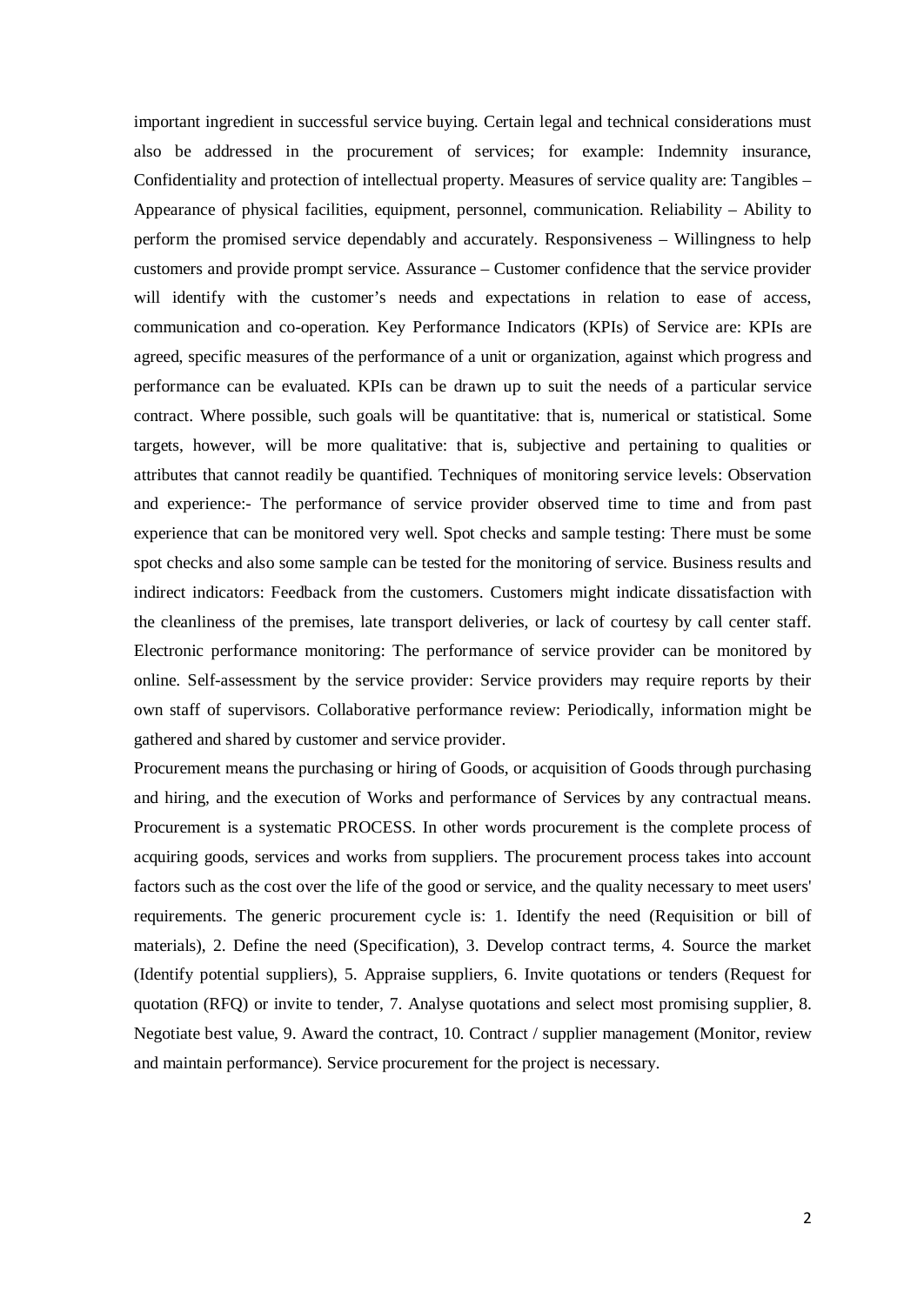## **1.2 Statement of the Problem**

For the development of our country the role of efficient and effective implementation of different development projects are vital. The implementation of projects directly contributes to the Gross Domestic Product (GDP) of the country. There are so many work forces involved in the projects. Some are in managerial role, some are in supervision role, some are in supporting role, and some are directly working in the projects. The service involvement of the development projects is crucial because they are in the supporting and supervision role. The service procurement i.e. selection of consultants for Large Assignment with Quality and Cost Based Selection (QCBS) needs approximately fifteen month ten months (Consulting Services Manual 2006, The World Bank, page 47). In the Second Rural Transport Improvement Project (RTIP-II) selection of consultants takes fifteen months and for individual consultants it takes around seven months. The project starts at full swing after one year. The achievement of physical and financial progress in the first year of the project is lagging behind. Then in the second year and subsequently next year the lagging are not covered. This lagging is not taken into account by any of the concerned ministries or divisions of the Government. Now we can think what happens in our country Bangladesh for this lagging of projects implementation. It has a negative impact on the development of our country. In the Annual Development Program, huge budget is allocated for the development projects. If the projects are not efficient and effective enough then there is a direct impact on the economy of country. From the very beginning of the development projects the efficient uses of resources and manpower should be ensured. The service procurement should be done before the project starts. When the projects start, they must start with full resources and manpower and support services. If the selection process is easier and less time consuming that will also help the smooth implementation of the projects. The objectives of the research are to identify the challenges and how these challenges can be reduced or remove.

### <span id="page-12-0"></span>**1.3 Hypothesis**

The procurement of service is essential for development projects. The procurement of service should be done in an efficient and effective manner. Since the time required for the selection of consultants needs around fifteen month, so the procurement of service can be started one year before the commencement of the project. Generally we see that the project approved means the start of physical works but according to standard project management this perception is not acceptable. According to Project Management Body of Knowledge (PMBOK) before starting the execution of physical works the initiation process and planning process should be done. In general we see in our country that suppose in a project of duration five year the physical works completed twenty percent in every year. In this case we do not consider the project initiation process and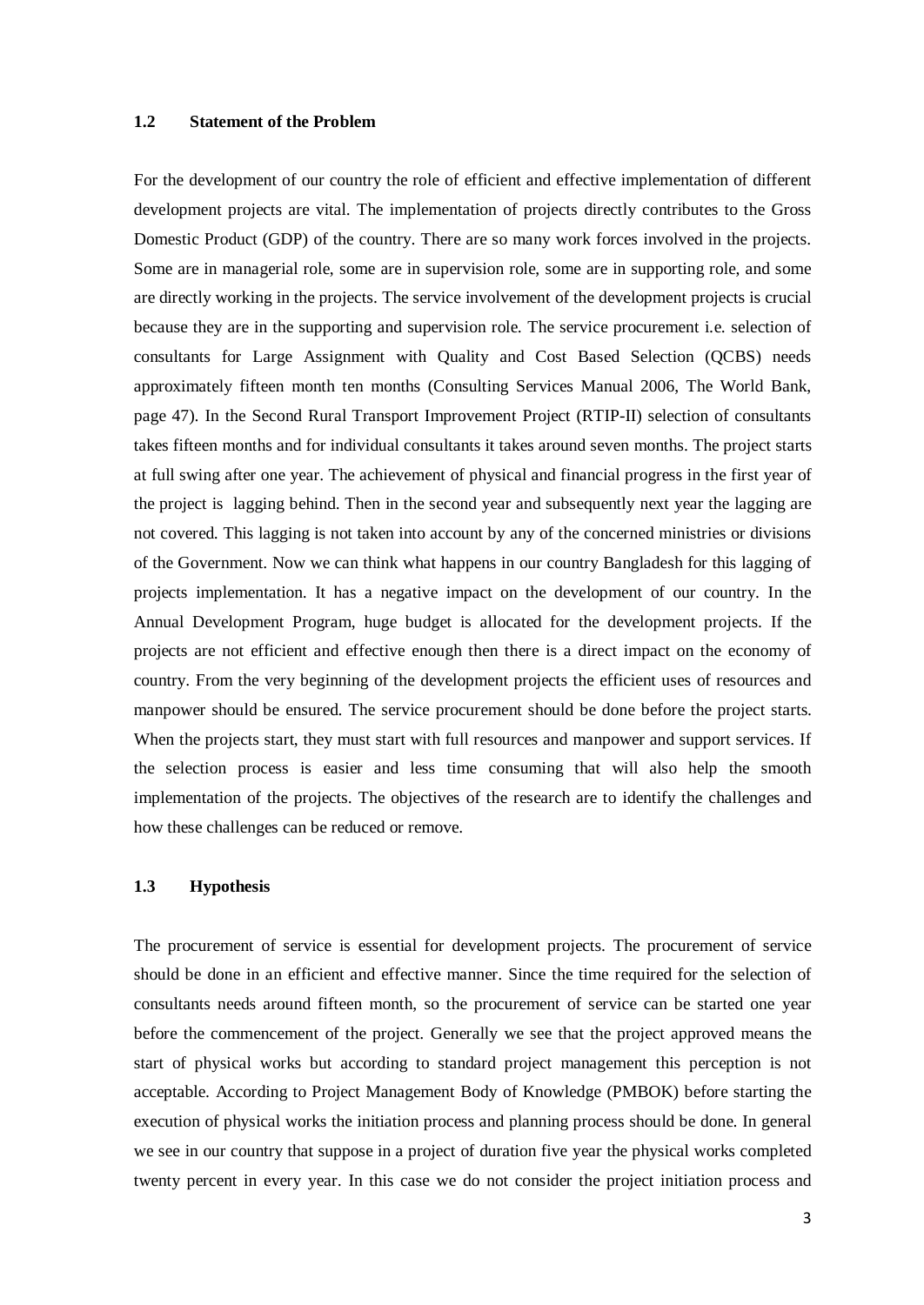project planning process. So there is no legal support to implement twenty percent work in the first year and also standard project management does not require these. The challenges of service procurement can be identified and proper action then taken for the improvement of the project performance.

## <span id="page-13-0"></span>**1.4 Research Questions**

What are the challenges of service procurement?

How the challenges may be overcome or reduced?

How the compliances of the World Bank and Government rules are met during service procurement?

## <span id="page-13-1"></span>**1.5 Objective of the Research**

There are many challenges in the service procurement. Identify the effect of challenges of service procurement in Second Rural Transport Improvement Project. How the challenges can overcome or reduced?

The specific objectives are:

- To identify the challenges of service procurement.
- To identify how the challenges impact on project implementation.
- To identify how the challenges are reduced.
- To identify time required for service procurement (selection of consultants).
- To identify the recommendations for future project design.

#### <span id="page-13-2"></span>**1.6 Research Methodology**

The research is carried out on the challenges of service procurement at the Second Rural Transport Improvement Project (RTIP-II) of Local Government Engineering Department (LGED). The RTIP-II project is a World Bank financed project. The selection of consultants or service procurement in RTIP-II is carried out by following the Guidelines - Selection and Employment of Consultants of The World Bank. To fulfill the objectives the study is mainly based on primary data. Secondary sources of data are also collected. In this regard for primary data the study mainly used survey method. Then secondary sources were also used to support the survey data. To collect the survey data a questionnaire should be designed. Different research and evidences need to be consulted for secondary sources of data. In this connection different project documents, reports are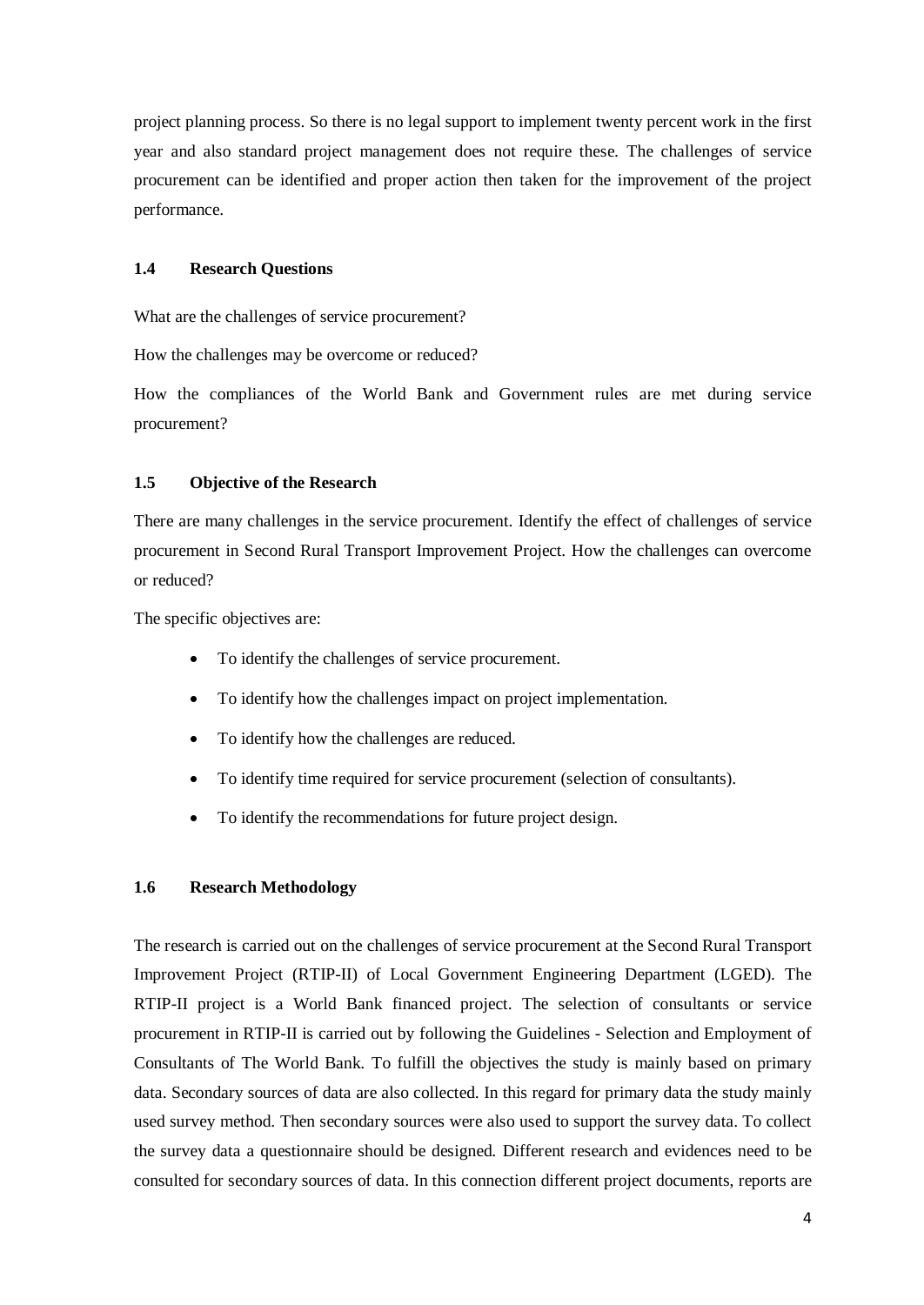also used for secondary sources. The study is not only limited to formal survey and questionnaire but also used some informal interview and personal experience. The questionnaire was formulated and finalized on the basis of a pilot survey conducted among the officials of RTIP-II who are involved in the service procurement. The survey questionnaire was filled up by 30 respondents (Project Management Unit of RTIP-II, Member of POC/ PEC, Suppliers or Consultants, Procurement Unit of LGED, World Bank financed another project Municipal Governance Support Project and Japan International Cooperation Agency financed Northern Bangladesh Integrated Development Project and United States Agency for International Development assisted Bangladesh Agricultural Infrastructure Development Program). So, the opinions of different categories of procurement personnel are reflected in the study.

### <span id="page-14-0"></span>**1.7 Limitation of the study**

There is a time frame provided by the University authority to complete the dissertation work. The study was completed within the stipulated time. The study focuses on the procurement of services at Second Rural Transport Improvement Project (RTIP-II) of Local Government Engineering Department (LGED). In the study the challenges of service procurement of RTIP-II is found out. How the challenges impact on the projects implementation were identified. The time required for selection of consultants was researched into. How the time required for selection of consultants may be reduced to a justified time, so that the project can start in full swing from the very beginning was established. How the challenges of service procurement can be overcome was also recommended.

## <span id="page-14-1"></span>**1.8 Outline of the Dissertation**

#### **Chapter 1: Introduction**

Background of the study, Statement of the Problem, Hypothesis, Research questions, Objective of the Research, Research Methodology, Limitation of the study and Outline of the Dissertation.

#### **Chapter 2: Literature Review**

Service Procurement Background, Methods for Procurement of Intellectual and Professional Services and their Use, Consultant Selection Complexities, Consultant Selection Offline vs Online, Manual Process, Automated Process

#### **Chapter 3: Services Procurement Assessment**

Background, Impact of service procurement on projects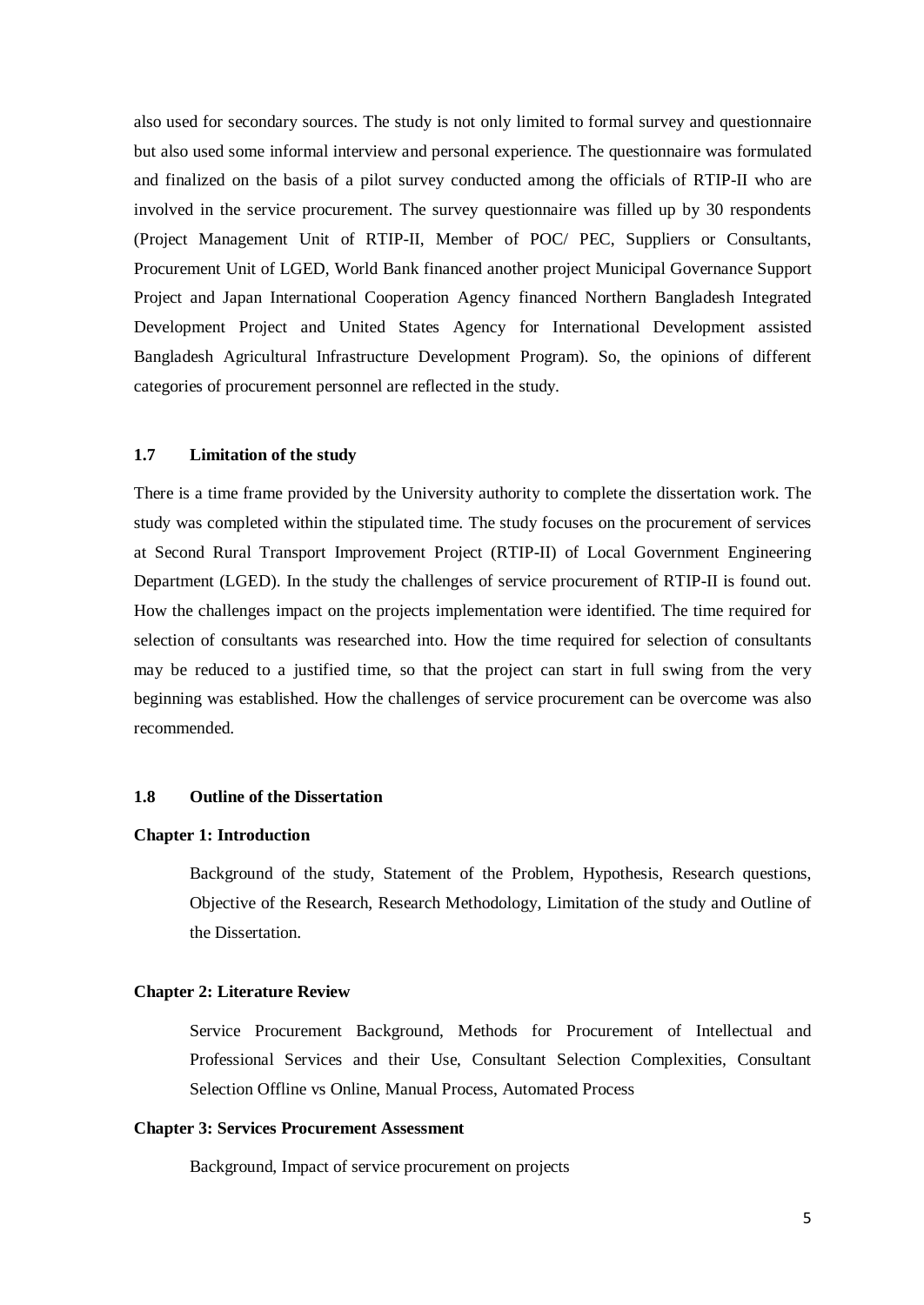#### **Chapter 4: Findings from the Analysis**

Level of service procurement knowledge of POC and PEC members, Time required for EOI evaluation, Potential causes of delay of EOI evaluation, Short list clearance from the World Bank, time limit for World Bank clearance of short list, Time required for RFP evaluation by the PEC, Potential causes of delay of RFP evaluation, How to improve that the evaluation time can be reduced to justified, Time required for draft contract signing, At least 4 clearances needed from the World Bank for WB assisted projects, Selection of consultants takes on an average 438 days it is justified or not, Logistics and sufficient number of procurement personnel in the PMU, Procurement personnel expertise and competency, Procurement personnel authority, power, accountability and responsibility, Use of e-Procurement will reduce the time for selection of consultants.

### **Chapter 5: Conclusions and Recommendations**

Conclusions, Recommendations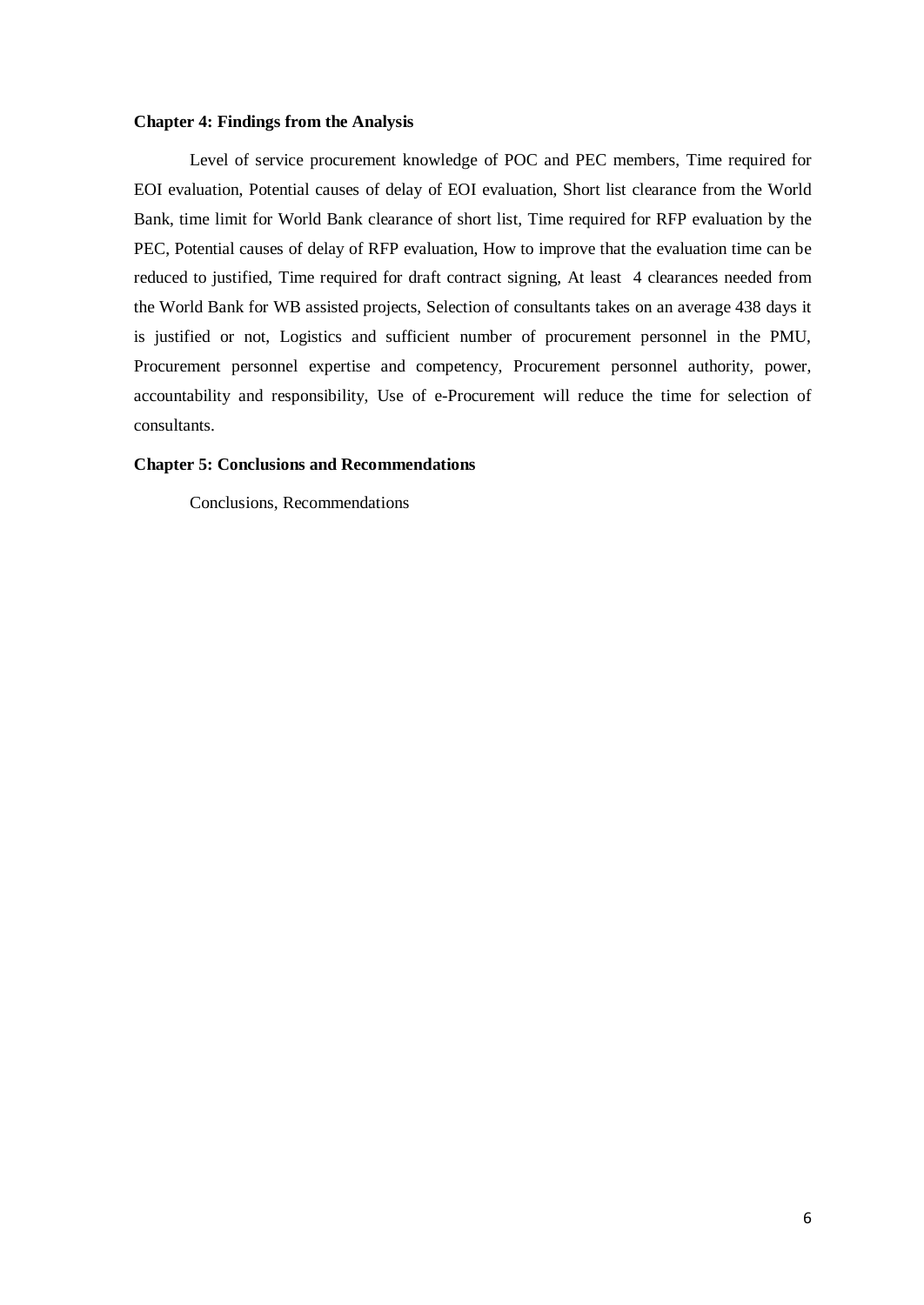## **CHAPTER TWO**

## **Literature Review**

## <span id="page-16-2"></span><span id="page-16-1"></span><span id="page-16-0"></span>**2.1 Service Procurement Background**

The Project Management Unit (PMU) is responsible for the selection of consulting firm or individual consultants which means service procurement. Consulting services refers to services of a professional nature provided by consultants using their skills to study, design, organize and manage projects, advise Borrowers, and when required, build their capacity. Consultants offer Borrowers the possibility of more effective and efficient allocation of their resources by providing specialized services for limited amounts of time without any obligation of permanent employment. Consulting services engaged by Borrowers in World Bank funded projects encompass multiple activities and disciplines, including the crafting of sector policies and institutional reforms, specialist advice and integrated solutions, change management and financial advisory services, planning and engineering studies, and architectural design services. Consultants also provide project supervision, social and environmental assessments, technical assistance, and program implementation. Consulting services may vary from simple routine tasks to highly specialized and complex assignments.

Consulting services in World Bank funded projects should satisfy the following requirements:

- Meet high standards of quality.
- Be impartial (that is, delivered by a consultant acting independently from and affiliation, economic or otherwise, that may lead to conflicts of interest).
- Be proposed, awarded, administered, and executed according to the highest ethical standards.

Impartiality, together with creativity, is the most important asset offered by consultants. It allows consultants to study alternatives and recommend solutions, technologies, and products from a range of possible suppliers and contractors in the best interest of the Borrower. Consultant impartiality results from the consultants' independence and freedom from ties or affiliations that could lead them to bias their judgment and advice (Consulting service manual 2006 of the World Bank).

Second Rural Transport Improvement Project (RTIP-II) is a World Bank financed project of Local Government Engineering Department under Local Government Division of Ministry of Local Government, Rural Development and Co-operatives. The project implementation period is November 2012 to April 2018. The project has four major components. Component A: Accessibility Improvement, Component B: Institutional Strengthening, Capacity Building and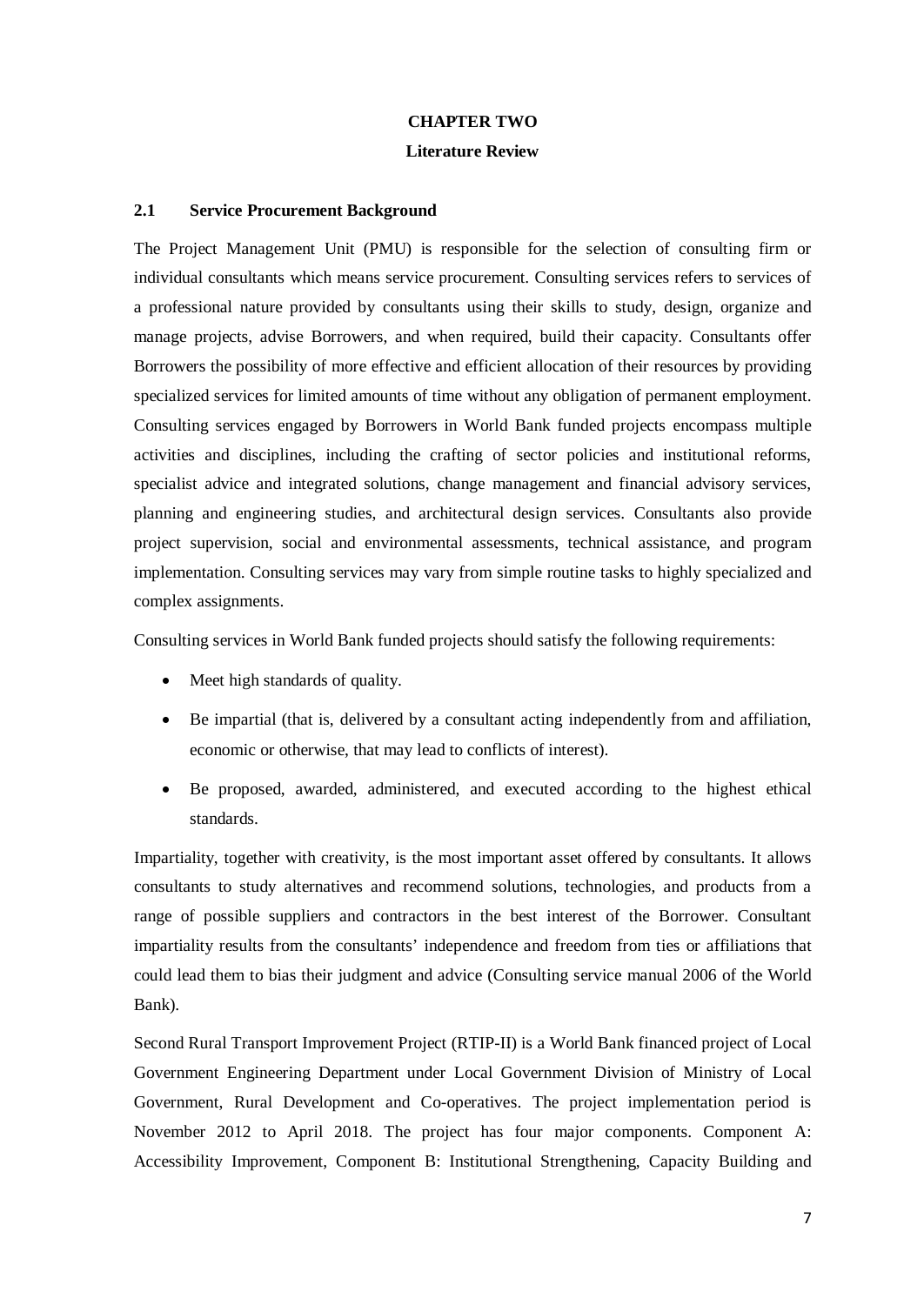Governance Enhancement, Component C: Rural Transport Safety and Component D: Contingent Emergency Response Component.

For smooth implementation of the projects consulting firms and individual consultants are needed. The RTIP-II project starts at November 2012. When project started then the selection process of consultants also started. The selection of consultants needed around fifteen months. Then the project starts at full swing. So there is a delay at the starting year and fund disbursement is very low. Then the PMU faces many challenges. Because without selecting the consultant, the project works like survey, design, preparation of estimates, preparation of tender documents can not start. Sometimes there arises need to replace consultants.

The Project Management Unit (PMU) of RTIP-II is responsible for implementing the project. For implementation of works smoothly, selecting the consultants is needed. There are five main considerations guide the World Bank policy on the selection process: (a) the need for high quality services, (b) the need for economy and efficiency, (c) the need to give all eligible consultants an opportunity to complete in providing the services financed by the Bank, (d) the Bank's interest in encouraging the development and use of national consultants in its developing member countries, and (e) the need for transparency in the selection process (Consulting service manual 2006 of the World Bank).

# <span id="page-17-0"></span>**2.2 Seven methods are followed for selection of consultants under World Bank's** guidelines:

Quality and Cost-Based Selection (QCBS) Quality Based Selection (QBS) Selection under a fixed Budged (FBS) Least Cost Selection (LCS) Selection Based on Consultant's Qualifications (CQS) Single Source Selection (SSS) Commercial Practices (CP)

## **2.2.1 Quality & Cost Based Selection (QCBS)**

Quality and cost Based Selection method is most frequently used for selection of consultants. Here the two points are vital, the first one is the quality of the proposals. The quality of the proposal should be accepted by the client according to the need. The second one is the cost of the service provided by the consultants. This method is very useful when the type of service required is common and not very complex. The scope of work is precisely defined. The terms of references (TOR) are clear and well defined. In this method two envelope system is used. The Technical and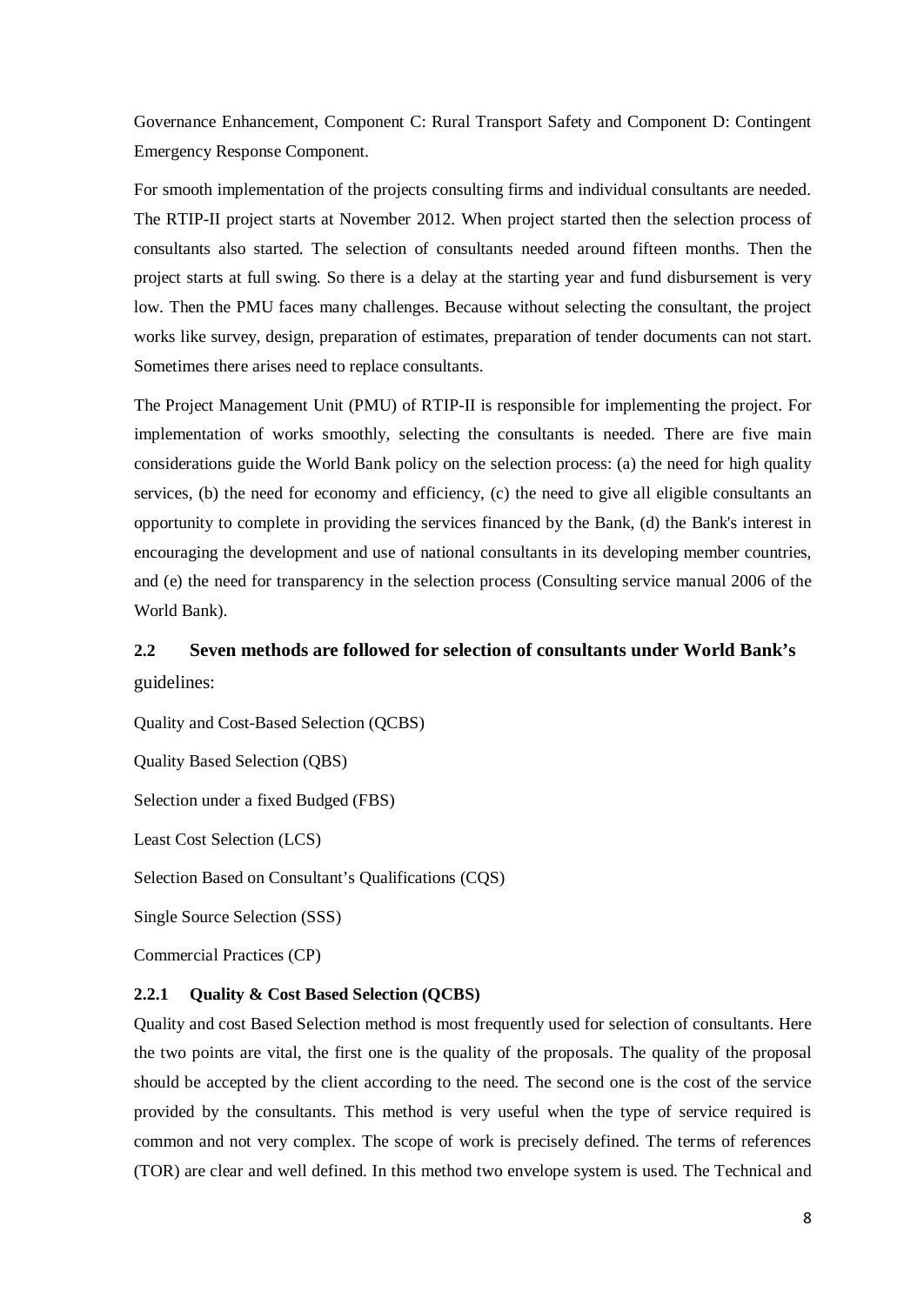financial proposals are submitted in two separate, sealed envelope. The Technical proposals are opened and evaluated. Those firms who pass the minimum qualifying score, their financial proposals are opened with the presence of their representatives of the firm who wish to attend. The financial proposals and the technical proposal are combined according to the weight provided in the data sheet. The firm who will get the highest combined score will proposed for award. The highest score firm will invited for negotiation. This method is transparent because the financial proposals are publicly opened and there is a limited scope for financial negotiation. This method is appropriate in the cases like Supervision of the construction works, installation of equipment, preparation of bidding documents and detailed design, procurement and inspection services.

#### **2.2.2 Quality Based Selection (QBS)**

Quality Based Selection is mainly based on the quality without any initial consideration of cost. The highest ranked technical proposal firm is invited for negotiate its financial proposal and then the contract signed. This method is appropriate in the cases: Complex master plans, pre-feasibility and feasibility studies, design of large and complex projects, Complex sector and multidisciplinary studies of a complex nature etc.

#### **2.2.3 Selection under a Fixed Budget (SFB)**

Selection under a Fixed Budget totally based on that the firm who obtain the highest ranking in the technical proposal within the budget. The firm will provide the quality of service because of the cost constraints. The budget should not be changed. So within the budget the consulting firm should provide their service.

#### **2.2.4 Least Cost Selection (LCS)**

In the Least Cost Selection method the technical proposals are evaluated. Firms getting minimum technical score are selected. Then the financial proposals are opened in public. The firm who submit the lowest price is then selected. This method is appropriate for small assignments of a standard nature of work, well-established practices and standards exists, standard accounting or simple audits, Engineering designs or supervision of very simple projects, repetitive operations, maintenance work, routine works etc.

## **2.2.5 Selection Based on Consultant's Qualifications (CQS)**

In the Selection Based on Consultant's Qualification method the client requests for the expression of interest (EOI) and qualified information related to the experience and competence of the consulting firms for the assignment. The client evaluates the EOI and prepares a short list. Then selects the firm with the best qualifications and references and also those who confirm to be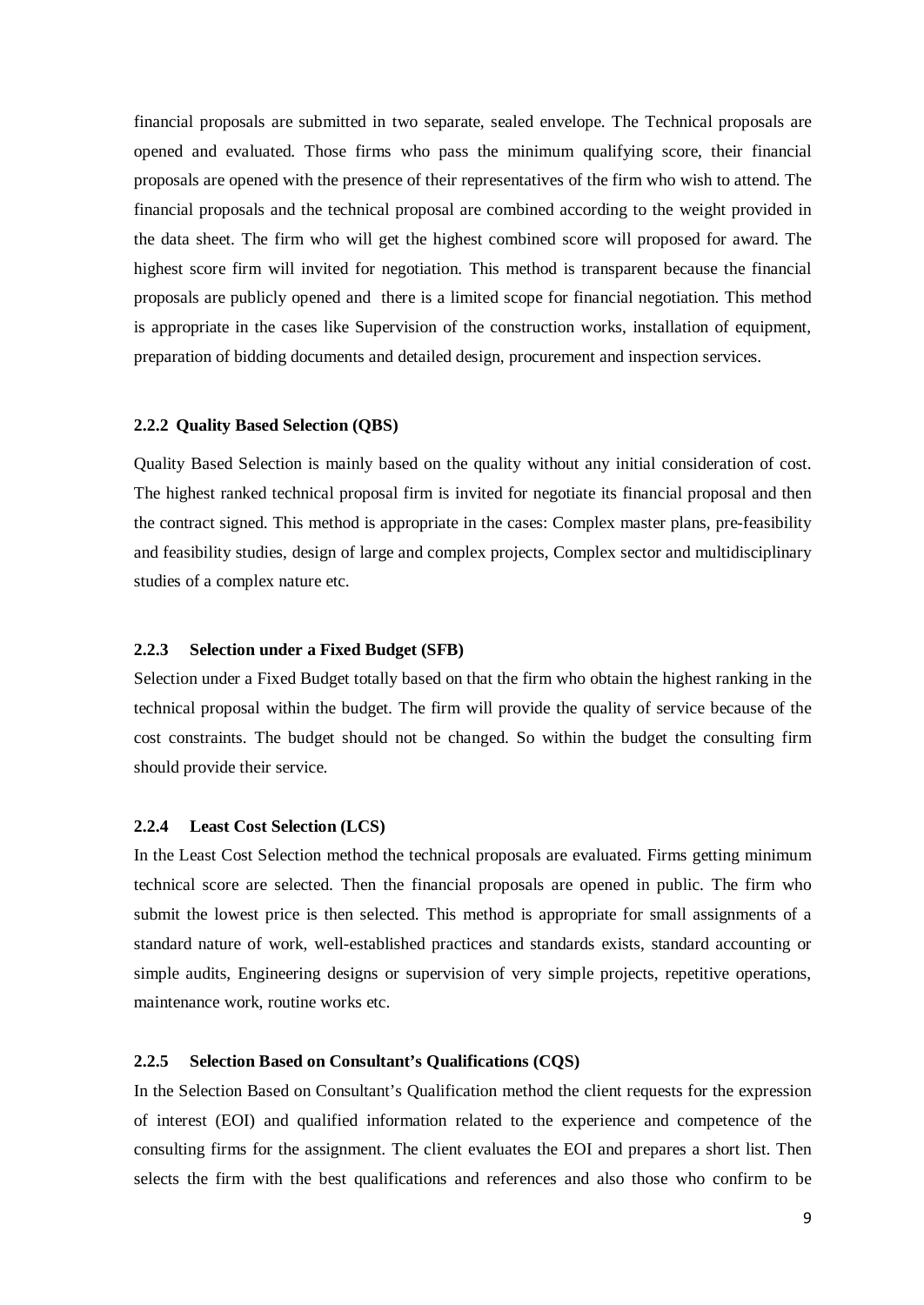willing to submit a proposal if they are selected. The selected firm is sent the RFP with Terms of References and asked to submit technical and financial proposals. Then invited to negotiate the contract if the technical proposal is acceptable.

#### **2.2.6 Single Source Selection (SSS)**

Under the Single Source Selection method the consultant is identified already to do the assignment. The consulting organization is only one who has the qualification to or experience to carry out the assignment. The Single Source Selection method is applicable in the cases like: Small contract value, emergency operations following a natural disaster, a financial crisis, continuation of a previous work which performance is good etc.

## **2.2.7 Commercial Practices**

Sometimes World Bank provide loans to private enterprises or state-owned autonomous commercial enterprises and they need to hire consultants. In this case World Bank recommends to use one of the competitive methods described above specially in the case of large assignment.

Beyond these seven methods the following two methods are discussed according to The Public Procurement Rules 2008.

#### **2.2.8 Selection of Consultants by a Design Contest (DC)**

In this method short listed firms submit their design and then the client is selected the firms. This is useful in the cases like: office headquarters, transportation terminal, monument, research center etc. The wining consultant submit the technical and financial proposals and then evaluation process done.

#### **2.2.9 Selection of Individual Consultants**

Individual consultant is needed by the client when in some cases no team of staff or additional staff required. Consultants may be selected following an EOI advertisement through comparison of qualifications and experience of the candidates who have expressed interest in the assignment or have been approached directly by the Procuring Entity.

#### <span id="page-19-0"></span>**2.3 The steps of selection process of consultant are:**

Depending on the selection method adopted the process carried out by the borrower includes the following steps (Consulting Services Manual 2006 – The World Bank).

• Preparation of the Terms of Reference (TOR) of the assignment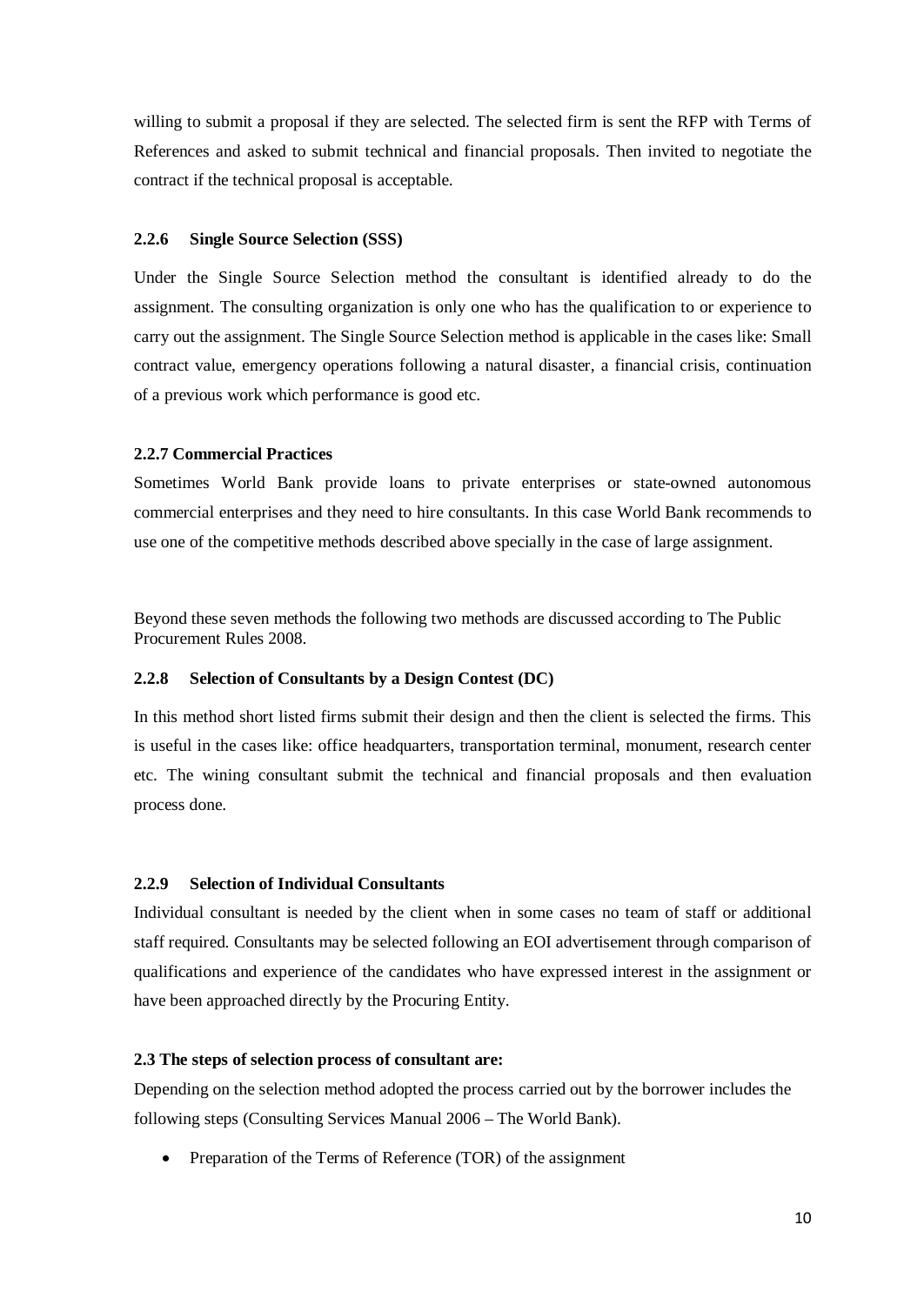- Preparation of the cost estimate or budget of the assignment
- Public invitation of consultants 'Expression of Interests (EOIs)'
- Short listing of consultants
- Preparation and issuance of the Request for Proposal (RFP) to shortlisted consultants
- Preparation and submission of proposals by consultants
- Evaluation of Technical Proposals quality evaluation
- Opening and evaluation of Financial proposals cost evaluation
- Combined quality and cost evaluation to select the winning proposal (under QCBS)
- Negotiations and signing of the contract between the Borrower and the consultants

The selection of consultants is a time consuming process. The process should be done properly and follow the Rule and Donor guidelines. After selection is completed, the consultant team starts work. The consultants work with the project team and support the core project team. The consultant team generally comprises of the Team Leader, Procurement Specialist, Environmental Specialist, Structural Design Engineer, Pavement Design Engineer, Quality Control Specialist, Field Engineers etc. The consultants provide different type of deliverables. During selection process a lot of problems will arise and those should be addressed.

## <span id="page-20-0"></span>**2.4 Consultant Selection Complexities**

The project consultant selection is one of the most important decisions an owner or client makes in the life of the project. The success of any project often depends on obtaining the most able, experienced, and dependable expertise available at an appropriate cost. The impact of selecting the consultants on the overall success of the project should never be underestimated. A consultant, be it an organization or an individual, can make substantial contributions to sustainable development, undertaking work that is performed less effectively by government entities, and by increasing the industry's maturity and effectiveness. The best project results are achieved when there is a true professional relationship of trust between the client and the consultant who is expected to make sound, objective decisions. However, selection of proper consultant is not an easy process. The selection of consultants requires the purchaser to assess a supplier's ability to deliver consultancy, which is an intangible product. Furthermore, the consultancy cannot be realistically tested before purchase and the level of associated complexity becomes obvious because of the buyer's limited experience with purchasing such a service. The main problem in purchasing consultancy services appears to relate to the purchaser's difficulty in judging what is being offered. Besides these problems, the multifaceted nature of the consultancy services and the potential impact of the consultancy services on the reputation of the organization also contribute to making the purchase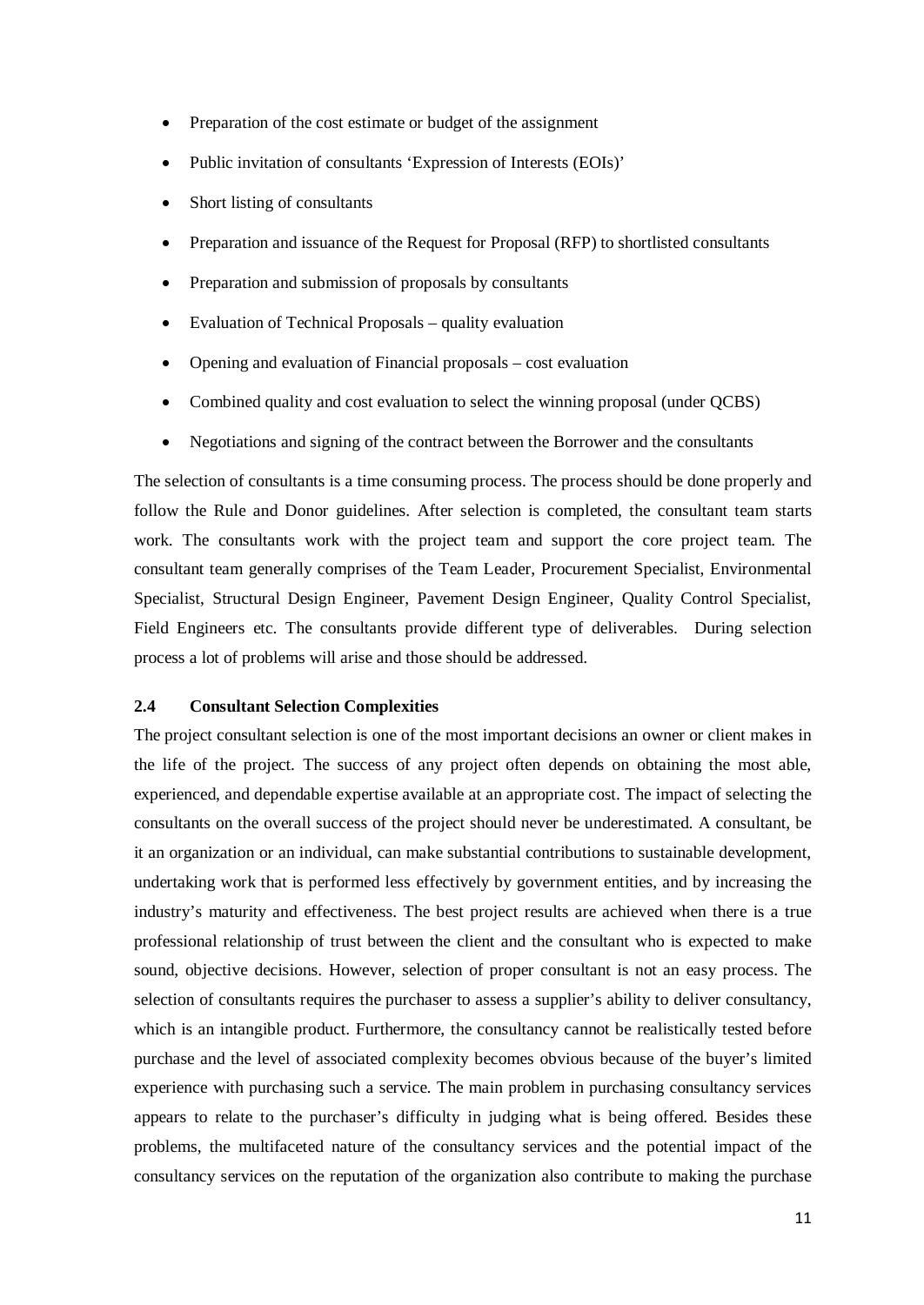of the consultancy services to be riskier. To combat these complexities, the purchasers and suppliers need to be aware of two aspects. First, they need to be aware of the issues purchasers are concerned about when assessing a consultant. Second, both purchasers and suppliers need to be aware of their style of interaction and its impact on purchase decision (International Handbook of Public Procurement, Edited by Khi V. Thai).

## <span id="page-21-0"></span>**2.5 Consultant Selection Offline vs Online**

The selection of consultants may be done by the World Bank's E-procurement solution. The transparent nature of the Internet truly makes evaluation and award stages of the selection process effective. The E-procurement infrastructure and procedures can facilitate the achievement of the principles of efficiency, transparency, service quality, and compliance in the consultant selection process required by the public sector procurement regulations. Furthermore, E-procurement has the potential to promote operating efficiency in public sector procurement and provide a huge amount of cost savings. On the basis of the QCBS method of consultant selection, the various stages of the manual process and the E-procurement solution for the selection of consultants has the capability to automate these stages of the manual process and the resulting automated process is more effective in terms of speed and cycle time.

## <span id="page-21-1"></span>**2.6 Manual Process**

The selection of consulting firm or individual consultant done manually. The online system is not introduced for selection of consultants in public sector in our country. The steps of manual process listed below (International Handbook of Public Procurement by Khi V. Thai, Chapter 25, World Bank, E-Procurement for the Selection of Consultants Challenges and Lessons Learned):

- Preparation of the TOR
- Preparation of cost estimate and the budget
- Advertising
- Preparation of the short list of consultants
- Preparation and issuance of the RFP
- Receipt of proposals
- Evaluation of technical proposals: consideration of quality
- Public opening of financial proposals
- Evaluation of financial proposal
- Final evaluation of quality and cost
- Negotiations and award of the contract to the selected firm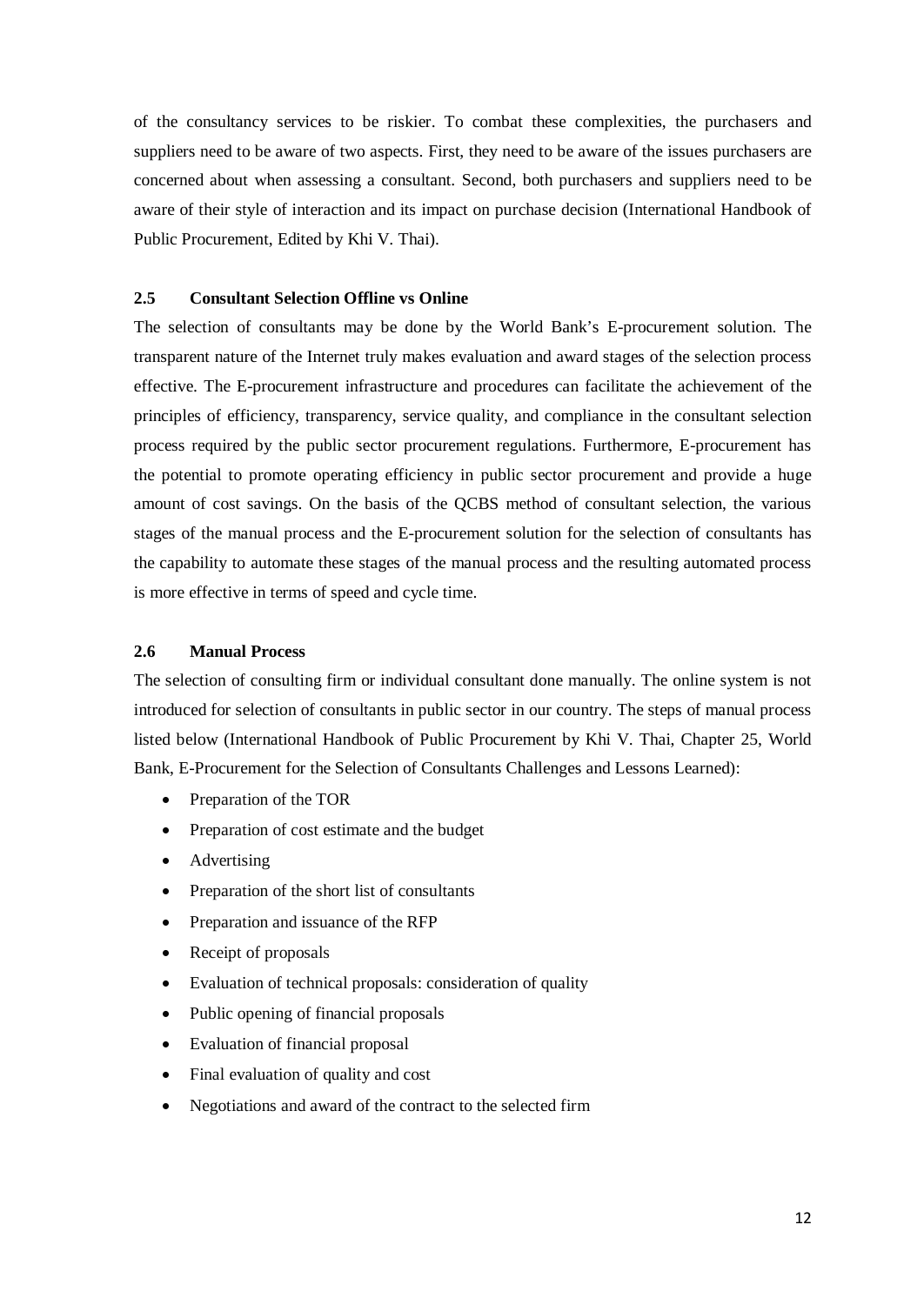#### <span id="page-22-0"></span>**2.7 Automated Process**

The World Bank's E-Procurement solution consist of a Web-based application that integrates Ecommerce, procurement workflow, and document management in a single solution. The proposed E-procurement solution for the selection of consultants was intended to manage complex procurements in a decentralized, international environment, increasing transparency, enhancing compliance efforts and improving institutional memory (as data is systematically collected during the process). The steps of automated process listed below (International Handbook of Public Procurement by Khi V. Thai, Chapter 25, World Bank, E-Procurement for the Selection of Consultants Challenges and Lessons Learned):

- Preparation
- Notification
- Sourcing
- Evaluation
- Award
- Post award

The World Bank's E-procurement solution for the selection of consultants is seen as a way to address some of these concerns and suggestions. The transparent nature of the Internet truly makes evaluation and award stages of the selection process effective. The E-procurement infrastructure and procedures can facilitate the achievement of the principles of efficiency, transparency, service quality, and compliance in the consultant selection process required by the public sector procurement regulations. Furthermore, E-procurement has the potential to promote operating efficiency in public sector procurement and provide significant cost savings.

In the manual process the number of stages are more in compared with automated process. The various stages of the manual process – the E-procurement solution for the selection of consultants has the capability to automate these stages of the manual process and the resulting automated process in more effective in terms of speed and cycle time.

The online process of selection of consultants is less time consuming, effective, efficient and transparent that the offline process. In our country the online selection of consultant in public procurement has not yet started. But in future it will be introduced.

In the above context we can comment on the Oracle Services Procurement. By using on-line system Oracle overcomes the problem arising in service procurement. Oracle controls service spending, maximize preferred supplier savings, create and enforce better agreements, enforce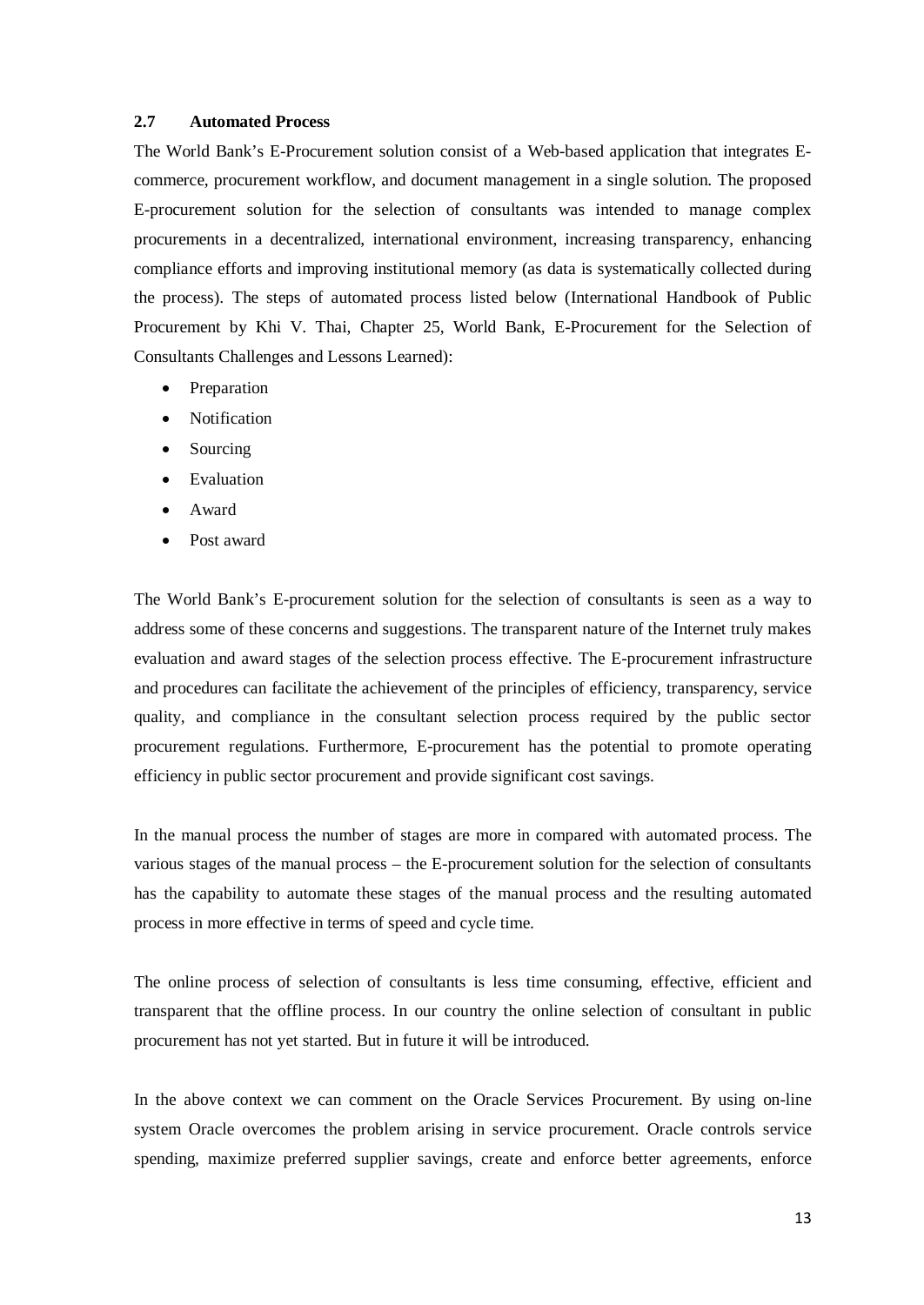preferred supplier use in every requisition, lower processing costs through supplier collaboration, eliminate over-billing and over-runs, ensure service delivery and compliance with deliverable tracking, set policies for services spending approval, create visibility into services spending, measure supplier and contingent labour performance and achieve a complete view of services and good spending (*Oracle Service Procurement*). Most of the organizations whether it is Public or Private use information system (IS), particularly the internet. Both the sectors are IT enabled. Many organizations are using e-Procurement. In public sector we are using the e-Procurement for works only. We are not using the e-Procurement system for Goods and Services. So government needs to evaluate the success of e-Procurement. The IS literature considers a system to be effective or successful when it encompasses return on investment, elevates organizational productivity, improves outcome quality, increases user satisfaction and sustains use by organizational employees (*International Journal of Research in Business and Technology*).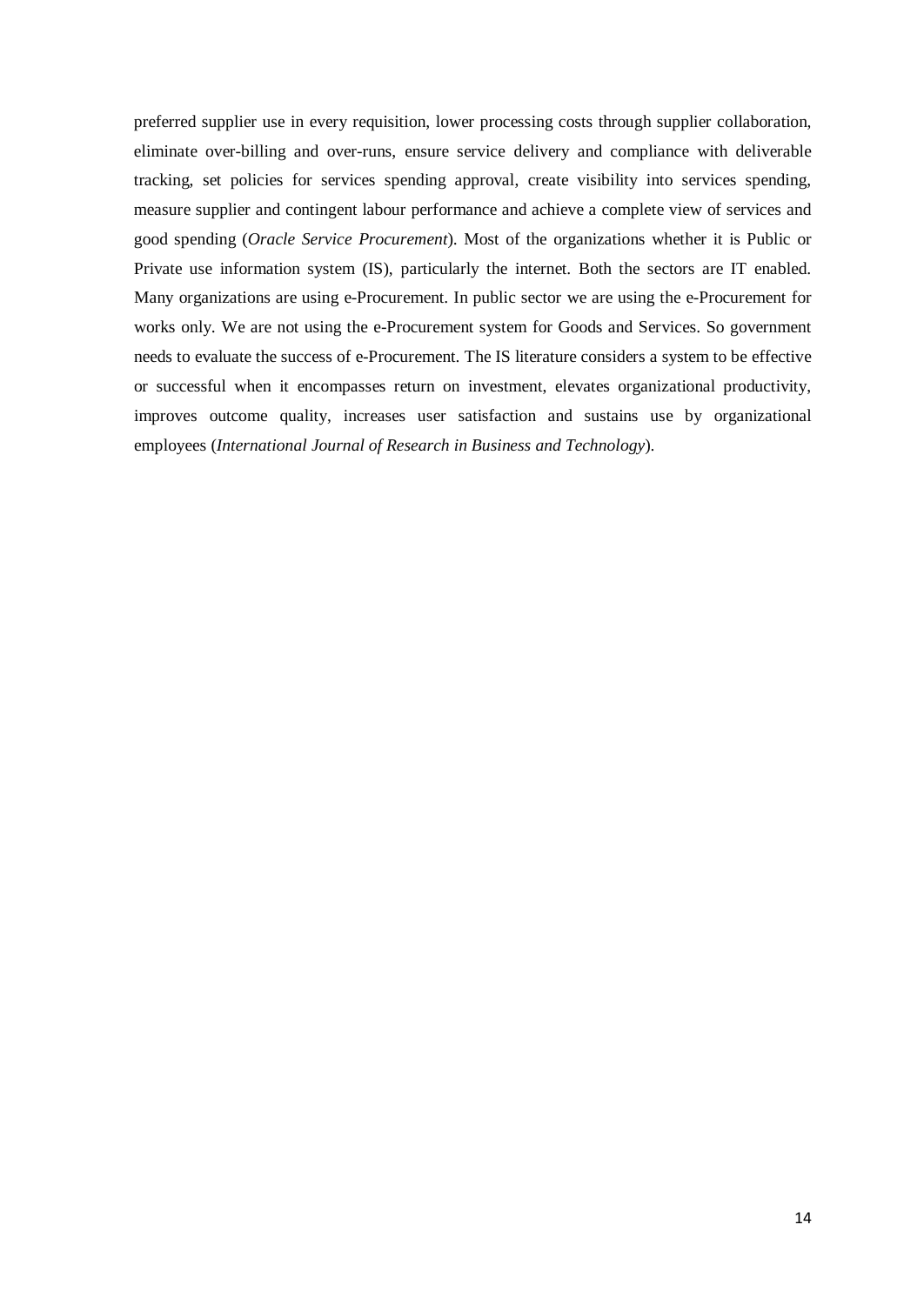#### **CHAPTER THREE**

#### **Service Procurement Assessment**

#### <span id="page-24-2"></span><span id="page-24-1"></span><span id="page-24-0"></span>**3.1 Background**

The history of procurement in Bangladesh is very long. Before the Public Procurement Act 2006, the legal regime of public procurement in Bangladesh was based on procedures and practices that date back to the British era. The two forms 2098 and 2911 have been used for the purpose of public procurement processing since our independence. Form 2908 and form 2911have been introduced in the month of August 1929 and November 1929 respectively. The compilation of General Financial Rules (GFR) outlined broad financial principles of public procurement in Bangladesh. Before introducing Public Procurement Regulations 2003, documents / procedures like The Manual of Office Procedure (purchase) compiled by the Department of Supply and Inspections as the guide for purchasing goods, The Public Works Department's Code as the guide for procuring goods, and The Economic Relations Division's Guidelines on procurement for donor assisted development projects were in existence. Government of Bangladesh initiated Country Procurement Assessment in collaboration with the World Bank in 1998. Country Procurement Assessment Report (CPAR) prepared by the World Bank, in agreement with the Government of Bangladesh (GoB), identified several deficiencies in the procurement system of the Government of Bangladesh: absence of sound legal framework governing public sector procurement, complex bureaucratic procedure causing delay, lack of adequate professional competence of staff to manage public procurement, poor quality of bidding documents and bid evaluation in general, ineffective administration of contracts, absence of adequate mechanism for ensuring transparency and accountability. CPAR key recommendations are: Set up a Public Procurement Policy Unit. Issue Public Procurement Rules. Streamline Procurement Process and Financial Delegation. Develop Procurement Management Capacity. Publish Contract Awards. Introduce Appeal Procedures. The first "Public Procurement Reform Project" with the assistance of International Development Association (IDA) was initiated in 2002 with the objectives to contribute to improved performance in public procurement through introduction of measurement system. Under that reform project, uniform and standard regulation with the title "The Public Procurement Regulations 2003 (PPR 2003)" was introduced. The PPR 2003 was effective in September 2003 by replacing all other public procurement guidelines, procedures and practices that existed at that time. Later, based on the experience gained through the implementation of regulations and valuable inputs from all stakeholders, a draft Public Procurement Act was formulated. The Act was passed by National Parliament having the title "The Public Procurement Act 2006" (PPA 2006). According to the power conferred to the government under section 70 of the PPA 2006, the government has framed "The Public Procurement Rules 2008" (PPR 2008) on the 24th January 2008 and made effective both PPA 2006 and PPR 2008 from 31st January 2008 through a notification. PPA 2006 and PPR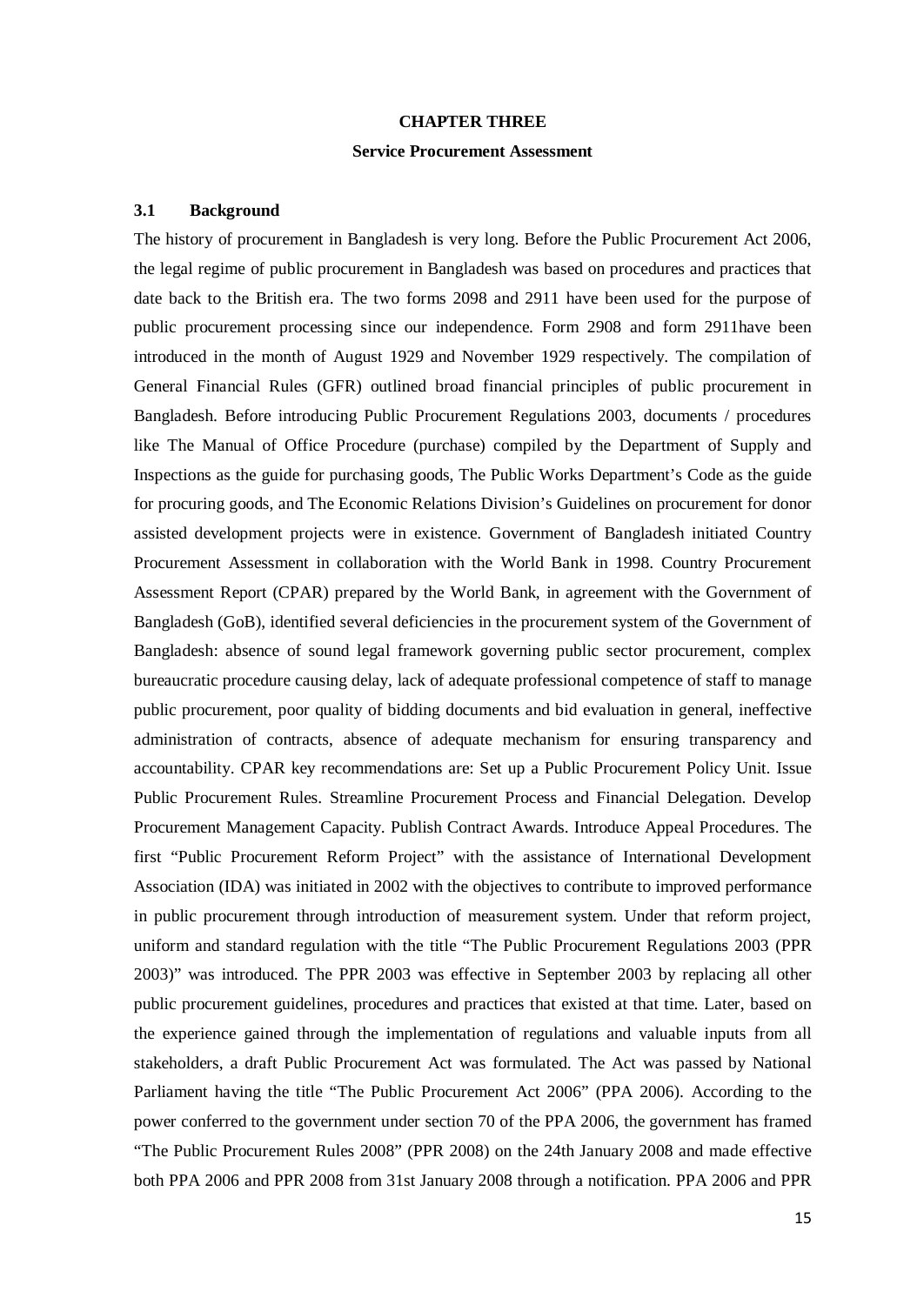2008 are used for the procurement of Goods, Works and Services in the public procurement in Bangladesh. Before the introduction of Rules the procurement function was done based on the forms which was very difficult. Now we are follow the rules in the procurement function. Subsequently the training of the procurement personnel all over the country is done by the Central Procurement Technical Unit (CPTU), under Implementation Monitoring and Evaluation Division (IMED) of Ministry of planning, Government of Bangladesh. Some amendments are made in the PPA 2006 and PPR 2008. It is a normal practice that when a new act or rules come into force by using the all level of stakeholders involved, if there any necessity or need then the government can do the amendments for benefit of peoples.

## <span id="page-25-0"></span>**3.2 Impact of service procurement on projects**

The projects must have a definite start and end. The projects should be start in time. The resources of the projects should be available during implementation. The financial resources should be allotted in time and utilization should be done efficiently and effectively. Project personnel should be also available from the very beginning of the project. The consulting service quality should be very high so that a more effective, efficient and economic use of resources should be ensured. The consultant whether it is individual or firm, should provide the best possible service to the client through their best possible use of resources. Through their quality activities the consultants take part in the higher and sustainable socioeconomic growth in the country. The consultant also provide their service in the point of view that they should maintain the quality management or quality assurance in their activities such as in the planning, design, work implementing time to achieve desired standards of service. No one can think that these are additional or optional activities but it is the integral part of their job. In the selection process of the consultant, three points should be always in mind 1. Quality, Efficiency and Economy, 2. Fair competition and 3. Transparency. The quality of consulting services, comprising technical quality and impartiality, is the main objective of any selection process. Quality of services is driven by the need to provide for the best possible use of resources. Consultants provide clients with the best possible advice by translating creativity and knowledge advances into innovative, efficient and cost-effective services. Consultants must select from their available professional staff those best suited for the success of their assignment and adopt efficient team organization and work plans to balance the quality and the cost of their services. The selection of consultants should be fair and impartial. All eligible consultants should be in the list and the evaluation must be carried out strictly with the guidelines. There should not any unfair advantages to any consultants or make onerous demands on consultants, such as denying sufficient time to prepare proposals or requesting unduly large proposals and drawn out proposal validity period. Competition should take place for any assignment whenever it can add value to the outcome of the selection process. Now for transparency of selection process, a transparent selection process increases the quality of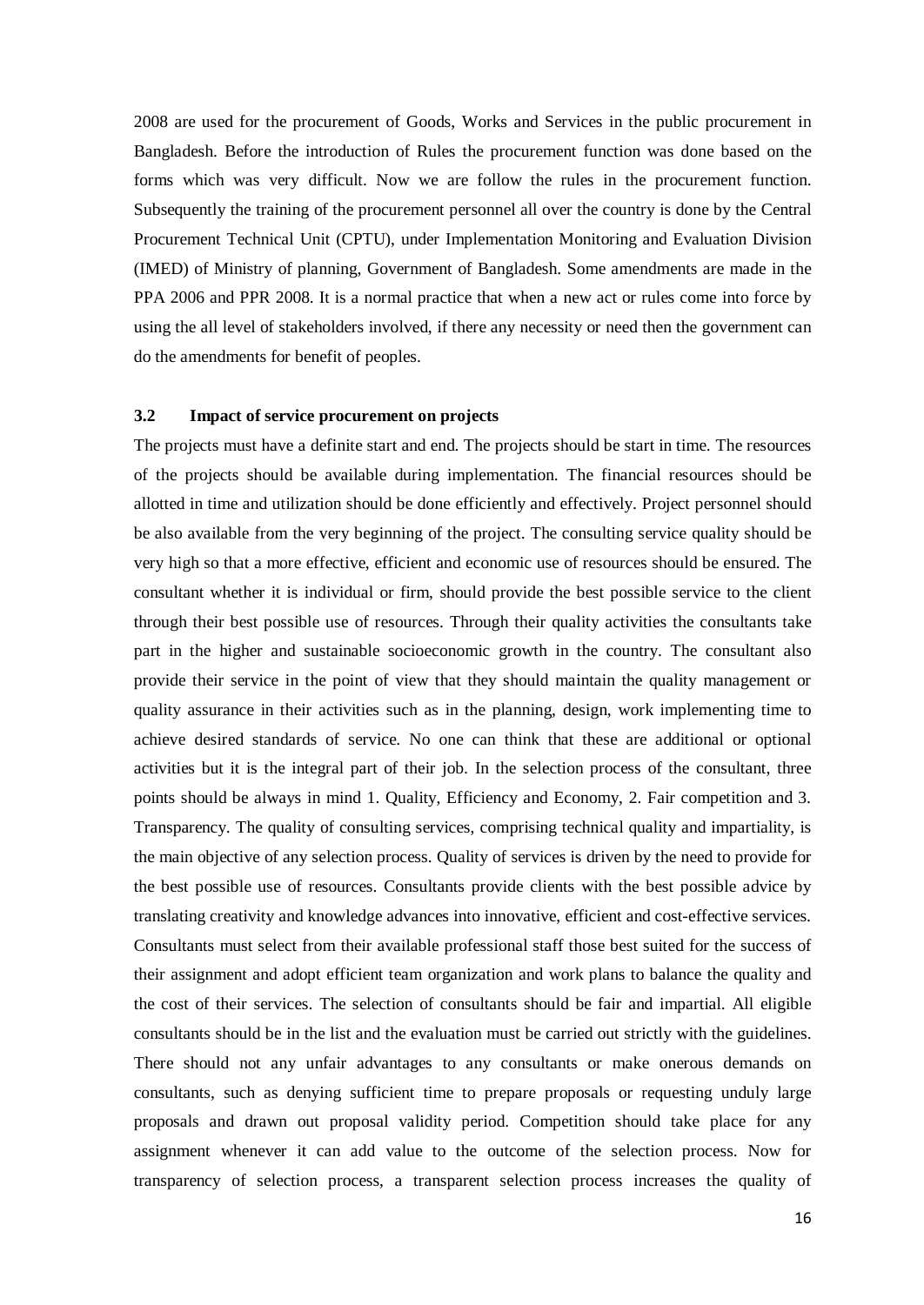competition by creating an environment of trust between the parties involved, reducing perceived and actual business risks for consultants and minimizing the occurrence of complaints and claims. Transparency dispels the suspicion of unfairness in the selection process. The Request for Proposals (RFP) documents should be clear so that invited consultants understand them correctly. A credible selection process must also be confidential. Its integrity would become questionable if consultants or unauthorized others were given access to confidential information related to the selection process itself. Except as otherwise permitted under the guidelines, no information relating to the evaluation of proposals and recommendation of award should be disclosed to the consultants or other persons not officially involved in the process until the successful consultant is informed of the award of contract. The Quality, Efficiency, Fair competition and Transparency are ensured by the activities of concern stakeholders.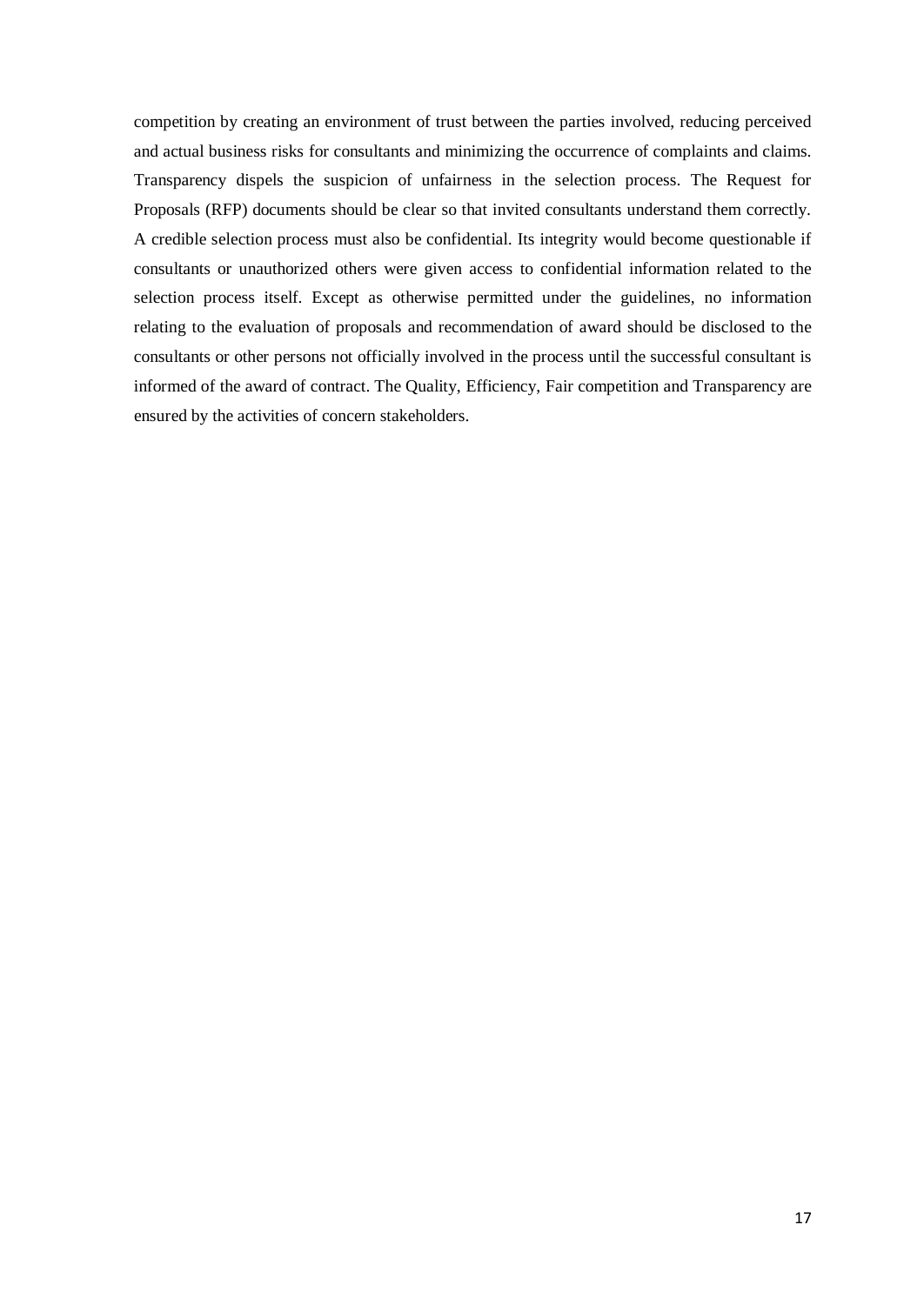#### **CHAPTER FOUR**

#### **Findings from the Analysis**

<span id="page-27-1"></span><span id="page-27-0"></span>The study was focused to identify the challenges of service procurement in the World Bank financed project on the basis of a case study of a running project namely Second Rural Transport Improvement Project of Local Government Engineering Department. The study is based on mainly the primary data. The questionnaire for survey method was designed. Then the piloting of the survey questionnaire was done. After that the survey questionnaire was finalized. The survey was done among different officials of LGED, consultants, other departments. Opinions of 30 respondents were collected among LGED different projects, RTIP-II, Municipal Governance Services Project (MGSP), Northern Bangladesh Integrated Development Project (NOBIDEP), Bangladesh Agricultural Infrastructure Development Program (BAIDP), Procurement Unit of LGED, Other departments and consultants (**Table 4.1**). There were 17 questions in the questionnaire on the basis of consultant selection issues related. The open questions were free opinions of services challenges issues and Project Management Unit capacity related. (**Sample Questionnaire attached**)

<span id="page-27-2"></span>

| Category                      | $RTIP-2$ | <b>MGSP</b>    | <b>NOBIDEP</b>          | <b>BAIDP</b>   | Others         | Sub-total      |
|-------------------------------|----------|----------------|-------------------------|----------------|----------------|----------------|
| Project personnel             |          |                |                         |                |                |                |
| DPD/XEN/Sr. AE/AE             | 5        | $\overline{2}$ | 3                       | $\mathfrak{2}$ |                | 12             |
| Member                        |          |                |                         |                |                |                |
| POC/PEC                       |          |                |                         |                | 5              | 5              |
| Procurement Unit of           |          |                |                         |                | $\overline{2}$ | $\overline{2}$ |
| <b>LGED</b>                   |          |                |                         |                |                |                |
| Consultants /                 |          |                |                         |                |                |                |
| <b>Independent Consultant</b> |          |                |                         |                | 8              | 8              |
| Other Department              |          |                |                         |                | $\overline{2}$ | $\overline{2}$ |
| /Ministry                     |          |                |                         |                |                |                |
| World Bank                    |          |                |                         |                | $\mathbf{1}$   | $\mathbf{1}$   |
| <b>Total</b>                  | 5        | $\overline{2}$ | $\overline{\mathbf{3}}$ | $\overline{2}$ | 18             | 30             |

**Table 4.1: Respondent**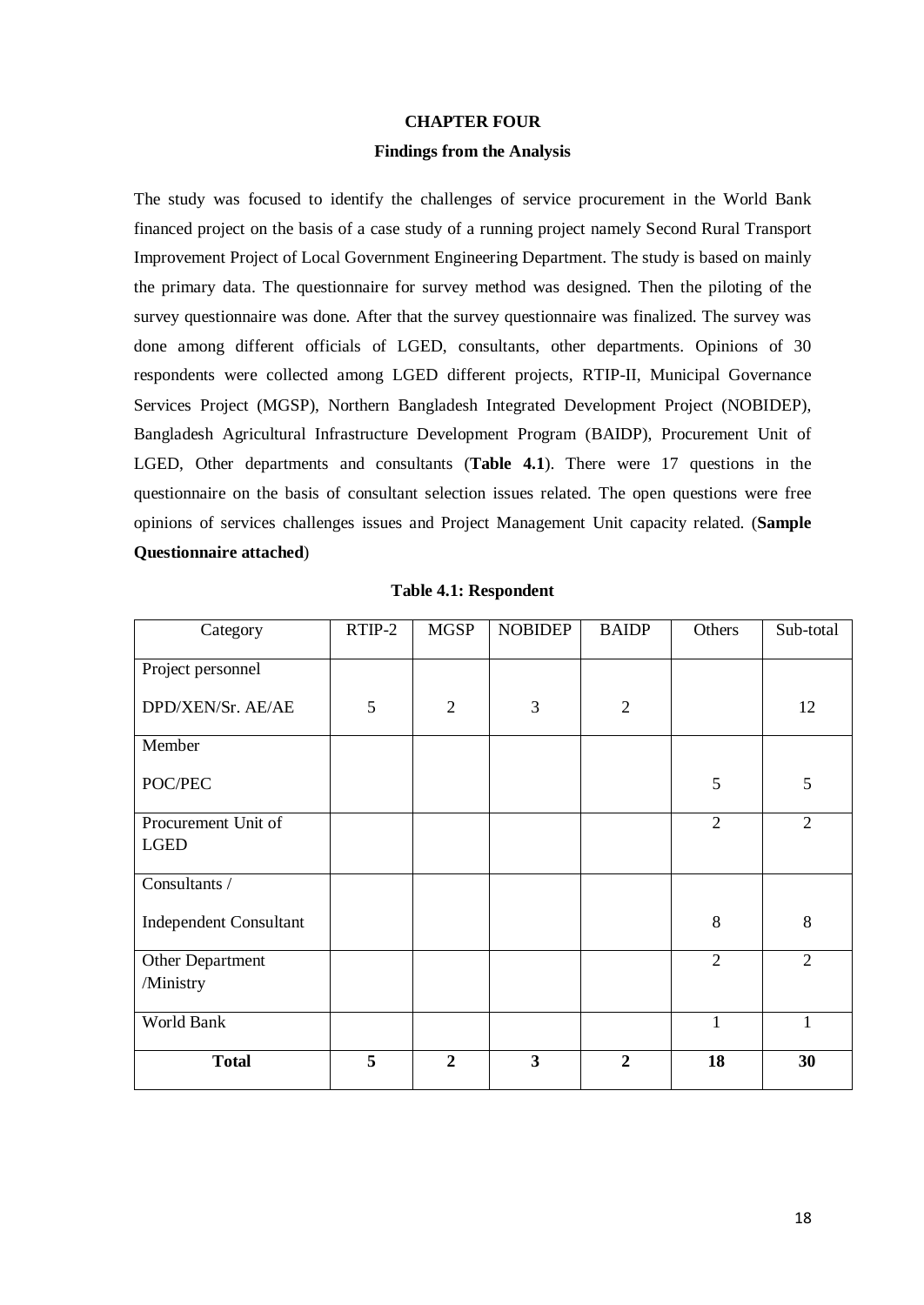## **4.1 Respondent**

For the survey 30 samples are selected. Among them 19 are from LGED (2 from Procurement Unit of LGED, 5 from World Bank assisted Second Rural Transport Improvement Project-RTIP2, 2 from World Bank assisted Municipal Governance Support Project-MGSP, 3 from Japan International Cooperative Agency-JICA assisted Northern Bangladesh Integrated Development Project-NOBIDEP, 2 from United States Agency for International Development-USAID assisted Bangladesh Agricultural Infrastructure Development Project-BAIDP, 5 from POC/PEC members of LGED). Here it is to be mentioned that all projects have the service procurement activities. 11 from others (1 from World Bank, 2 from other Department/ ministry; 1 from Bangladesh Water Development Board and 1 from Roads and Highways Department, 8 from Consulting firm). Beside this top level consultants from LGED, World Bank were interviewed. In total, 6 persons are interviewed.

## <span id="page-28-0"></span>**4.2 Level of service procurement knowledge of POC and PEC members**

The Proposal Opening Committee members and the Proposal Evaluation Committee members are the key person. The PEC members should actively participate in the evaluation process. If the PEC members do not have sufficient knowledge, they cannot actively participate in the PEC meeting. From the information gathered by the survey questionnaire (Table 4.2 and Figure 4.2) it is found that around seventy percent of POC and PEC members have Good and Very Good knowledge about service procurement. Thirty percent have Average knowledge and none have very poor and poor knowledge.

|                         | Frequency | Percent  |
|-------------------------|-----------|----------|
| Very Poor               | 0         | $\theta$ |
| Poor                    | 0         | $\Omega$ |
| Average                 | 9         | 30.00    |
| Good                    | 16        | 53.33    |
| Very Good               | 5         | 16.67    |
| <b>Total Respondent</b> | 30        | 100      |

| Table 4.2 Level of service procurement knowledge |  |  |
|--------------------------------------------------|--|--|
|--------------------------------------------------|--|--|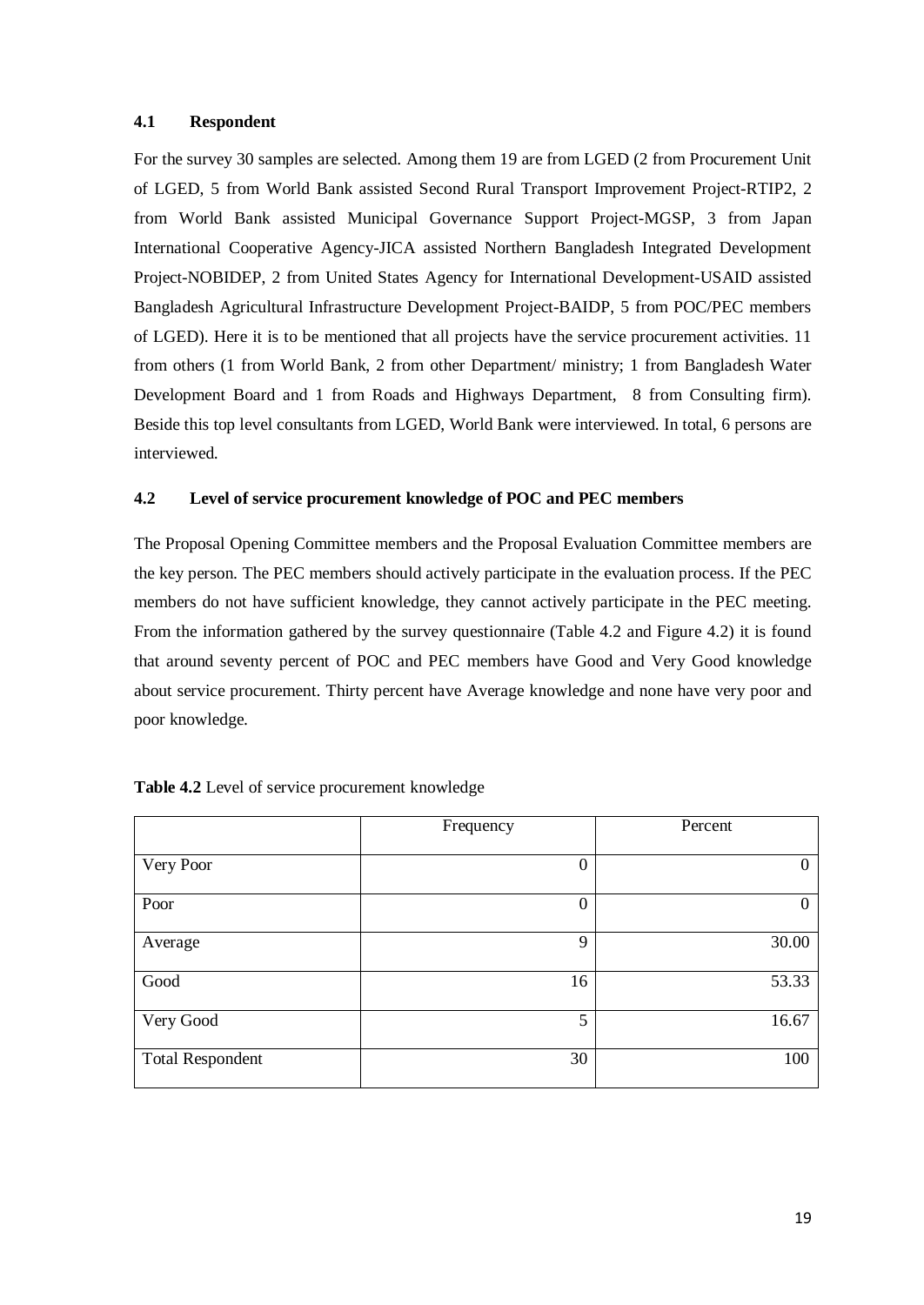

**Figure 4.2:** Level of service procurement knowledge

## <span id="page-29-0"></span>**4.3 Time required for EOI evaluation**

The secondary data was collected from selection of consultants in the Second Rural Transport Improvement Project (RTIP-2). There are three different consultant firms, firm 1: Design and Supervision Consultant-D&SC, Firm 2: IT-ICT and Firm 3: Integrated Performance Audit Consultant-IPAC. The evaluation of Express of Interest (EOI) takes on an average 38 days. According to the Public Procurement Rules 2008 it should be 21 days. From 30 respondent 10 answered Yes and 20 answered No (Table 4.3 and Figure 4.3). From interview some reasons are found for the delay. PEC may have needed additional clarification. Arranging PEC meeting may have taken time as one or more members may have been unavailable.

**Table 4.3:** Time required for EOI evaluation

|                         | Frequency | Percent |
|-------------------------|-----------|---------|
| Yes                     | 10        | 33.33   |
| N <sub>o</sub>          | 20        | 66.67   |
| <b>Total Respondent</b> | 30        | 100     |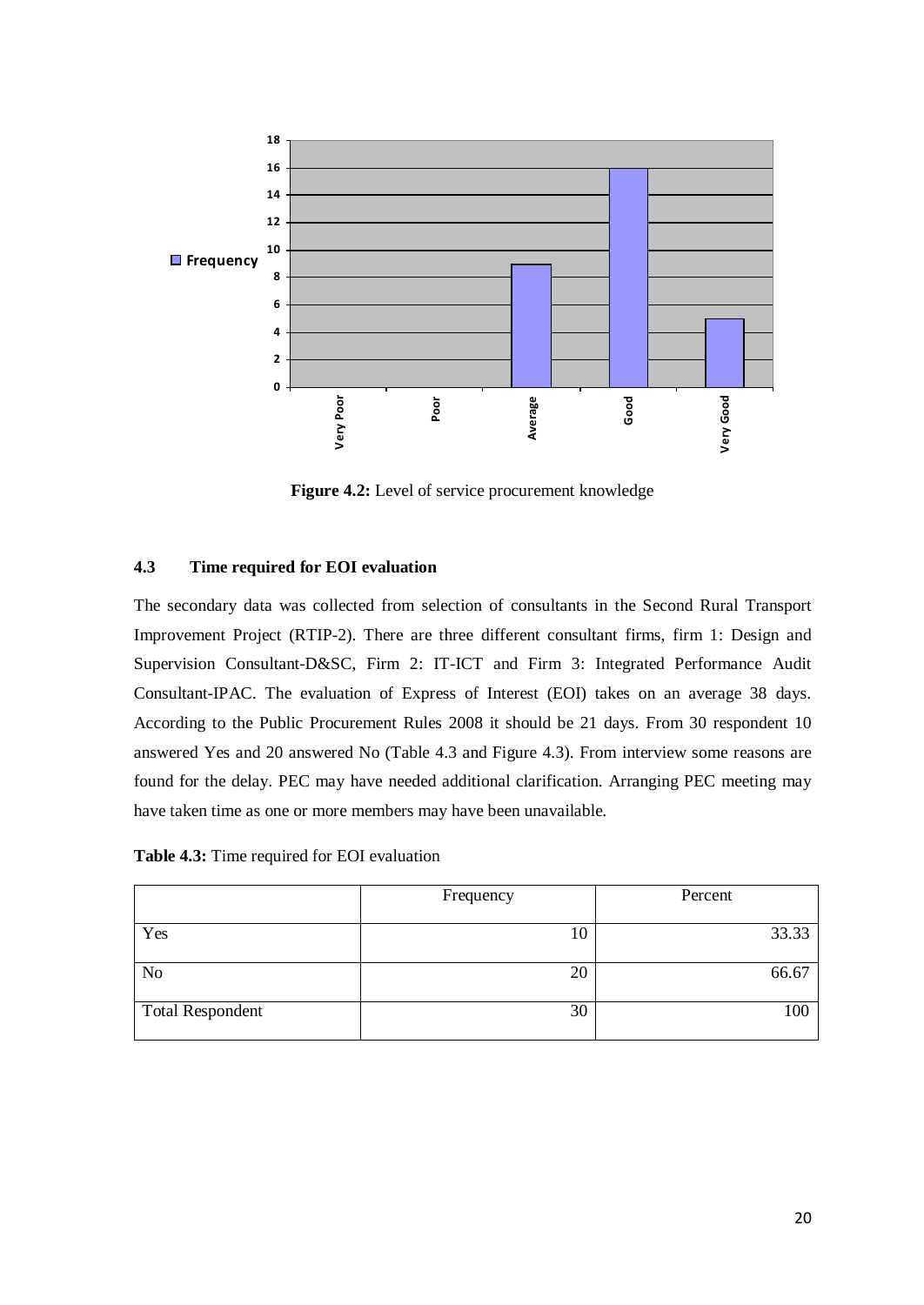

**Figure 4.3:** Time required for EOI evaluation

## <span id="page-30-0"></span>**4.4 Potential causes of delay of EOI evaluation**

Why does the evaluation of Expression of Interest (EOI) take more time? What are the potential causes? There are some causes identified i.e. Chairman delay, Shortage of PMU staff, Lack of PMU staff competency and motivation, Ignorance of PD/ other stakeholders or any other causes (Table 4.4 and Figure 4.4). More than fifty percent respondent suggested that there is a lack of PMU staff. Around twenty five per cent respondents opined that lack of PMU staff competency and motivation. So from the finding this may be concluded that the PMU staff must be sufficient and they should be competent enough and well motivated to do the service procurement functions.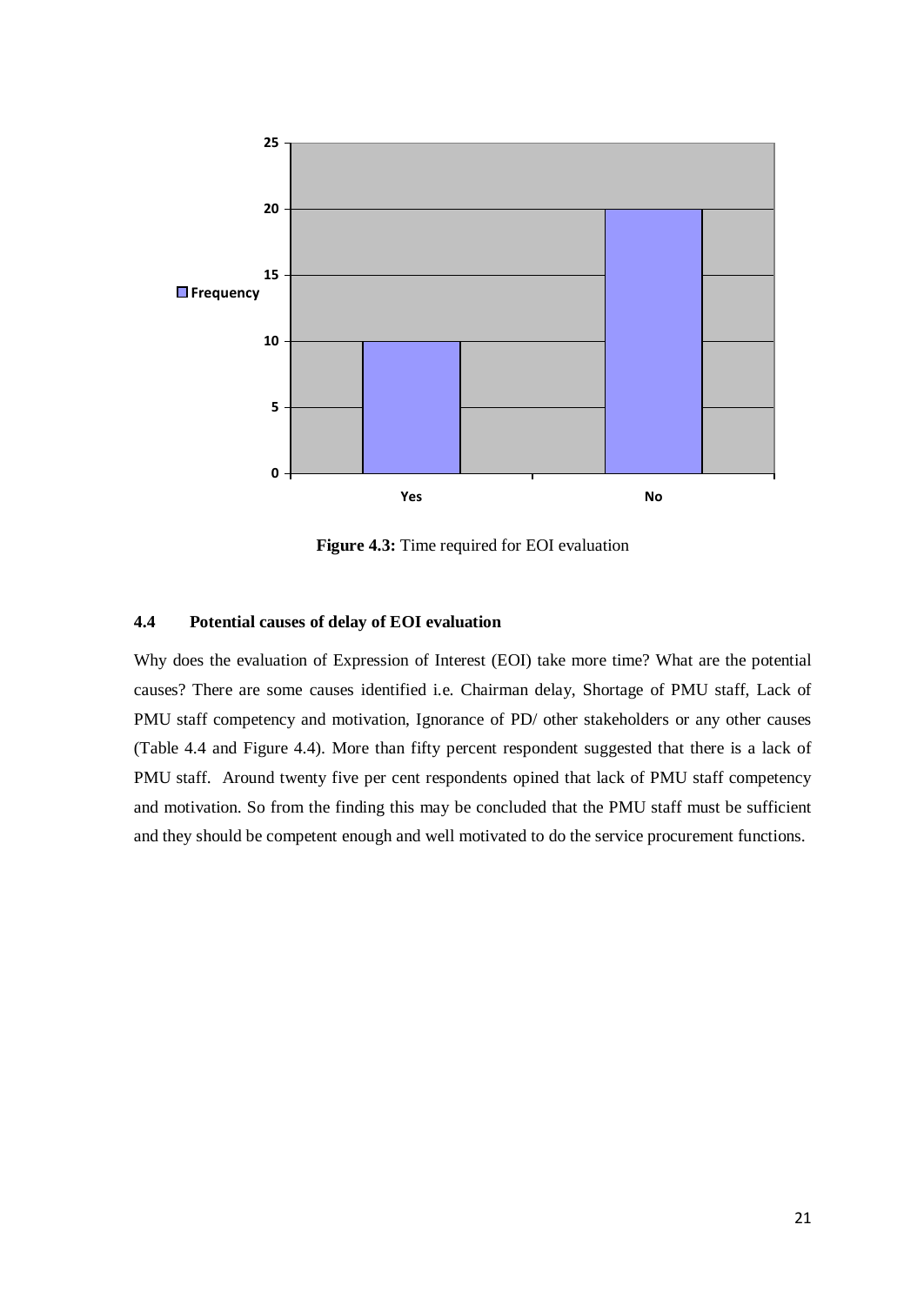### **Table 4.4:** Potential causes of delay of EOI evaluation

|                                                | Frequency      | Percent |
|------------------------------------------------|----------------|---------|
| Chairman's delay                               | $\Omega$       | 0       |
| Shortage of PMU staff                          | 16             | 53.33   |
| Lack of PMU staff<br>competency and motivation | 7              | 23.33   |
| Ignorance of PD/ other<br>stakeholders         | 3              | 10.00   |
| Others                                         | $\overline{4}$ | 13.33   |
| <b>Total Respondent</b>                        | 30             | 100     |



**Figure 4.4:** Potential causes of delay of EOI evaluation

## <span id="page-31-0"></span>**4.5 Short list clearance from the World Bank takes on an average 58 days, it is justified or not**

After evaluation of the Expression of Interest the short list is prepared. In the World Bank assisted projects, the clearance for short list was needed from the World Bank. The time taken for short list clearance is very unusual. When asked whether it is justified or not, 23 respondents answered No (seventy seven percent) and 7 respondent answered Yes (twenty three percent) (Table 4.5 and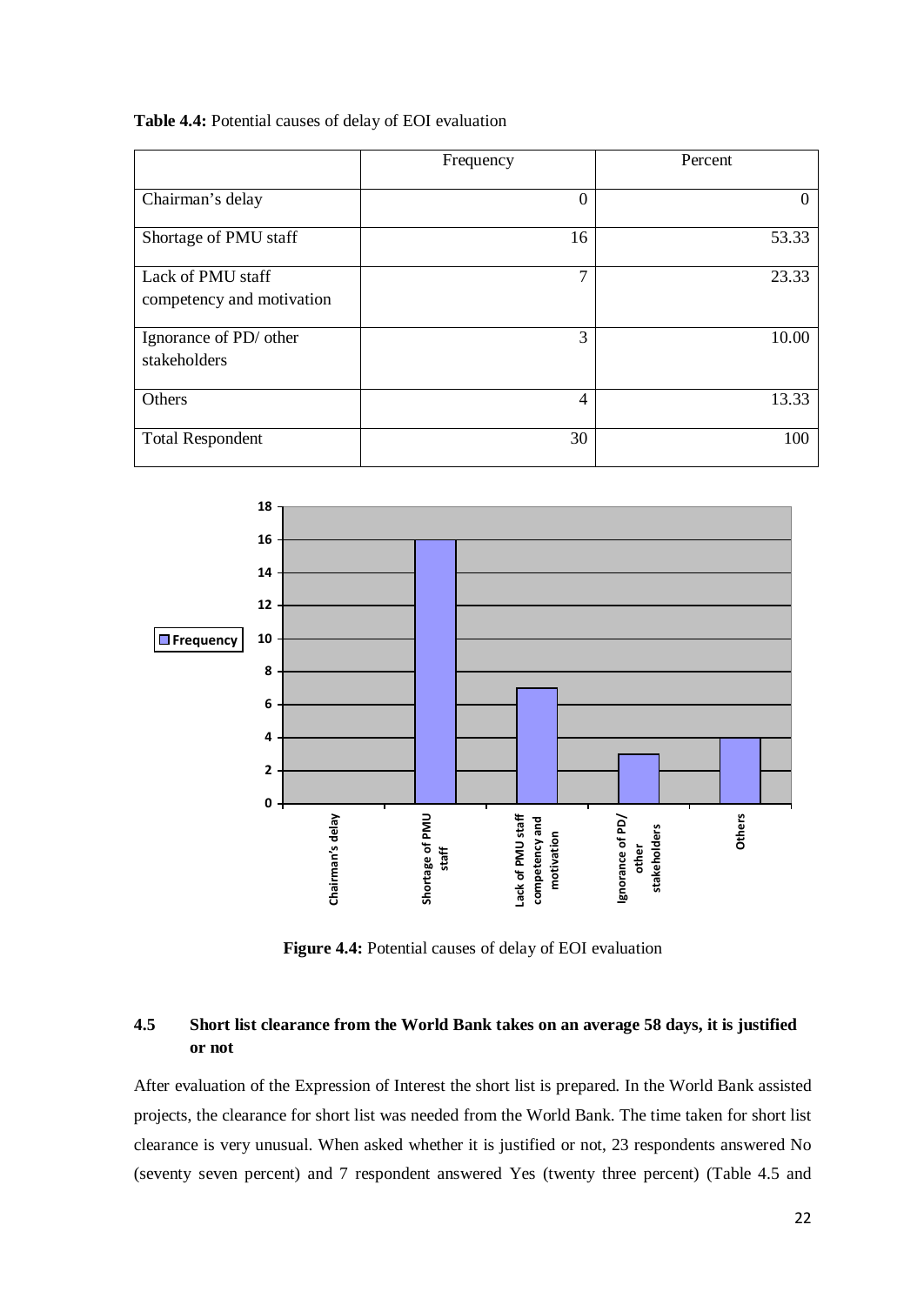Figure 4.5). The interviewed persons also opined that the time taken for short list clearance was not justified. There are series of reasons for the delay.

- There may have been too many back and forth as firms may have been on World Bank black or red list.
- World Bank may not have agreed to agency's evaluation of EOIs.
- Due to misunderstanding qualified firms may not have been short listed and WB raised objections.
- Firms with proven record of poor performance may have been short listed and WB does not agree to that.
- Certain reviews e.g. procurement, technical, procedural may have taken time but the World Bank should have sent an interim response (except objections or clarification requests).

**Table 4.5**: Short list clearance from the World Bank

|                         | Frequency | Percent |
|-------------------------|-----------|---------|
| Yes                     | −         | 23.33   |
| N <sub>o</sub>          | 23        | 76.67   |
| <b>Total Respondent</b> | 30        | 100     |



**Figure 4.5:** Short list clearance from the World Bank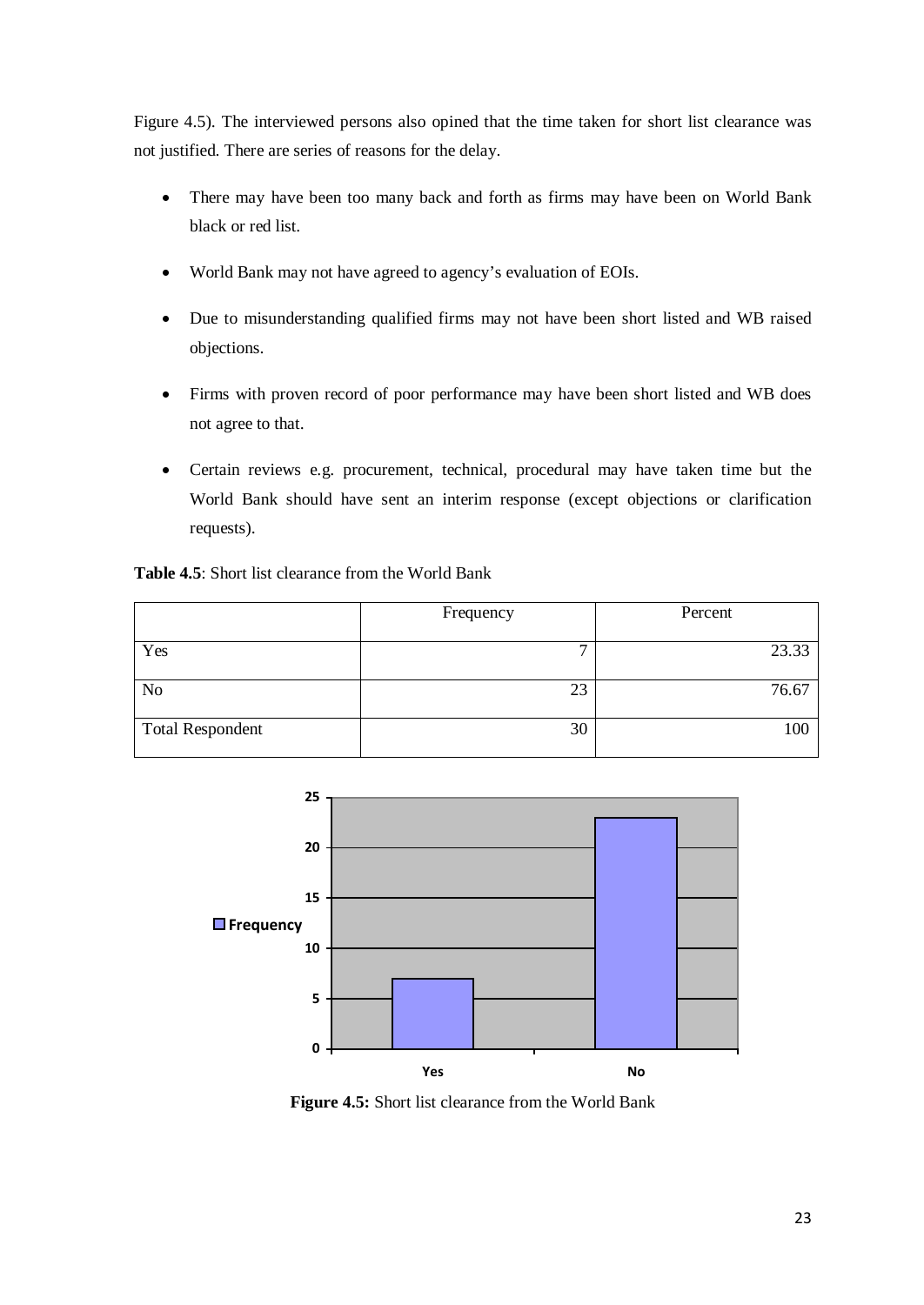## <span id="page-33-0"></span>**4.6 What should be the time limit for World Bank clearance of Short List**

Though there are many reasons for the delay of short list clearance from the World Bank, around fifty seven (17 respondent) opined that two week time is okay for short list clearance. Two respondents answered one week, one respondent answered three weeks, two respondents answered four weeks and eight respondents have no comments. Though there are many reasons for delay and the World Bank deals with so many projects the time should not be more than two weeks for clearance.

|  |  |  |  | <b>Table 4.6:</b> time limit for World Bank clearance of Short list |  |
|--|--|--|--|---------------------------------------------------------------------|--|
|--|--|--|--|---------------------------------------------------------------------|--|

|                         | Frequency      | Percent |
|-------------------------|----------------|---------|
| One week                | $\overline{2}$ | 6.67    |
| Two week                | 17             | 56.67   |
| Three week              |                | 3.33    |
| Four week               | $\overline{2}$ | 6.67    |
| No comments             | 8              | 26.67   |
| <b>Total Respondent</b> | 30             | 100     |



<span id="page-33-1"></span>**Figure 4.6:** time limit for World Bank clearance of Short list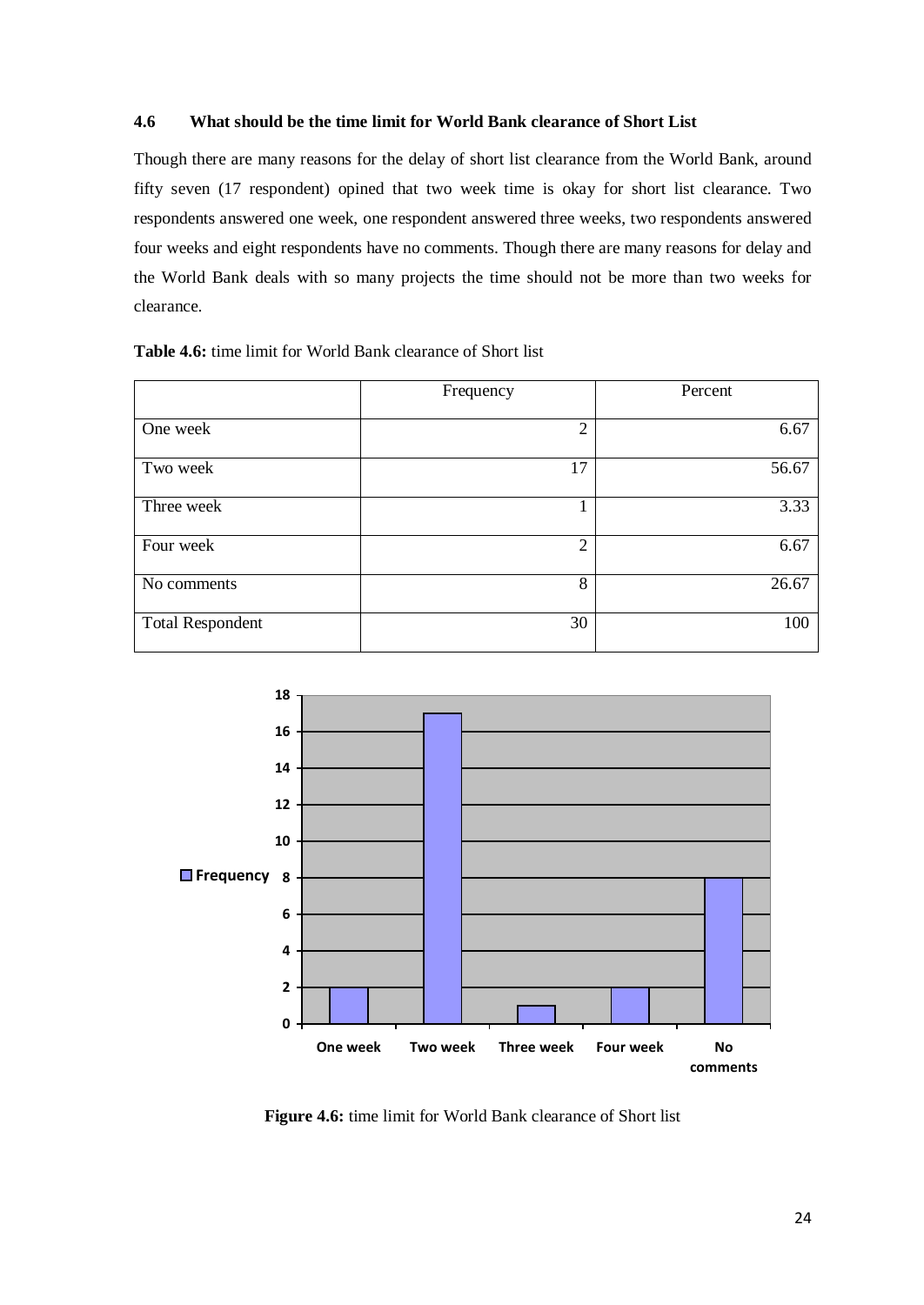## **4.7 Time required for RFP evaluation by the PEC**

Time required for the evaluation of Request for Proposal (RFP) is around 50 days. According to the Public Procurement Rules 2008 the time limit for evaluation is 21 days. From the study it is seen that 22 respondents (around seventy three percent) opined that the time taken for evaluation is not justified. From interview some reasons were found for the delay. PEC may have needed additional clarification. Arranging PEC meeting may have taken time as one or more members may have been unavailable. There may have been complaints, and this needed to be clarified to the World Bank. The evaluation is not completed in one meeting. In most of the cases two or three meeting are required for evaluation, so time elapse for evaluation in this way. But in the rule why 21 days provided for evaluation, this should be thought through and followed by the evaluation members. When evaluation is delayed, then a question arises regarding transparency.

| Table 4.7: Time required for RFP evaluation |  |  |
|---------------------------------------------|--|--|
|---------------------------------------------|--|--|

|                         | Frequency | Percent |
|-------------------------|-----------|---------|
|                         |           |         |
| Yes                     | O<br>O    | 26.67   |
|                         |           |         |
| N <sub>o</sub>          | 22        | 73.33   |
|                         |           |         |
| <b>Total Respondent</b> | 30        | 100     |
|                         |           |         |



**Figure 4.7:** Time required for RFP evaluation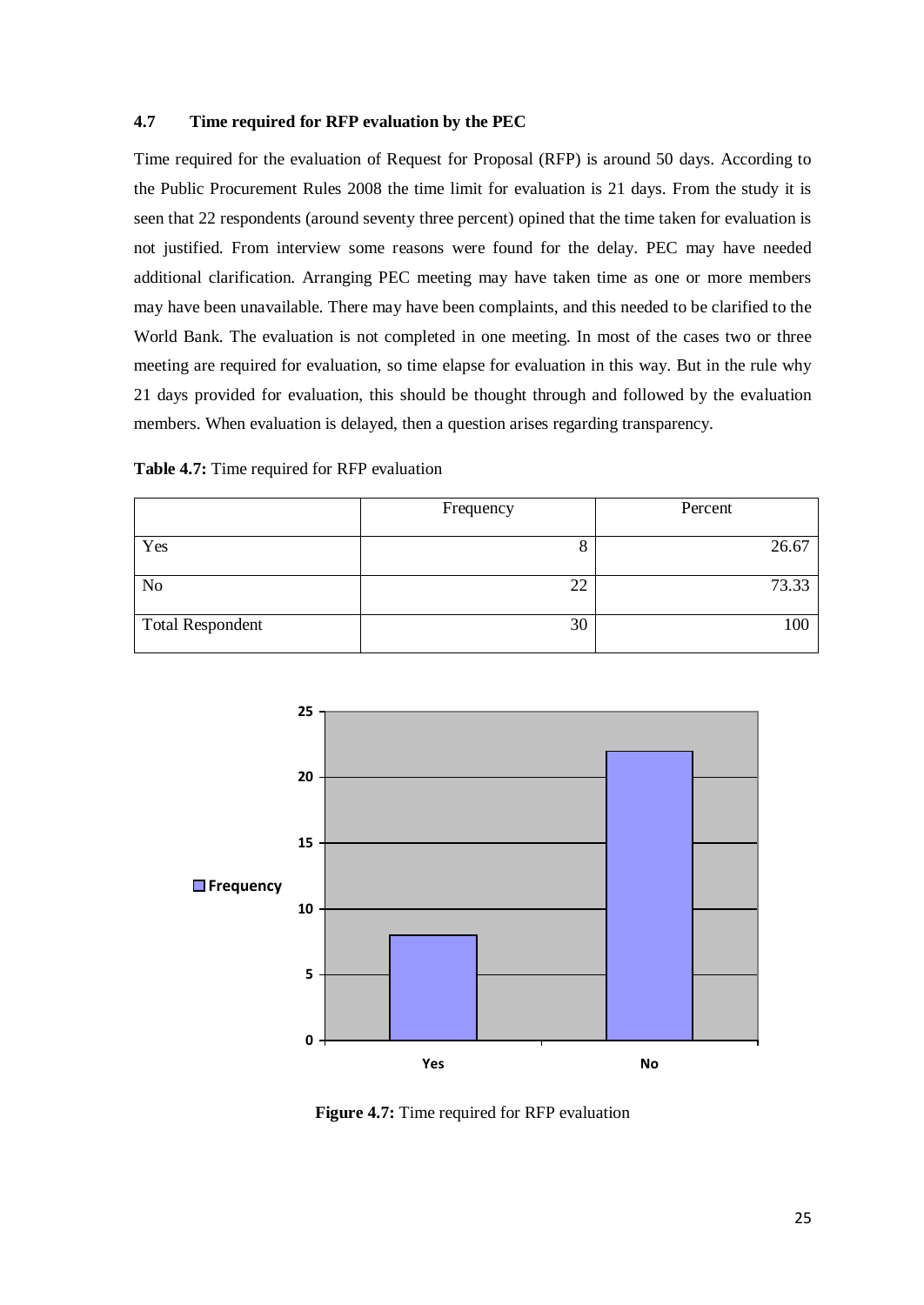## **4.8 Potential causes of delay of RFP evaluation**

Potential causes for the delay of Request for Proposal (RFP) evaluation are identified (Table 4.8 and Figure 4.8). Around sixty three percent (19 respondents) attributed this to the shortage of Project Management Unit (PMU) staff. Twenty percent (6 respondents) opined that there is lack of competency and motivation of PMU staff. Here one respondent opined that there is lack of coordination among the stakeholders involved in the evaluation process.

## **Table 4.8:** Potential causes of delay of RFP evaluation

|                                                | Frequency      | Percent |
|------------------------------------------------|----------------|---------|
| Chairman's delay                               | $\overline{2}$ | 6.67    |
| Shortage of PMU staff                          | 19             | 63.33   |
| Lack of PMU staff<br>competency and motivation | 6              | 20.00   |
| Ignorance of PD/ other<br>stakeholders         | $\overline{2}$ | 6.67    |
| Others                                         |                | 3.33    |
| <b>Total Respondent</b>                        | 30             | 100     |



**Figure 4.8:** Potential causes of delay of RFP evaluation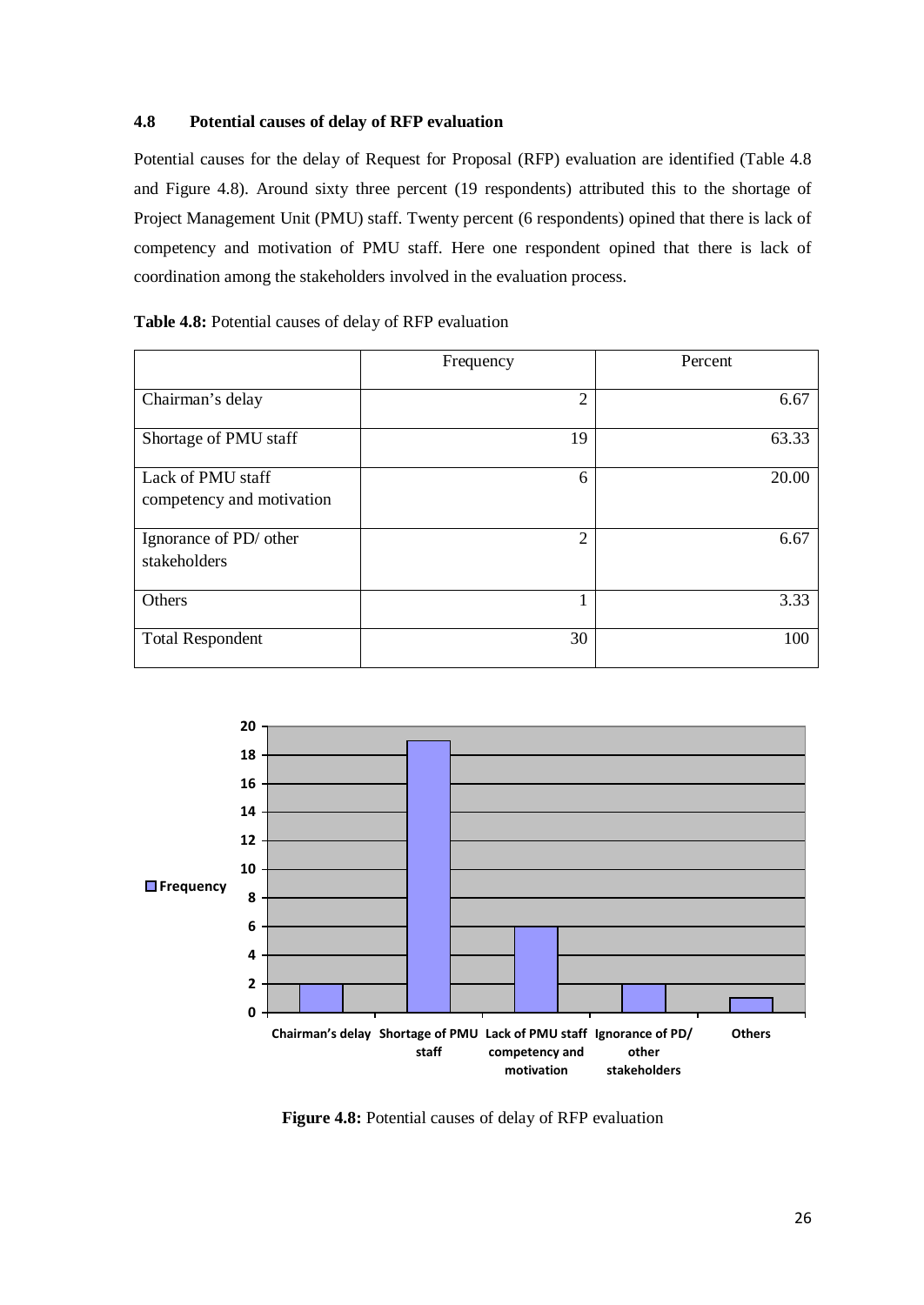## <span id="page-36-0"></span>**4.9 How to reduce the time required for evaluation**

The time required for evaluation of the RFP should be reduced to justified time. This can be improved by providing some means. Around 27 percent (8 respondents) opined that performance can be rewarded, Forty percent (12 respondents) suggested that this can be done by proper monitoring; twenty three percent (7 respondents) opined that this can be done by outsourcing and ten percent (3 respondents) opined that this can be done by other means i.e. quick decision.

## Table 4.9: Evaluation time reduced

|                                       | Frequency    | Percent |
|---------------------------------------|--------------|---------|
| Performance to be linked to<br>reward | 8            | 26.67   |
| With proper monitoring                | 12           | 40.00   |
| Punishment                            | 0            |         |
| Outsourcing                           | $\mathbf{r}$ | 23.33   |
| Others                                | 3            | 10.00   |
| <b>Total Respondent</b>               | 30           | 100     |



**Figure 4.9:** Evaluation time reduced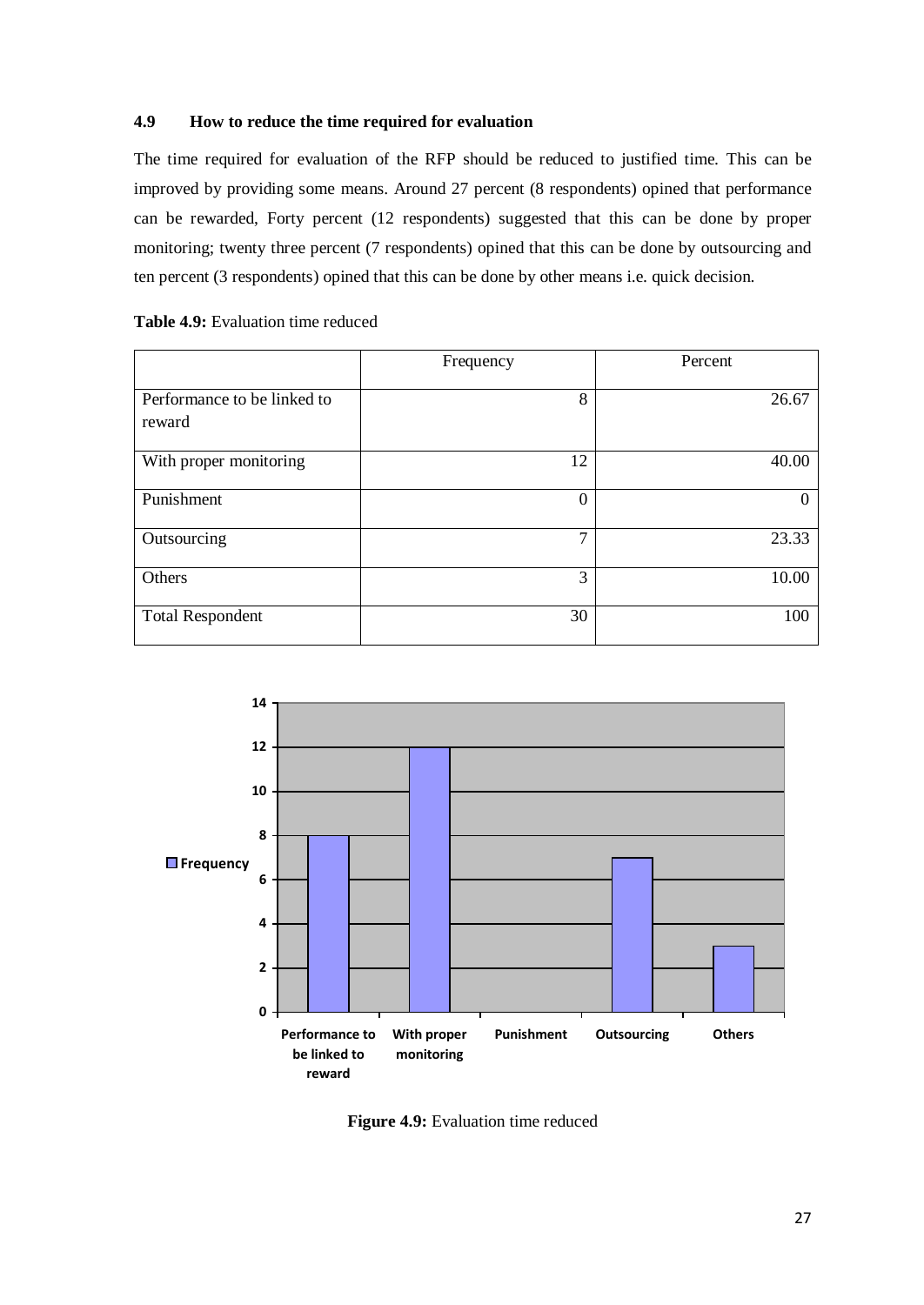## <span id="page-37-0"></span>**4.10 Time required for Draft Contract signing**

After negotiation process the signing of draft contract need, on an average, 19 days. Thirty seven percent (11 respondents) opined that it is justified and sixty three percent (19 respondents) opined that it is not justified because there should be no causes of delay for the draft contract signing. In this stage of draft contract signing why 19 days needed for draft contract signing, is not justified. Here the time elapse is unnecessary for draft contract signing. The draft contract is signed between the client and the consulting firm. In this case there is no valid reason for delay. It can be signed within three days. Maximum 5 to 7 days required for draft contract signing.

| Table 4.10: Time required for Draft Contract signing |  |  |  |  |  |  |
|------------------------------------------------------|--|--|--|--|--|--|
|------------------------------------------------------|--|--|--|--|--|--|

|                         | Frequency | Percent |
|-------------------------|-----------|---------|
| Yes                     | 11        | 36.67   |
| N <sub>o</sub>          | 19        | 63.33   |
| <b>Total Respondent</b> | 30        | 100     |



**Figure 4.10:** Time required for Draft Contract signing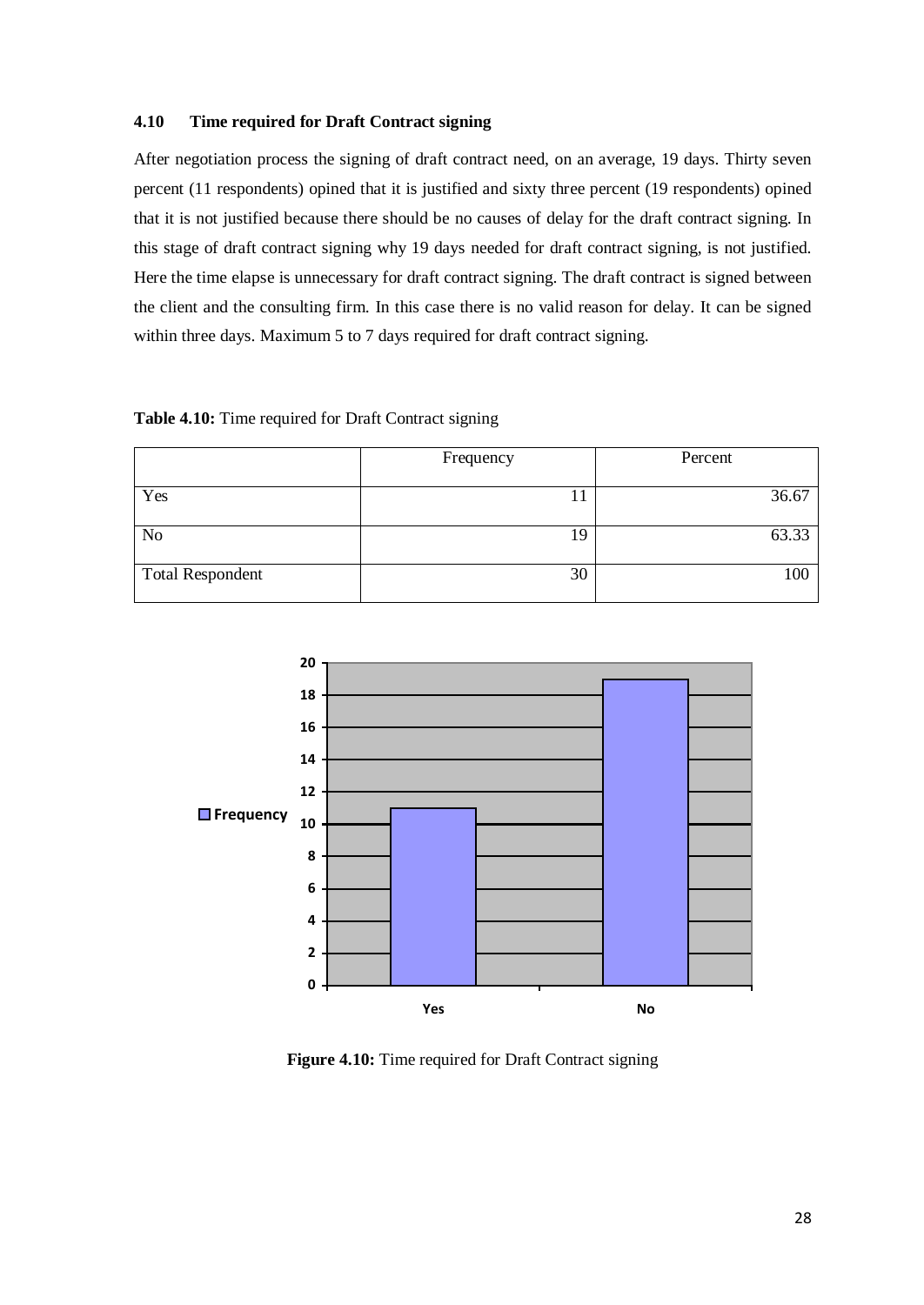## <span id="page-38-0"></span>**4.11 At least 4 clearances [TOR, Short list, Technical evaluation and Draft contract agreement] needed from World Bank for WB assisted projects, it is justified or not**

In the World Bank assisted projects, there are four clearances needed: Terms of References (TOR), short list, technical evaluation and draft contract agreement. It may be reduced to two. In this connection fifty seven percent (17 respondents) opined that it can be reduced to two and forty seven percent (13 respondents) opined that four clearances from the World Bank are required. When asked which step can be eliminated, one respondent opined that TOR and technical evaluation, six respondents opined that short list and draft contract agreement, one respondent opined that TOR and short list and four respondents mentioned other steps can be taken. If the clearances are not provided by the World Bank, there arises a lot of problems. There should be a question mark about the selection process. Actually TOR, Short list, Technical evaluation and Draft contract agreement are the main and critical stage of selection process. If there is a problem with the TOR in any points and the TOR was not cleared by the World Bank and in this situation all the following steps are done, so what will be the situation? If it is not accepted by the World Bank then critical situation arises. Though around forty three percent says four clearances can be reduced to two but in the view of transparency it is not justified.

## **Table 4.11:** Clearance for the World Bank

|                         | Frequency      | Percent |
|-------------------------|----------------|---------|
| Yes                     | 1 <sup>7</sup> | 56.67   |
| N <sub>o</sub>          | 13             | 43.33   |
| <b>Total Respondent</b> | 30             | 100     |



**Figure 4.11:** Clearance for the World Bank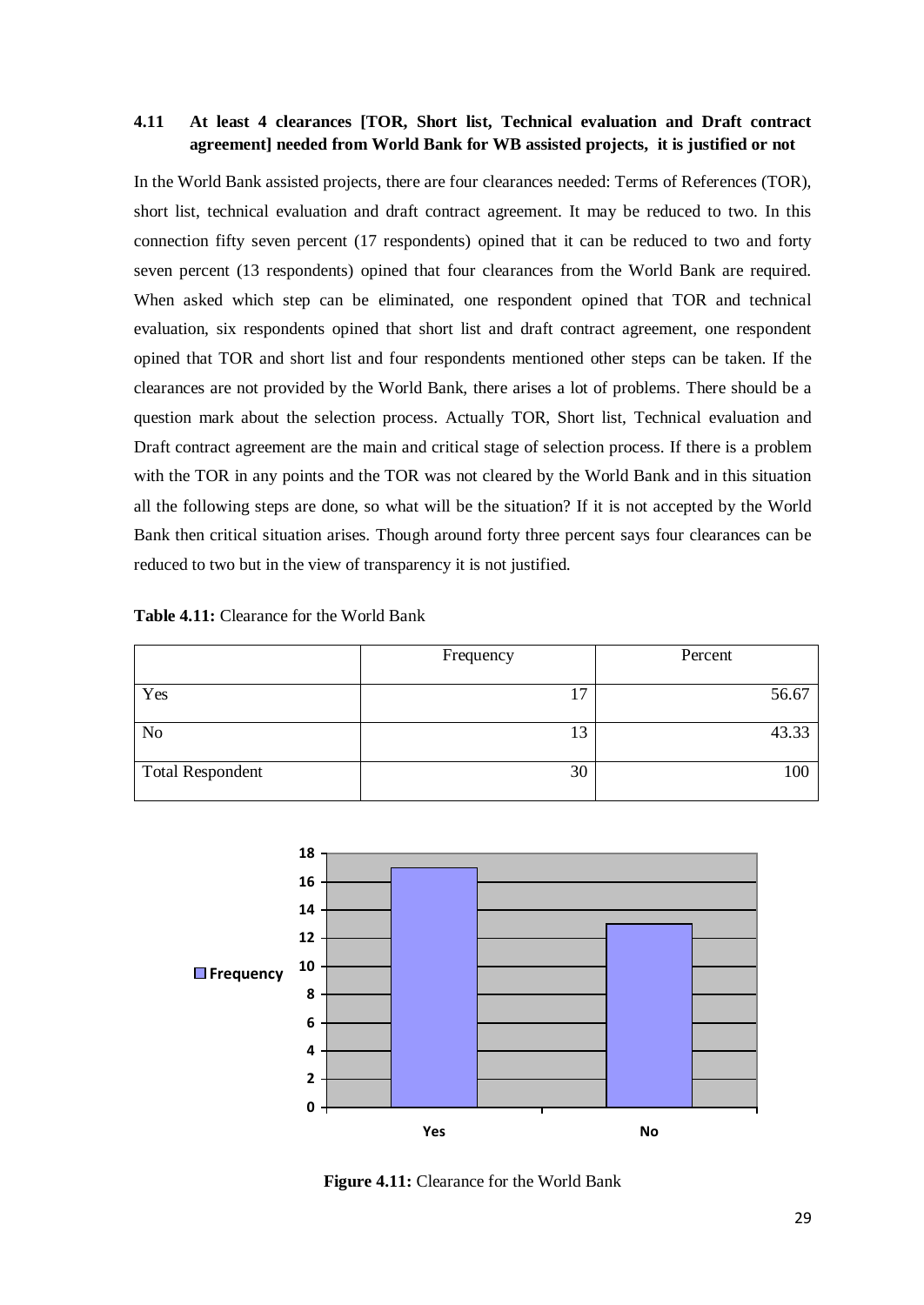#### <span id="page-39-0"></span>**4.12 Selection of consultants takes on an average 438 days, it is justified or not**

There are so many steps and processes needed for the selection of consultants. Selection of consultants takes on an average 438 days (around fifteen months). Seventeen percent (5 respondents) opined that it is justified and eighty three percent (25 respondents) opined that it is not justified. The time required for selection of consultants is one of the major challenges. In every stage and processes the time schedule should be strictly followed. In this connection the stakeholder involved should be aware of their roles, responsibility, accountability, power and authority. If fifteen months are needed for the selection of consultants how the project can perform better and how the laggings can be covered are major concerns. This will affect the progress and performance of the project. This challenge should be overcome. We know according to standard project management and Project Management Body of Knowledge (PMBOK), there are five process group and ten knowledge area and total 47 processes. The process groups are Initiating, Planning, Executing, Monitoring & Controlling, and Closing. Generally we think project approval means starting of physical works i.e. in the executing phase. But before these the initiating and planning stages of work should be done. So, suppose in a five year duration project, the first year physical work target should not be one fifth of total physical works, this may be five percent or ten percent because of time should be given in the planning stage. So, the selection of consultants can be done before starting of physical works.



**Table 4.12:** Time required for selection of consultants

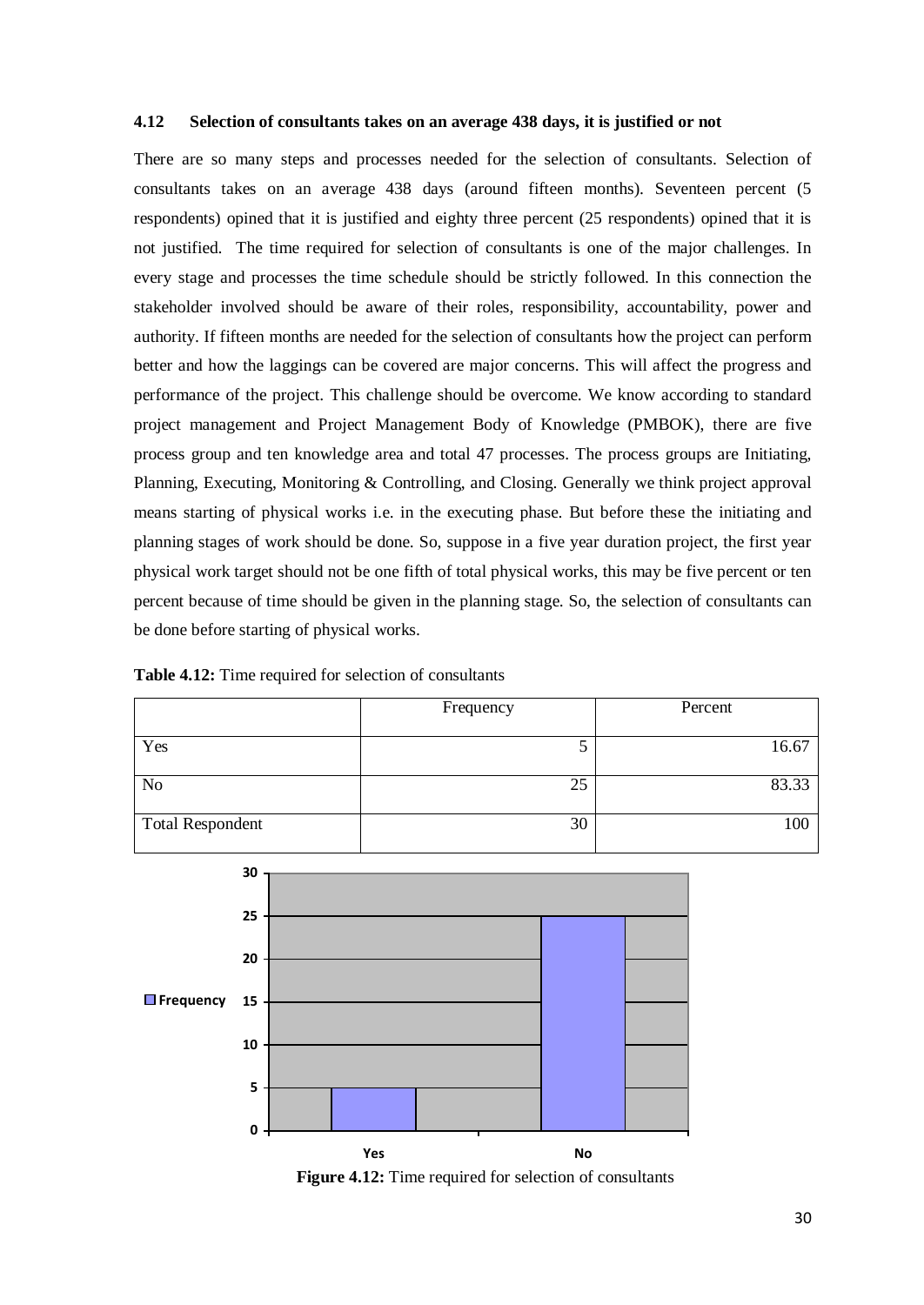#### <span id="page-40-0"></span>**4.13 Logistics and sufficient number of procurement personnel in the PMU**

The logistics in the project management unit should be sufficient and there should be sufficient number of procurement personnel. Eighty percent (24 respondents) says that there should not be sufficient number of procurement personnel and logistics in the PMU and twenty percent (6 respondents) opined that yes. We know that logistics means time-related positioning of resources and also the process of ensuring right product at right time right quantity in right place. So, for smooth procurement function the logistics should be ensured and there must be sufficient procurement personnel.

|  |  | Table 4.13: Logistics and procurement personnel in the PMU |
|--|--|------------------------------------------------------------|
|--|--|------------------------------------------------------------|

|                         | Frequency | Percent |
|-------------------------|-----------|---------|
| Yes                     | O         | 20.00   |
| No                      | 24        | 80.00   |
| <b>Total Respondent</b> | 30        | 100     |



**Figure 4.13:** Logistics and procurement personnel in the PMU

## <span id="page-40-1"></span>**4.14 Procurement personnel expertise and competency**

For the better performance for selection of consultants it is inevitable that the procurement personnel should have expertise and competency. Sixty seven percent (20 respondents) opined that the procurement personnel have sufficient expertise and competency and thirty three percent (10 respondents) opined that there is not sufficient expertise and competency of the procurement personnel. Majority person says that the procurement personnel have sufficient expertise but they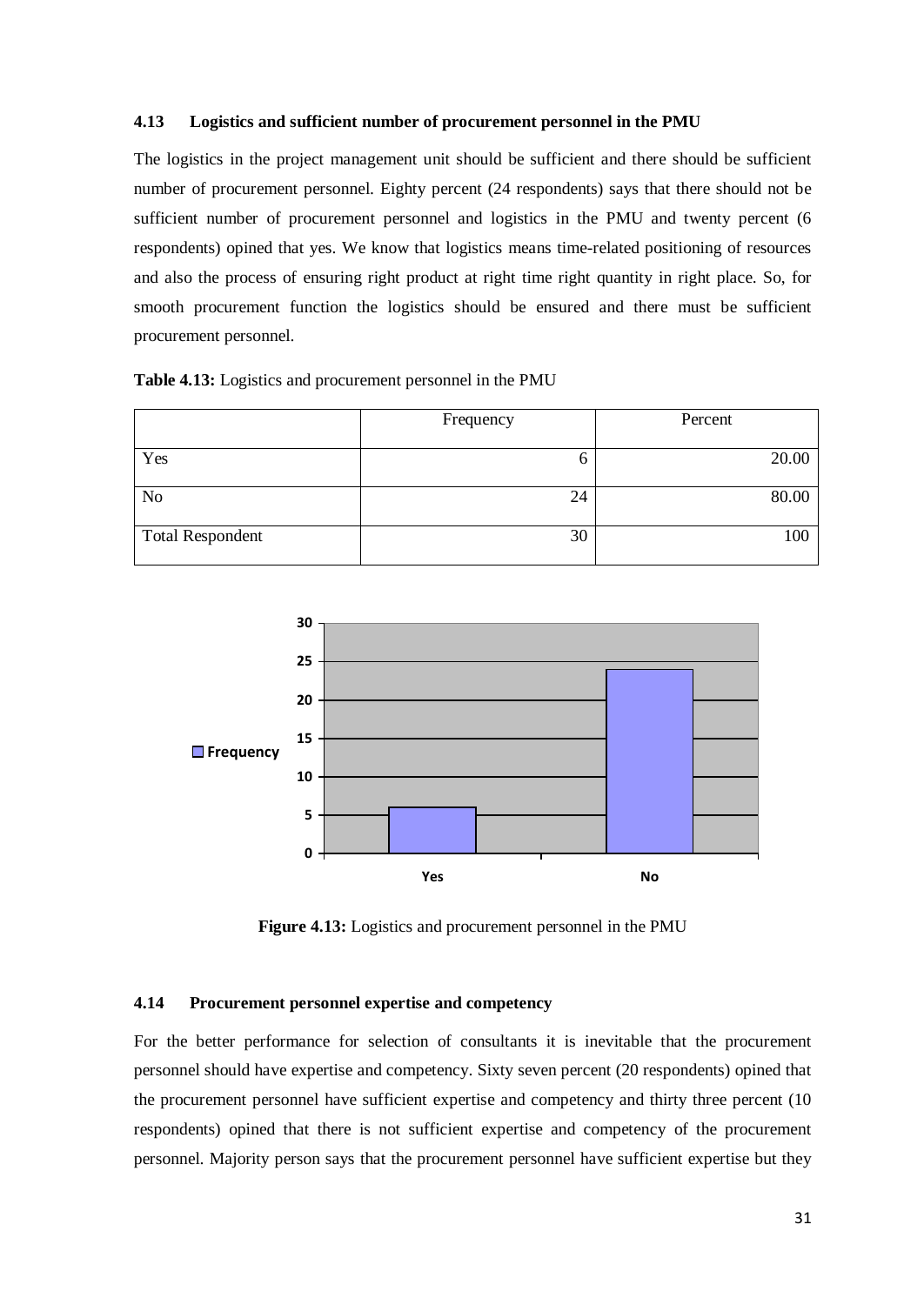are not able to deliver their outcome in time. They are competence enough but fail to provide their outcome. This is a huge challenge to have sufficient expertise and competent procurement personnel but outcome delay. In this case we have to think further, e.g. the team function. The procurement personnel team should work as a team, where every member actively participates in the procurement function.

| Table 4.14: Procurement personnel expertise and competency |  |  |  |
|------------------------------------------------------------|--|--|--|
|------------------------------------------------------------|--|--|--|

|                         | Frequency | Percent |
|-------------------------|-----------|---------|
|                         |           |         |
| Yes                     | 20        | 66.67   |
|                         |           |         |
| N <sub>o</sub>          | 10        | 33.33   |
|                         |           |         |
| <b>Total Respondent</b> | 30        | 100     |
|                         |           |         |



**Figure 4.14:** Procurement personnel expertise and competency

#### <span id="page-41-0"></span>**4.15 Procurement personnel authority, power, accountability and responsibility**

Authority, power, accountability and responsibility of the Procurement Personnel are very important for performance. Sixty seven percent (20 respondents) opined yes and thirty three percent (10 respondents) opined no. The procurement personnel should have the authority to do the function in time. If the procurement personnel think that they have no authority then they are not encouraged to do the procurement function. The procurement personnel are also responsible for their duties and also they are accountable for their function. Procurement personnel do their duties with some power. There should be a balance of authority, power, accountability and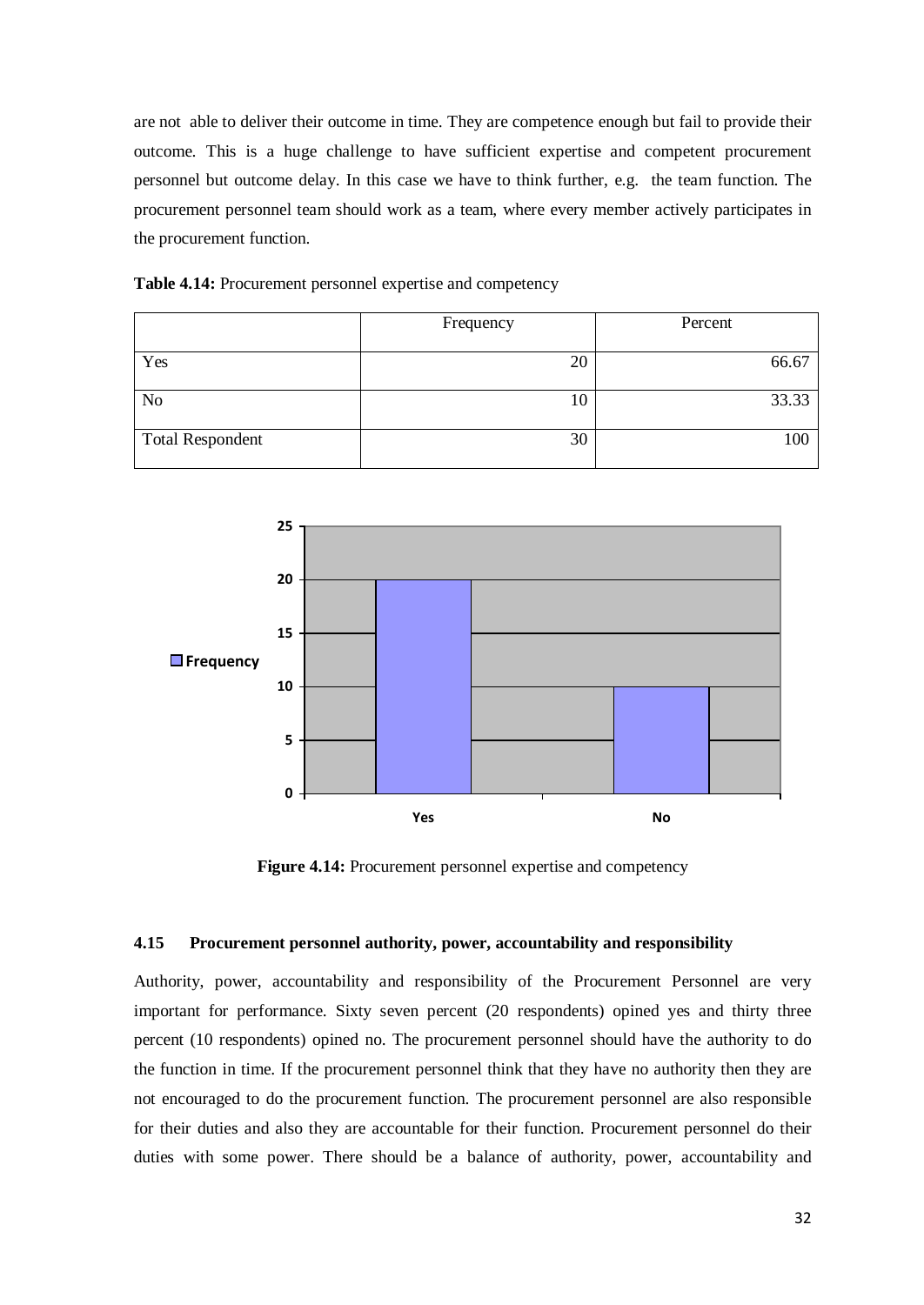responsibility during procurement function. Finally we say proper authority should be provided to the procurement personnel, they should have responsibility, they must be accountable enough for their function and they should have justified power during procurement function.

|                         | Frequency | Percent |
|-------------------------|-----------|---------|
| Yes                     | 20        | 66.67   |
| N <sub>o</sub>          | 10        | 33.33   |
| <b>Total Respondent</b> | 30        | 100     |

**Table 4.15:** Procurement personnel authority, power, accountability and responsibility



Figure 4.15: Procurement personnel authority, power, accountability and responsibility

## <span id="page-42-0"></span>**4.16 Use of e-Procurement will reduce the time for selection of consultants**

The main challenge is the time requirement for the selection of consultants. If we use e-Procurement then the time required should be reduced. Eighty seven percent (26 respondents) opined yes and thirteen percent (4 respondents) opined no. If the e-Procurement is introduced then the transparency, competition will be increased and finally the time required for selection of consultants will reduced significantly. The accountability of the responsible persons who involve in the selection process also are ensured because there is an obligation to evaluate the proposals in time and as well as the decision should provide promptly.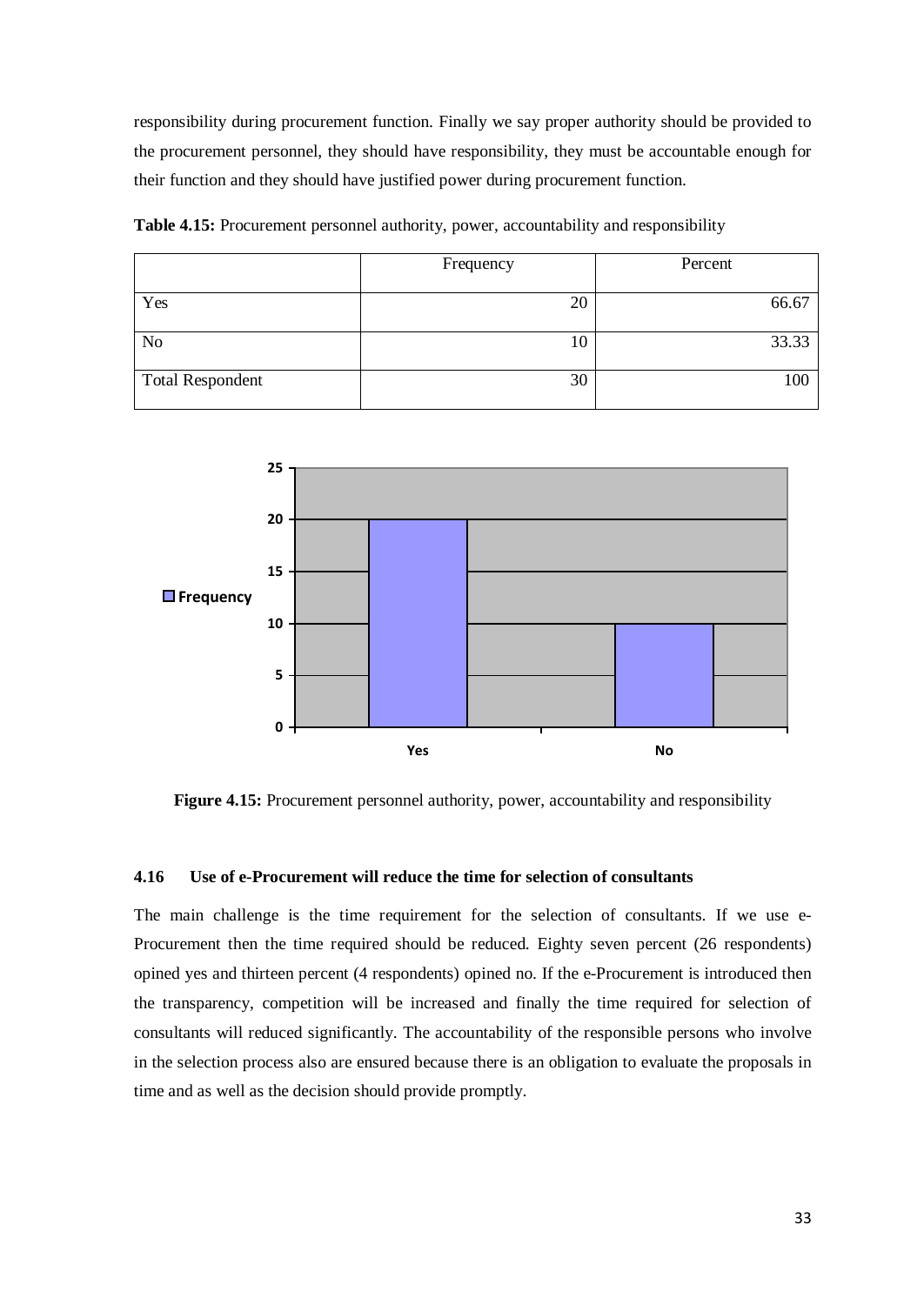# **Table 4.16:** Impact of e-Procurement

|                         | Frequency | Percent |
|-------------------------|-----------|---------|
| Yes                     | 26        | 86.67   |
| No                      |           | 13.33   |
| <b>Total Respondent</b> | 30        | 100     |



**Figure 4.16:** Impact of e-Procurement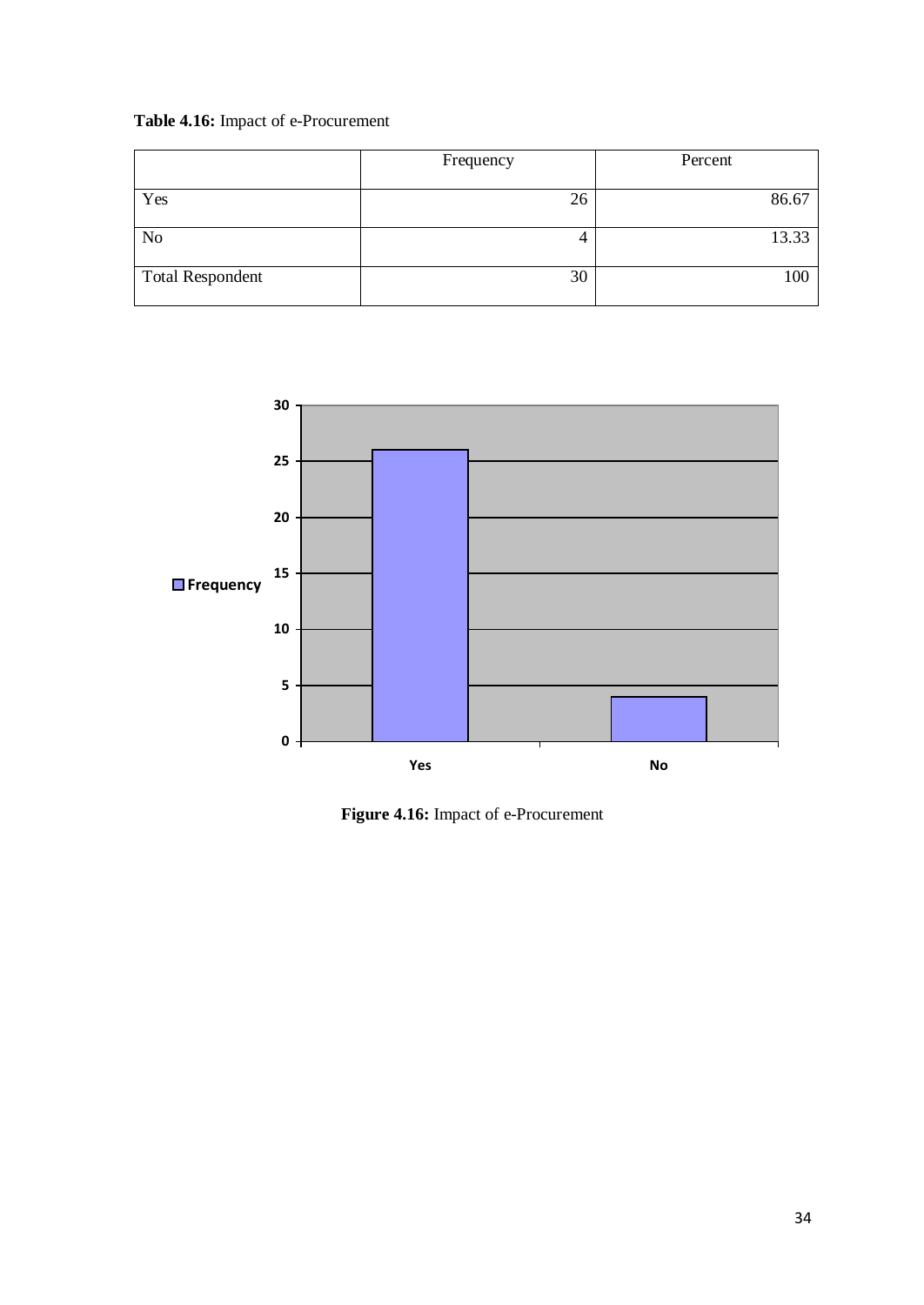#### **CHAPTER FIVE**

#### **Conclusions and Recommendations**

## <span id="page-44-2"></span><span id="page-44-1"></span><span id="page-44-0"></span>**5.1 Conclusions**

During procurement of service there are many tasks to perform. The clearance of Terms of References (TOR) for the consultants, Preparation of a cost estimate for the consultants, preparation of the Expression of Interests (EOI), EOI receiving and opening, EOI evaluation, and subsequently the approval of short list firms. World Bank clearance for the short list. Preparation of the Request for proposals (RFP). Issuing the RFP to the short list firms. RFP receiving and opening. Evaluation of the Technical proposals. World Bank clearance for the technical proposals. Approval by the Head of Procuring Entity (HOPE) of the technical proposals. Financial proposal opening and evaluation. Combined evaluation of technical and financial proposal. Negotiation with the highest scoring firm. Signing of draft contract. World Bank draft contract clearance. Then sending to Ministry for approval. Then signing of contract. Simply it seems to be that for the above items of task, huge time should be needed. But if the guidelines of the World Bank are followed and the persons involve in the selection process do their job efficiently and effectively the selection become easier.

From the data analysis we see that seventy percent of the persons have good and very good knowledge when they are evaluating the EOI but the time taken was very long which is unjustified. **So the challenge is that knowledgeable persons are not functioning well. If the persons involved in the evaluation process actively participate and do the functions timely then the challenges are overcome or reduced.** Sometimes there are causes of delay. When there is question of clearance of short list from the World Bank, the time taken was around two months which is unjustified. These should be of maximum two weeks. **So the challenge is the clearance from the World Bank.** RFP evaluation takes around fifty days which is not justified. There are several causes of delay for the evaluation: more than sixty percent said that there is a shortage of Project Management Unit (PMU) staff. The other causes are the delay of the chairman of the PEC , lack of PMU staff competency and motivation, ignorance of Project Director, lack of coordination among stakeholder involve. **So the challenge is inadequacy of support staff in the PMU.** The time required for selection of consultants is around fifteen months which is not justified. It should be approximately six months. **So the challenge is the huge time need for selection of consultants.** The time can be managed by following the strategy that "In order to ensure a nondiscriminatory treatment of all tenderers, time limits should be fixed in such a way so as to be easily understood by all economic operators, irrespective of their Member State. The Commission does not accept that time limits be determined by referring to national holidays, or to the publication of the notice in the national or local press, because this would put foreign tenderers at a disadvantage" (*Public Procurement in the European Union*). So, in case of international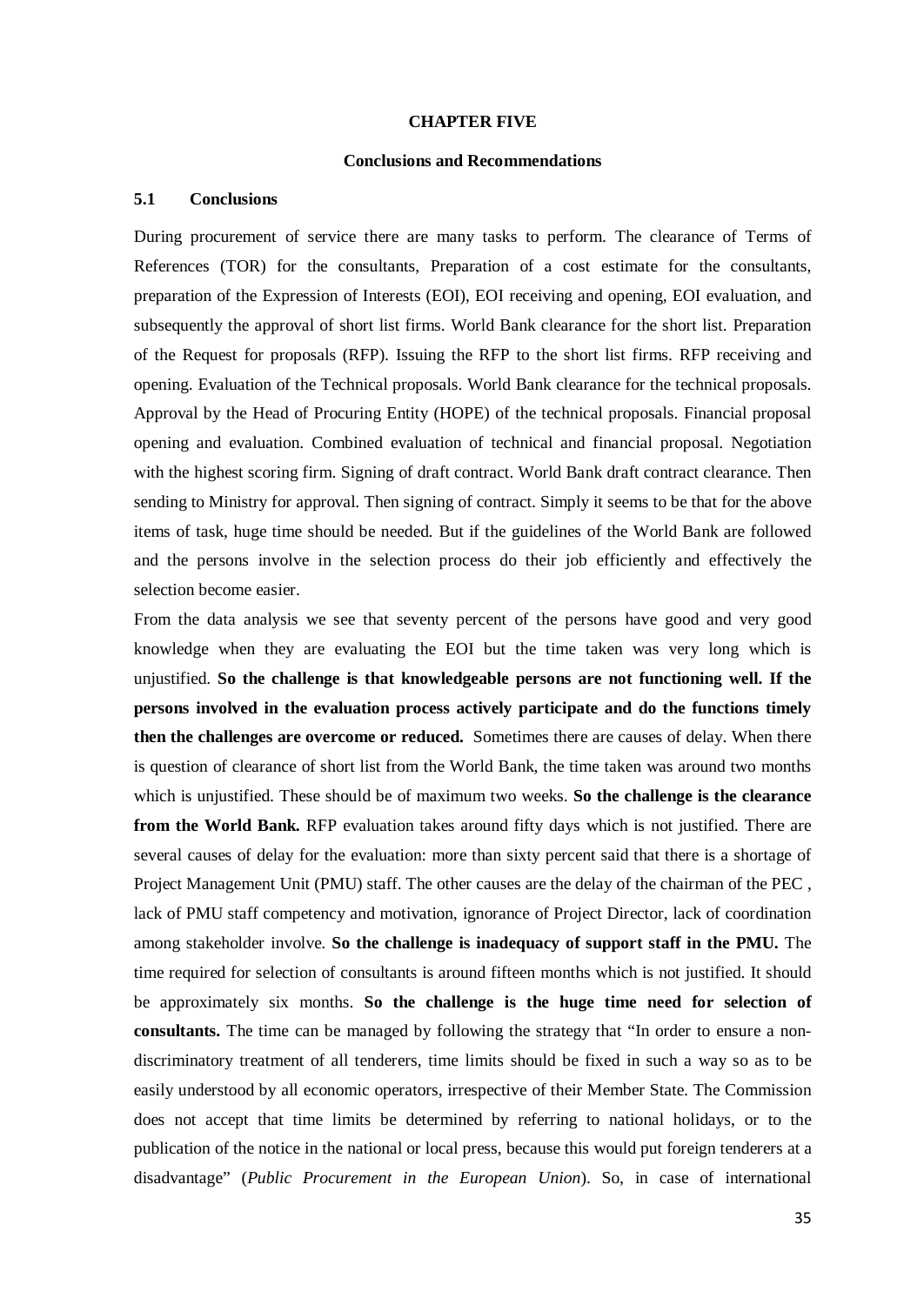consultants, we can follow the above rules. There is a shortage of logistics in the PMU. The procurement personnel in the PMU have sufficient expertise and competency. The PMU personnel have the authority, power, accountability and responsibility. The e-Procurement of service should be introduced and it will reduce the selection time. **So the challenge is the absence of the e-Procurement system of services.** After selection of consultants when they perform there is a common problem of replacement of key personnel because of leaving the job, going for better position etc. **So the challenge is the replacement of consultant personnel.**

## **5.2 Recommendations**

The identified challenges of service procurement should be addressed. By the following ways the challenges can be reduced or overcome.

- Strengthening of Project Management Unit (PMU)
- Strictly following the government rules and the World Bank guidelines
- Role of World Bank regarding clearances of service procurement
- Special focus on evaluation process of service procurement
- Role of Procurement Unit of LGED in service procurement
- Automation in service procurement

#### **5.2.1 Strengthening of Project Management Unit (PMU)**

The project management unit (PMU) plays the key role to implement the project in all respect. For timely service procurement the PMU should take all necessary steps. The procurement personnel in the PMU have sufficient knowledge, i.e. good and very good knowledge regarding service procurement. And also the procurement personnel in the PMU have sufficient expertise and competency. The procurement personnel in the PMU have the authority, power, accountability and responsibility. But in the service procurement not done timely, i.e. huge time required which is not justified. One point here is to be mentioned that the logistics are not sufficient in the PMU and not sufficient staff in the PMU. This is not a valid reason that for only due to the shortage of PMU staff and logistics the service procurement functions are not done timely. The term authority, power, accountability and responsibility are very much interrelated during any function. There should be a balance of authority and power. The procurement personnel should have the authority and also some power during their procurement duties. In this situation the procurement personnel should be responsible in their duties and the accountability should be ensured, otherwise there must be a lack of transparency. For strengthening of PMU staff the team work should function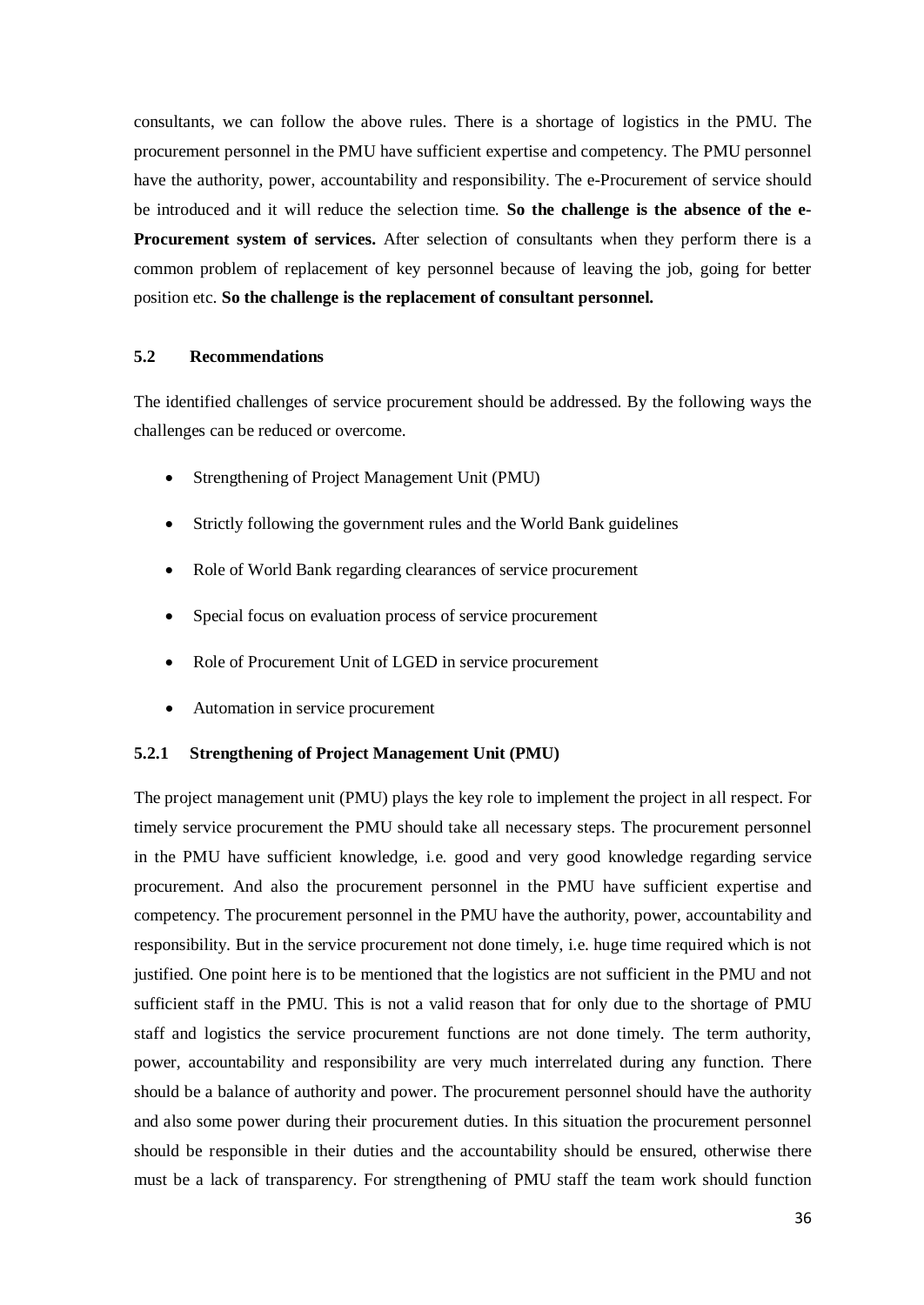well. We know if one member of a team does not work properly that affects the whole work. The leadership of the PMU is very much vital: the leader can guide the team for better performance. The communication within the PMU is also crucial. If the upward, downward and horizontal communication are well in the PMU the performance also better. The coordination between the PMU staff and other stakeholder can be increased. Thus the capacity building of PMU staff can be done which ultimately strengthens the PMU.

### **5.2.2 Strictly following the government rules and the World Bank guidelines**

We follow the government public procurement rules 2008 during service procurement. In the World Bank assisted projects, we follow the World Bank guidelines. Sometimes we are not able to do the procurement function timely. Suppose the evaluation should be done within 21 days. If it is not done within 21 days then what will happen, what is the punishment etc. are not mentioned in the Act or Rules. So, we can say this is the weakness of the Act or Rules. The procurement personnel take the advantage of this weakness. So, in some points the rules or guidelines can be reviewed. Moreover the procurement personnel should strictly follow the rules or guidelines. During project implementation the standard project management strategy should be followed.

#### **5.2.3 Role of World Bank regarding clearances of service procurement**

In the World Bank assisted project the clearance or No Objection is needed from the World Bank at different stages of work regarding service procurement, such as Terms of Reference (TOR), Short list, Technical evaluation, draft contract agreement etc. There are many stages of work during service procurement but at the all stages do not need World Bank clearance: only at the key stage or critical stages do they need clearance. The terms of reference (TOR) should be according to the need of the client, and should follow the World Bank guideline in the World Bank assisted projects. The short list and the technical evaluation should be properly done. The draft contract should be properly done. Here the question is time taken by the World Bank for clearances. For the above four clearances around one fourth of total time, i.e. around four month is required by the World Bank. Though there are many reasons for delay, most notably several times of back and forth because of some clarification or some correction. This time should be minimized. For four clearances maximum eight weeks time is justified. So the role of World Bank regarding clearances should be in line with the World Bank guidelines.

#### **5.2.4 Special focus on evaluation process of service procurement**

The evaluation process of the service procurement is the main task. The evaluation of the Expression of Interest (EOI) and the evaluation of the Request for Proposal (RFP), i. e Technical proposal and the Financial proposal. The EOI evaluation takes around one and half month and the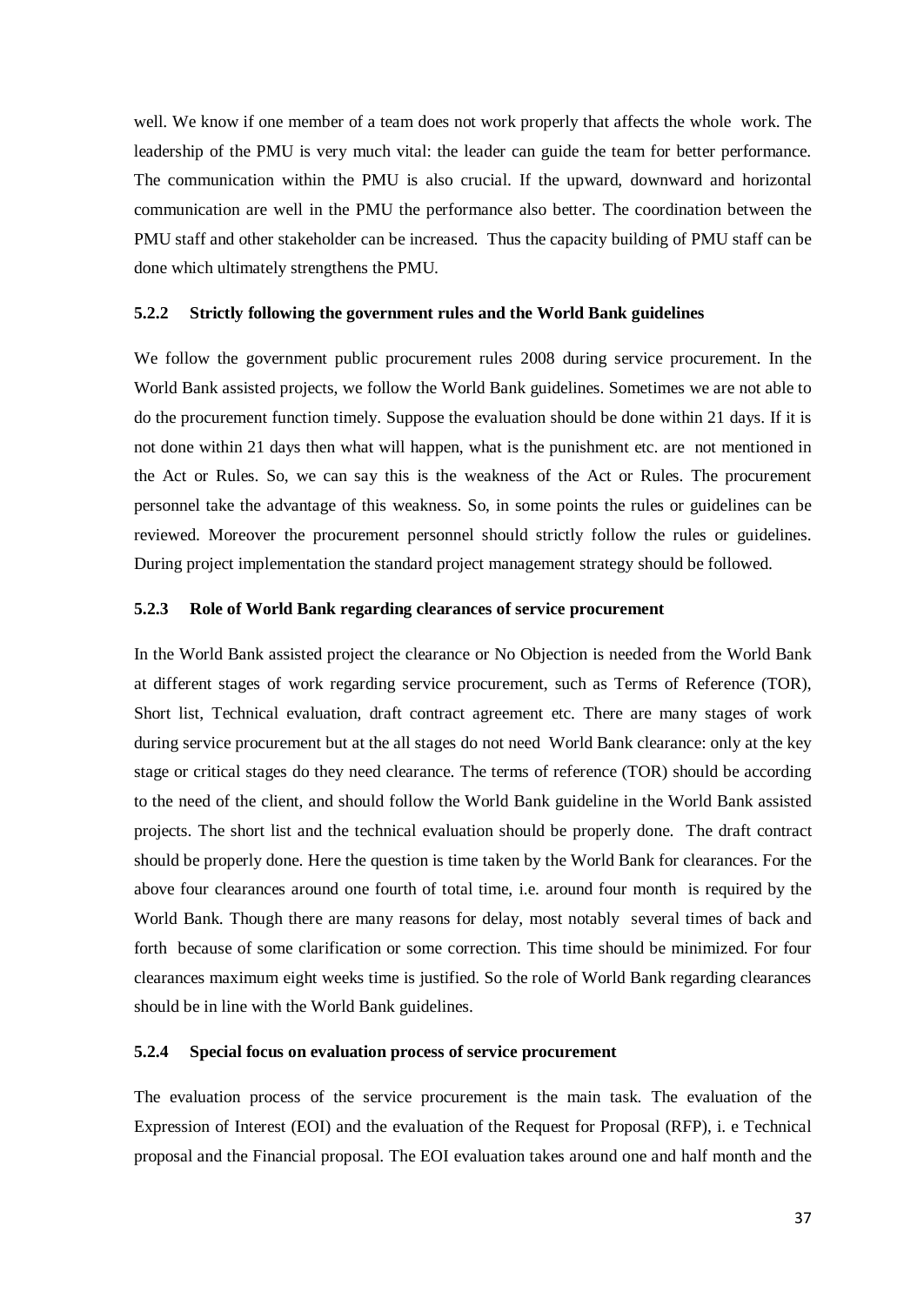RFP evaluation takes around two month. So in total three and half months are needed for evaluation process. We know that in the evaluation process the outside members are involved. The proposal evaluation committee (PEC) cannot conclude the meeting in one sitting. There are several points for clarification to all the PEC members. But in the government rules or in the World Bank guidelines there is a time limit for completing the evaluation. So, all members of PEC should be very much aware of the time frame of evaluation. The time required for evaluation should be minimized. The time for EOI evaluation is three weeks and for RFP evaluation it is also three weeks; in total six weeks. So, there should be special focus in the evaluation process.

### **5.2.5 Role of Procurement Unit of LGED in service procurement**

There is a Procurement Unit in the LGED, headed by a Superintending Engineer (SE). The procurement unit can do the function of selection of consultants for the projects. The persons working in the procurement unit are very expert and competent enough to do the service procurement compare to PMU staff or units staff. According to the volume of work the number of persons can be increased and properly trained. Thus the challenges can be minimized.

#### **5.2.6 Automation in service procurement**

In the service procurement, i.e. selection of consulting firm or consultants, now we are using manual process. The time required in this process in very high. If we are able to use the eprocurement system or online system then the time required for service procurement can be reduced significantly. Because now there is no alternative to the Information Technology (IT) based online system. In the automation process the activities or task can be done sequentially and there is an obligation to the persons involved in the service procurement function in the system to do their function timely. The total contract management system in the service procurement can also be done through the internet. In this process the transparency and accountability of the procurement personnel can also be ensured.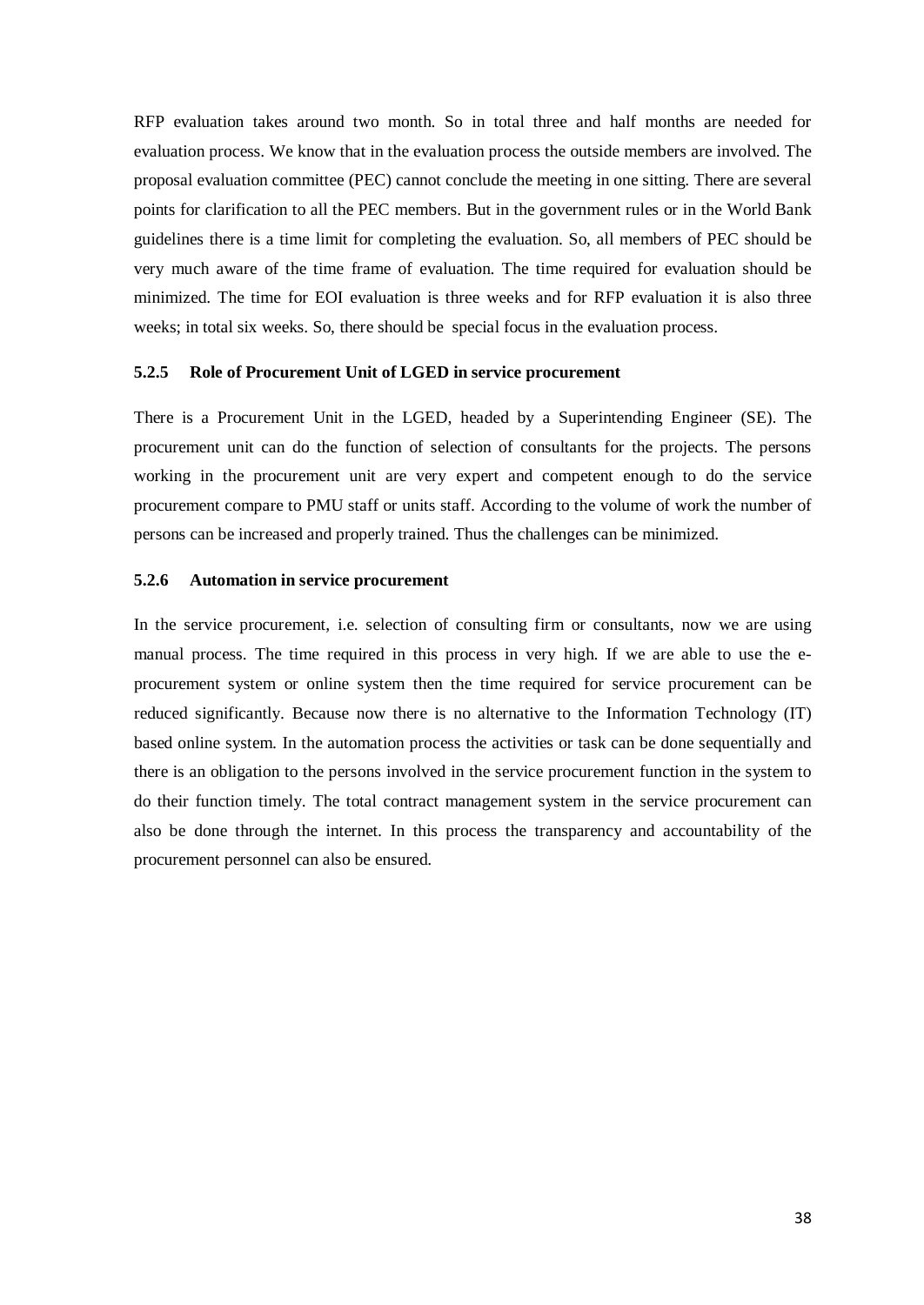#### **References**

<span id="page-48-0"></span>Khi V. Thai, *International Handbook of Public Procurement* The World Bank, Washington, D.C (2006), *Consulting Services Manual* Selection and Employment of Consultants under IBRD Loan and IDA Credit and Grants, World Bank Borrowers (January 2011), *Guidelines.* Guide to the Community Rules on Public Procurement of Services (Directive 92/50/EEC, *Public Procurement in the European Union* Oracle Services Procurement (ORACLE), *Oracle Data Sheet* International Journal of Research in Business and Technology (Volume 5 No. 1 August 2014), *TechMind Research, Canada* The Public Procurement Act 2006 (PPA 2006)

The Public Procurement Rules 2008 (PPR 2008)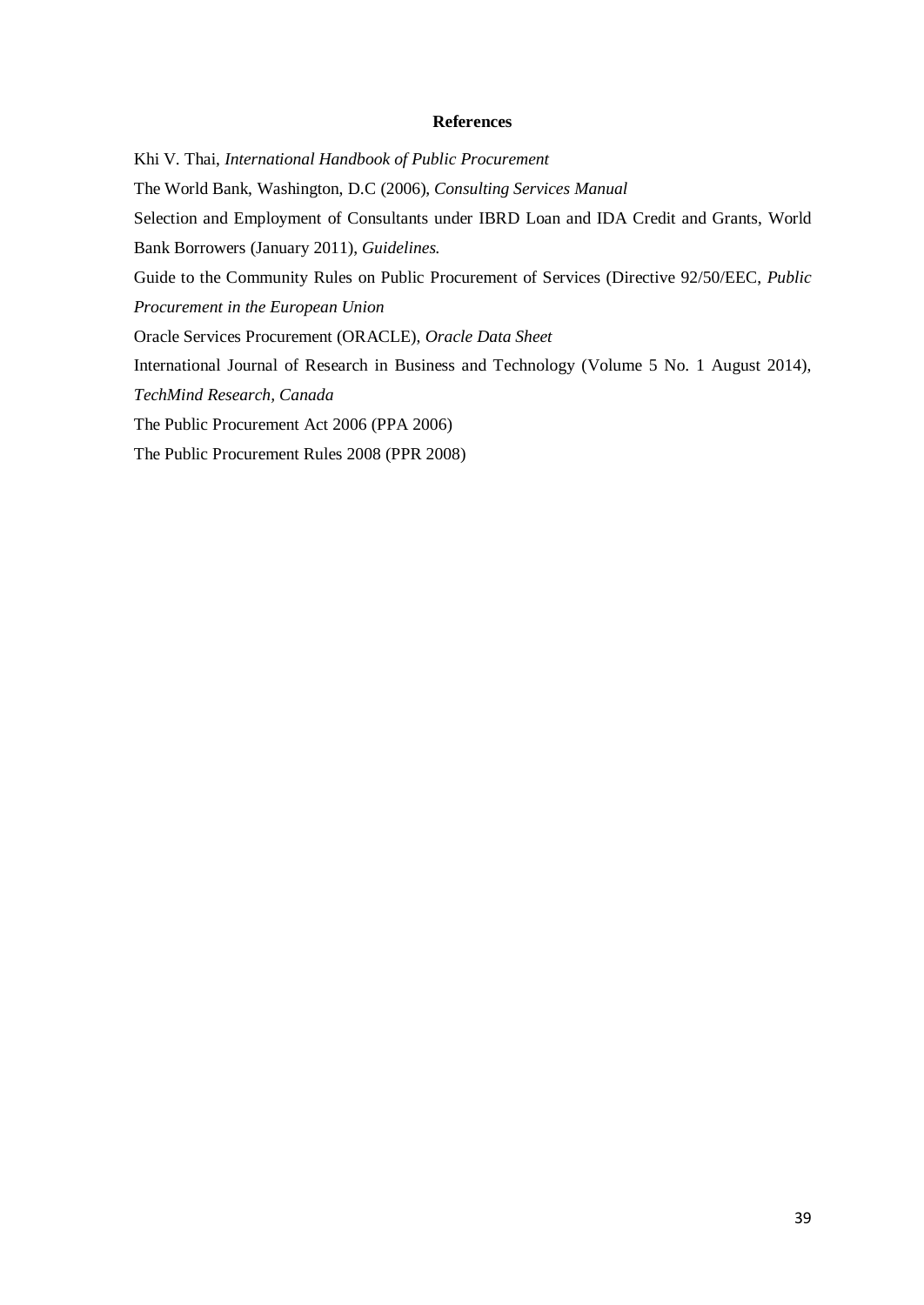## **Appendices**

- <span id="page-49-0"></span>I The time required (days) for selecting the consultants under RTIP-II
- II The time required (dates) for selecting the consultants under RTIP-II
- III The time required (days) for selecting the Individual consultant under RTIP-II
- IV The time required (dates) for selecting the Individual consultant under RTIP-II
- V Survey Questionnaire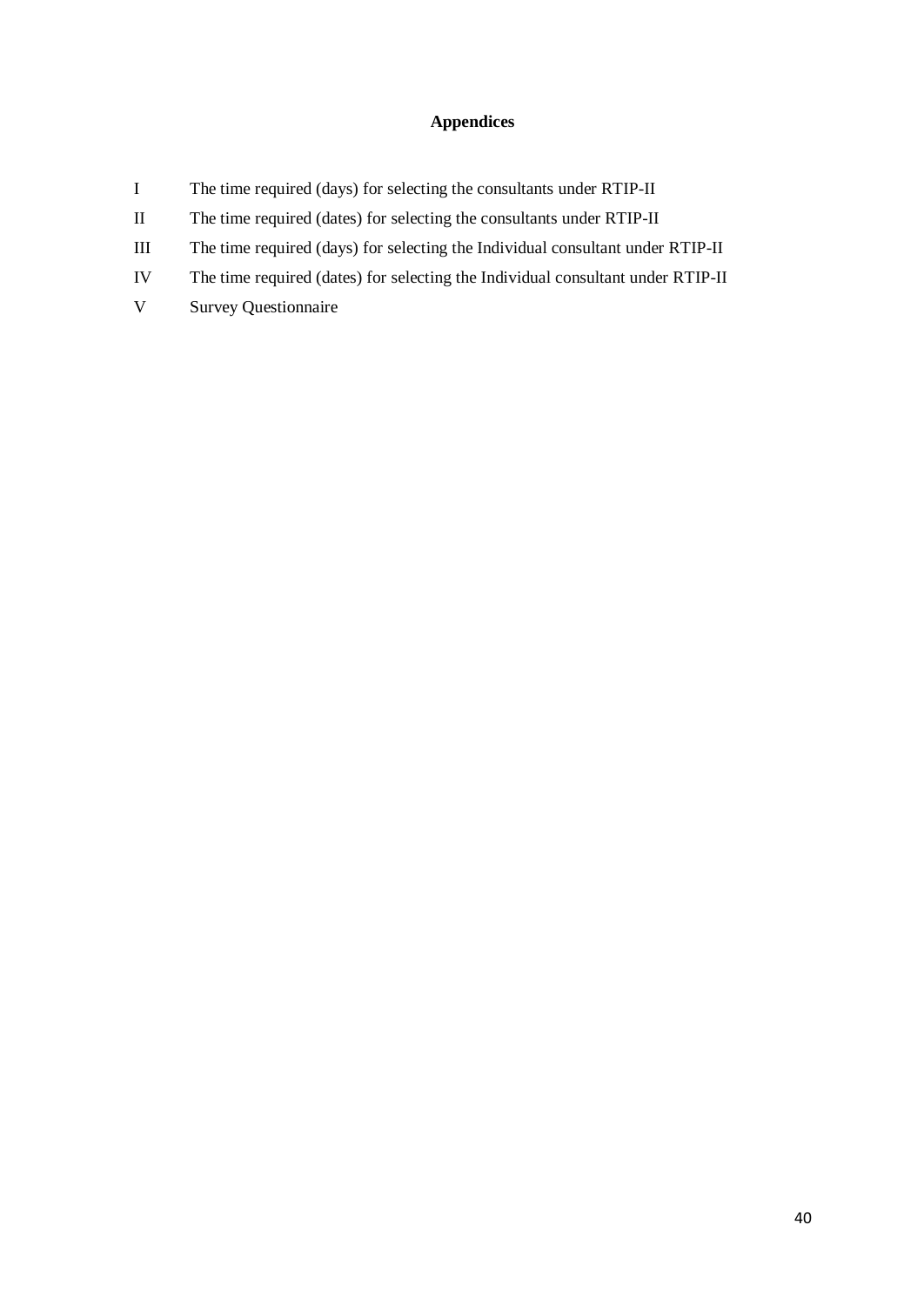# **Appendix I**

| The time required (days) for selecting the consultants under RTIP-II: |  |  |  |  |
|-----------------------------------------------------------------------|--|--|--|--|
|-----------------------------------------------------------------------|--|--|--|--|

| S1.<br>No.     | <b>Steps</b>                                | <b>PPR 2008</b><br>Provisions | The World<br>Bank<br>Provisions | Consultant<br>Firm 1<br>(D&SC) | Consultant<br>Firm 2<br>(IT-ICT-<br>MIS) | Consultant<br>Firm 3<br>(IPAC) |
|----------------|---------------------------------------------|-------------------------------|---------------------------------|--------------------------------|------------------------------------------|--------------------------------|
| $\mathbf{1}$   | World Bank<br>Clearance of TOR              |                               |                                 | $\boldsymbol{0}$               | $\boldsymbol{0}$                         | $\overline{0}$                 |
| $\sqrt{2}$     | <b>Estimate Approval</b>                    |                               |                                 | 16                             | 20                                       | 34                             |
| 3              | <b>EOI</b> Publish                          |                               |                                 | $\overline{4}$                 | 5                                        | $\overline{4}$                 |
| $\overline{4}$ | EOI Receive/                                | 21                            |                                 | 25                             | 26                                       | 29                             |
|                | Opening                                     |                               |                                 |                                |                                          |                                |
| 5              | PEC Meeting $(1st)$                         |                               |                                 | $\overline{48}$                | $\overline{9}$                           | $\overline{15}$                |
| 6              | PEC Meeting $(2nd)$                         | 21                            |                                 | 12                             | 21                                       | $\boldsymbol{7}$               |
| $\tau$         | Evaluation of EOI /                         | $\overline{7}$                |                                 | $\mathbf{1}$                   | 6                                        | $\overline{4}$                 |
|                | Approval of short list                      |                               |                                 |                                |                                          |                                |
| 8              | Send WB for                                 |                               |                                 | $\mathbf{1}$                   | $\mathbf{1}$                             | $\overline{1}$                 |
| 9              | Clearance<br>WB Review for short            |                               |                                 | 160                            |                                          |                                |
|                | list                                        |                               |                                 |                                |                                          |                                |
| 10             | <b>WB</b> Clearance                         |                               |                                 | 41                             | 41                                       | 91                             |
| 11             | Issue of RFP                                |                               |                                 | $\mathbf{1}$                   | $\overline{2}$                           | $\mathbf{1}$                   |
| 12             | RFP Receive /                               | 42                            |                                 | 42                             | 74                                       | 57                             |
|                | Opening                                     |                               |                                 |                                |                                          |                                |
| 13             | PEC Meeting $(1st)$                         |                               |                                 | 30                             | 6                                        | 18                             |
| 14             | <b>PEC</b> Meeting                          | 21                            |                                 | 6                              | 48                                       | 16                             |
|                | (Evaluation of                              |                               |                                 |                                |                                          |                                |
|                | <b>Technical Proposal)</b>                  |                               |                                 |                                |                                          |                                |
| 15             | <b>Evaluation</b> of                        |                               |                                 | 8                              | 6                                        | 9                              |
|                | <b>Technical Proposal</b>                   |                               |                                 |                                |                                          |                                |
| 16             | (Final / Approval)<br>Send WB for           |                               |                                 | 41                             | 10                                       | 3                              |
|                | Clearance                                   |                               |                                 |                                |                                          |                                |
| 17             | <b>WB</b> Clearance                         |                               |                                 | $\mathfrak{Z}$                 | 62                                       | 14                             |
| 18             | <b>HOPE Approval</b>                        |                               |                                 | $\overline{4}$                 | $\mathbf{1}$                             | $\mathbf{1}$                   |
| 19             | <b>Financial Proposal</b>                   |                               |                                 | $\overline{2}$                 | 8                                        | 6                              |
|                | Open and Evaluation                         |                               |                                 |                                |                                          |                                |
| 20             | Negotiation                                 |                               |                                 | $\overline{29}$                | 14                                       | 46                             |
| 21             | Signing of draft                            |                               |                                 | 21                             | 17                                       | 18                             |
|                | contract Agreement                          |                               |                                 |                                |                                          |                                |
| 22             | Send WB for Draft                           |                               |                                 | $\mathbf{1}$                   | $\mathbf{1}$                             | $\mathbf{1}$                   |
|                | <b>Contract Clearance</b>                   |                               |                                 |                                |                                          |                                |
| 23<br>24       | <b>WB</b> Clearance<br>Send to Ministry for |                               |                                 | 39<br>6                        | 38<br>8                                  | 20<br>6                        |
|                | Approval                                    |                               |                                 |                                |                                          |                                |
| 25             | Ministry Approval/                          | 14                            |                                 | 31                             | 27                                       | 40                             |
|                | <b>CCGP</b> Approval                        |                               |                                 |                                |                                          |                                |
| 26             | Contract Sign                               |                               |                                 | 6                              | 19                                       | 9                              |
|                | Total (days)                                |                               |                                 | 578                            | 382                                      | 356                            |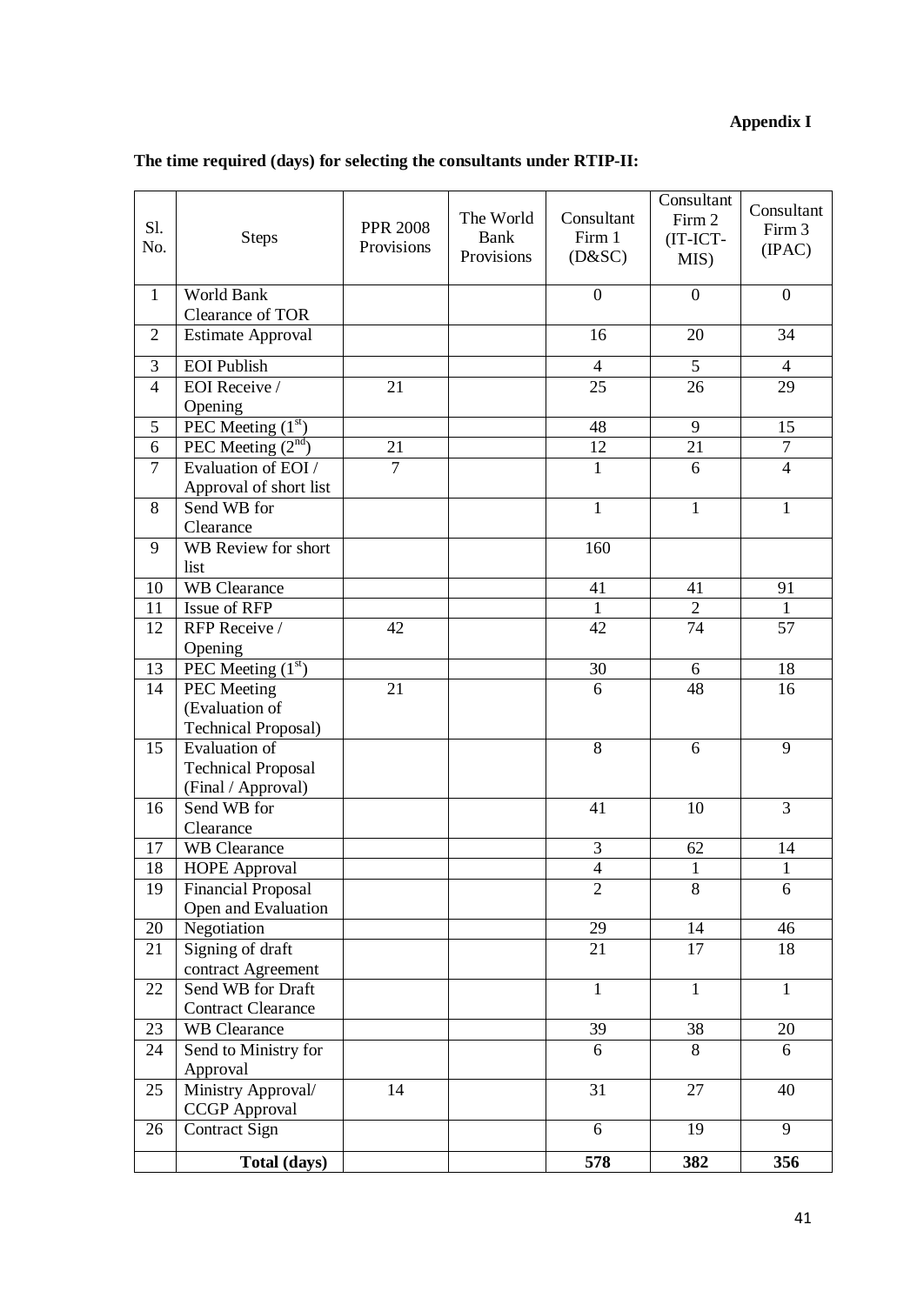# **Appendix II**

| S1.<br>No.     | <b>Steps</b>                                     | <b>PPR 2008</b><br>Provisions | The World<br>Bank<br>Provisions | Consultant<br>Firm 1<br>(D&SC) | Consultant<br>Firm 2 (IT-<br>ICT-MIS) | Consultant<br>Firm 3<br>(IPAC) |
|----------------|--------------------------------------------------|-------------------------------|---------------------------------|--------------------------------|---------------------------------------|--------------------------------|
| $\mathbf{1}$   | World Bank<br>Clearance of TOR                   |                               |                                 | 15.12.2011                     | 09.08.2013                            | 13.06.2013                     |
| $\sqrt{2}$     | <b>Estimate Approval</b>                         |                               |                                 | 01.01.2012                     | 29.08.2013                            | 17.07.2013                     |
| $\overline{3}$ | <b>EOI</b> Publish                               |                               |                                 | 05.01.2012                     | 04.09.2013                            | 21.07.2013                     |
| $\overline{4}$ | EOI Receive /                                    | 21                            |                                 | 30.01.2012                     | 30.09.2013                            | 19.08.2013                     |
|                | Opening                                          |                               |                                 |                                |                                       |                                |
| $\overline{5}$ | PEC Meeting $(1st)$                              |                               |                                 | 19.03.2012                     | 09.10.2013                            | 04.09.2013                     |
| $\overline{6}$ | PEC Meeting $(2nd)$                              | 21                            |                                 | 01.04.2012                     | 30.10.2013                            | 11.09.2013                     |
| $\overline{7}$ | Evaluation of EOI /                              | $\overline{7}$                |                                 | 01.04.2012                     | 06.11.2013                            | 15.09.2013                     |
|                | Approval of short list                           |                               |                                 |                                |                                       |                                |
| 8              | Send WB for                                      |                               |                                 | 01.04.2012                     | 06.11.2013                            | 15.09.2013                     |
|                | Clearance                                        |                               |                                 |                                |                                       |                                |
| 9              | WB Review for short                              |                               |                                 | 10.09.2012                     |                                       |                                |
|                | list                                             |                               |                                 |                                |                                       |                                |
| 10             | <b>WB</b> Clearance                              |                               |                                 | 21.10.2012                     | 16.12.2013                            | 16.12.2013                     |
| 11             | Issue of RFP                                     |                               |                                 | 21.10.2012                     | 18.12.2013                            | 17.12.2013                     |
| 12             | RFP Receive /                                    | 42                            |                                 | 29.11.2012                     | 02.04.2014                            | 12.02.2014                     |
|                | Opening                                          |                               |                                 |                                |                                       |                                |
| 13             | <b>PEC</b> Meeting                               |                               |                                 | 01.01.2013                     | 08.04.2014                            | 02.03.2014                     |
| 14             | <b>PEC</b> Meeting                               | 21                            |                                 | 07.01.2013                     | 26.05.2014                            | 18.03.2014                     |
|                | (Evaluation of                                   |                               |                                 |                                |                                       |                                |
|                | <b>Technical Proposal)</b>                       |                               |                                 |                                |                                       |                                |
| 15             | <b>Evaluation of</b>                             |                               |                                 | 15.01.2013                     | 01.06.2014                            | 27.03.2014                     |
|                | <b>Technical Proposal</b>                        |                               |                                 |                                |                                       |                                |
|                | (Final / Approval)                               |                               |                                 |                                |                                       |                                |
| 16             | Send WB for                                      |                               |                                 | 25.02.2013                     | 11.06.2014                            | 30.03.2014                     |
| 17             | Clearance<br><b>WB</b> Clearance                 |                               |                                 |                                | 13.08.2014                            |                                |
|                |                                                  |                               |                                 | 28.02.2013<br>28.03.2013       | 13.08.2014                            | 14.04.2014<br>14.04.2014       |
| 18<br>19       | <b>HOPE Approval</b>                             |                               |                                 |                                | 21.08.201                             | 20.04.2014                     |
|                | <b>Financial Proposal</b><br>Open and Evaluation |                               |                                 | 06.03.2013                     |                                       |                                |
| 20             | Negotiation                                      |                               |                                 | 03.04.2013                     | 04.09.2014                            | 05.06.2014                     |
| 21             | Signing of draft                                 |                               |                                 | 24.04.2013                     | 21.09.2014                            | 23.06.2014                     |
|                | contract Agreement                               |                               |                                 |                                |                                       |                                |
| 22             | Send WB for Draft                                |                               |                                 | 24.04.2013                     | 21.09.2014                            | 26.06.2014                     |
|                | <b>Contract Clearance</b>                        |                               |                                 |                                |                                       |                                |
| 23             | <b>WB</b> Clearance                              |                               |                                 | 03.06.2013                     | 29.10.2014                            | 16.07.2014                     |
| 24             | Send to Ministry for                             |                               |                                 | 09.06.2013                     | 06.11.2014                            | 22.07.2014                     |
|                | Approval                                         |                               |                                 |                                |                                       |                                |
| 25             | Ministry Approval/                               | 14                            |                                 | 10.07.2013                     | 02.12.2014                            | 31.08.2014                     |
|                | <b>CCGP</b> Approval                             |                               |                                 |                                |                                       |                                |
| 26             | Contract Sign                                    |                               |                                 | 16.07.2013                     | 21.12.2014                            | 09.09.2014                     |

# **The time required (dates) for selecting the consultants under RTIP-II:**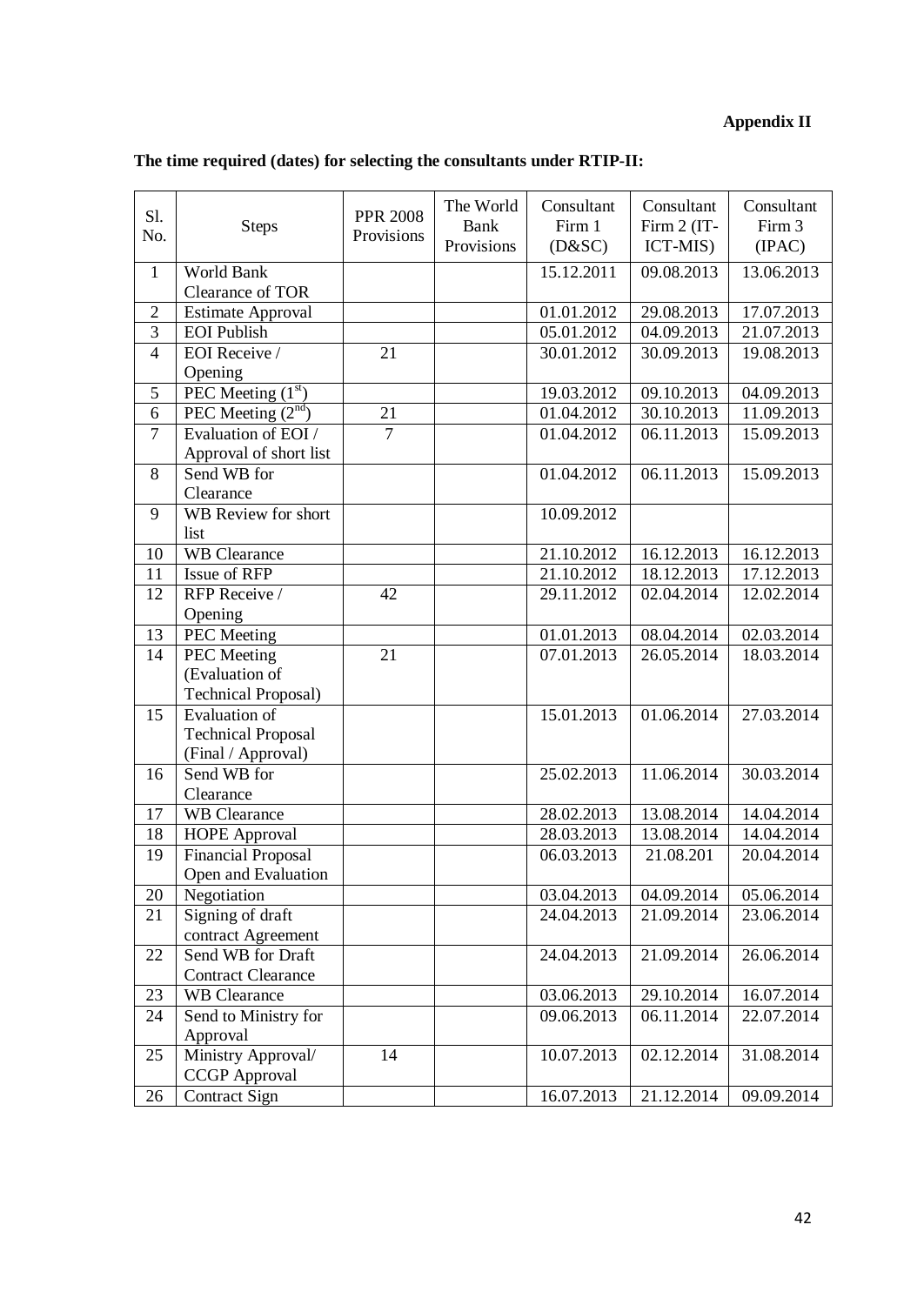# **Appendix III**

| S1.<br>No.     | <b>Steps</b>                               | <b>PPR 2008</b><br>Provisions | The World<br>Bank<br>Provisions | Individual<br>Consultant (RWT)<br>specialist) |
|----------------|--------------------------------------------|-------------------------------|---------------------------------|-----------------------------------------------|
| 1              | TOR preparation                            |                               |                                 | 15                                            |
| $\overline{2}$ | World Bank Clearance of TOR                |                               |                                 | 16                                            |
| 3              | <b>Estimate Approval</b>                   |                               |                                 |                                               |
| 4              | <b>EOI</b> Publish                         |                               |                                 |                                               |
| 5              | EOI Receive / Opening                      | 21                            |                                 | 33                                            |
| 6              | PEC Meeting $(1st)$                        |                               |                                 | 28                                            |
| 7              | PEC Meeting $(2nd)$                        | 21                            |                                 | 6                                             |
| 8              | Evaluation of EOI / Approval of short list | 7                             |                                 |                                               |
| 9              | Send WB for Clearance                      |                               |                                 |                                               |
| 10             | <b>WB</b> Clearance                        |                               |                                 | 3                                             |
| 11             | Negotiation                                |                               |                                 | 6                                             |
| 12             | Signing of draft contract Agreement        |                               |                                 | 14                                            |
| 13             | Send WB for Draft Contract Clearance       |                               |                                 | 6                                             |
| 14             | <b>WB Clearance</b>                        |                               |                                 | 55                                            |
| 15             | Contract Sign                              |                               |                                 | 11                                            |
|                | Total                                      |                               |                                 | 203                                           |

# **The time required (days) for selecting the Individual consultant under RTIP-II:**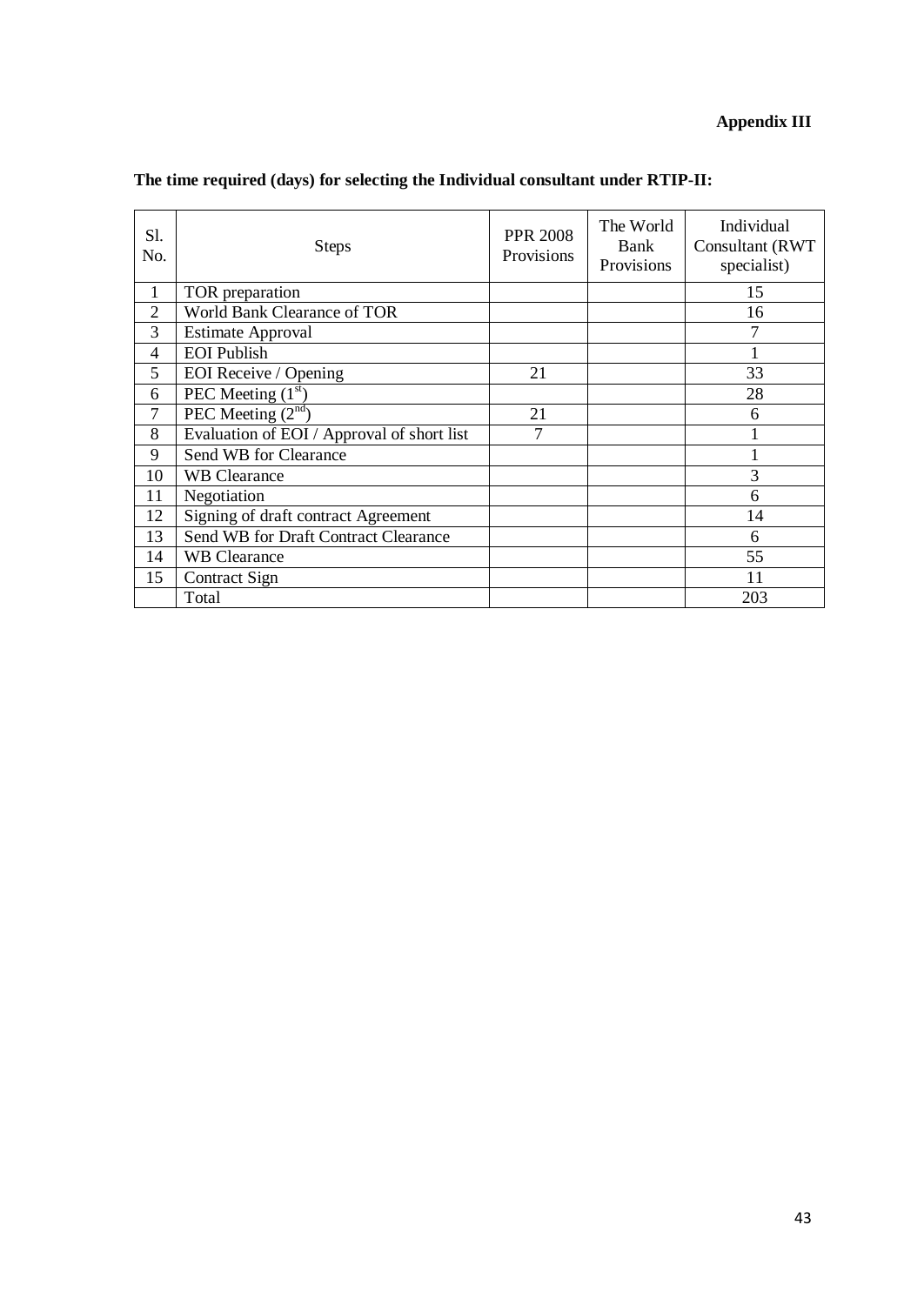# **Appendix IV**

| S1<br>No.      | <b>Steps</b>                               | <b>PPR 2008</b><br>Provisions | The World<br>Bank<br>Provisions | Individual<br>Consultant (RWT<br>specialist) |
|----------------|--------------------------------------------|-------------------------------|---------------------------------|----------------------------------------------|
| 1              | TOR preparation                            |                               |                                 | 15.10.2013                                   |
| $\overline{2}$ | World Bank Clearance of TOR                |                               |                                 | 31.10.2013                                   |
| 3              | <b>Estimate Approval</b>                   |                               |                                 | 07.11.2013                                   |
| 4              | <b>EOI</b> Publish                         |                               |                                 | 07.11.2013                                   |
| 5              | EOI Receive / Opening                      |                               |                                 | 09.12.2013                                   |
| 6              | PEC Meeting $(1st)$                        |                               |                                 | 06.01.2014                                   |
| 7              | PEC Meeting $(2nd)$                        |                               |                                 | 12.01.2014                                   |
| 8              | Evaluation of EOI / Approval of short list |                               |                                 | 12.01.2014                                   |
| 9              | Send WB for Clearance                      |                               |                                 | 13.01.2014                                   |
| 10             | <b>WB</b> Clearance                        |                               |                                 | 16.01.2014                                   |
| 11             | Negotiation                                |                               |                                 | 22.01.2014                                   |
| 12             | Signing of draft contract Agreement        |                               |                                 | 05.02.2014                                   |
| 13             | Send WB for Draft Contract Clearance       |                               |                                 | 11.02.2014                                   |
| 14             | <b>WB Clearance</b>                        |                               |                                 | 07.04.2014                                   |
| 15             | Contract Sign                              |                               |                                 | 18.05.2014                                   |

# **The time required (dates) for selecting the Individual consultant under RTIP-II:**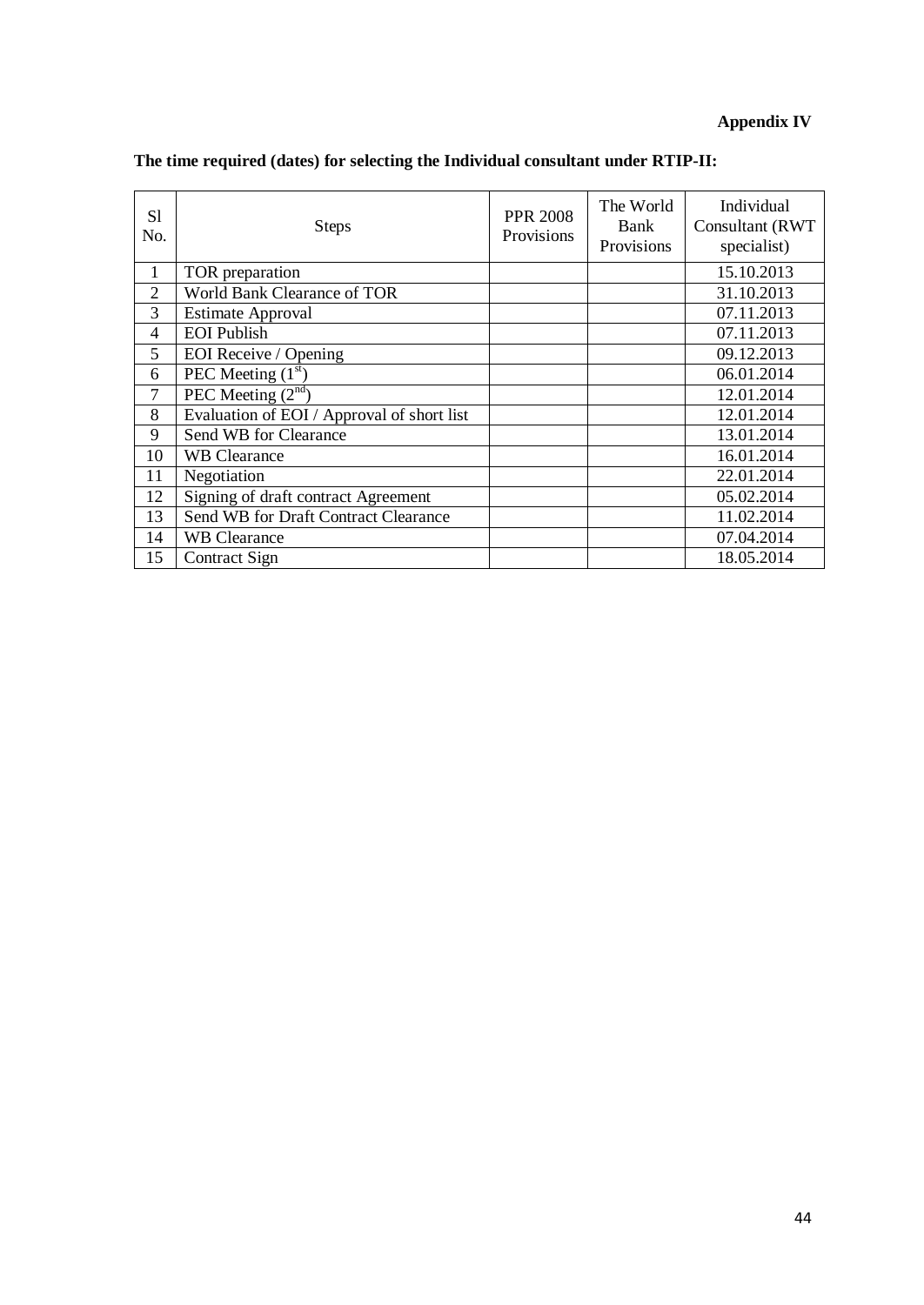#### BRAC Institute of Governance and Development (BIGD)

#### BRAC University

#### **Survey Questionnaire**

## **Research Topic: Challenges of Service Procurement – A Case Study at the Second Rural Transport Improvement Project of Local Government Engineering Department.**

This is a survey questionnaire to identify potential challenges to service procurement of World Bank assisted project at LGED in general and that of for RTIP-II in particular. This is a part of the academic requirement for the degree of Masters of Procurement and Supply Management (MPSM) at the BRAC Institute of Governance and Development (BIGD), BRAC University. Your honest response is very much valuable to the researcher. The researcher assures that the information provided by you will be kept confidential and it will be used only for academic purpose.

### **Section 1: Personal Information**

a) Name (optional):

Please tick marks one from the following alternatives:

b) How long have you been involved in the procurement activities?

| ears.<br>- 1 V | vears<br>-<br>- Calo.<br>$\overline{1}$ | years<br>$\overline{\phantom{0}}$<br>-2 U<br>⊥ັ | vears.<br>ั∠∪ | vears<br>. |
|----------------|-----------------------------------------|-------------------------------------------------|---------------|------------|
|                |                                         |                                                 |               |            |

c) How long have you been involved in the service procurement activities?

| vears.<br>vears<br>vears.<br>vears.<br>$\mathbf{r}$<br>. I U<br>c.<br>$\sim$<br>v<br>.<br>∸<br>-<br>. .<br>. |  |  | nη |  | years |
|--------------------------------------------------------------------------------------------------------------|--|--|----|--|-------|
|--------------------------------------------------------------------------------------------------------------|--|--|----|--|-------|

d) Where do you work for now?

| GET | WB | Ministry/Other | Jutsourced   | <b>Other</b> |
|-----|----|----------------|--------------|--------------|
|     |    | department     | Organization | (Pl specify) |

## **Section 2: Consultant selection Issues**

1. To what extent do you think that the POC and PEC members have sufficient knowledge about service procurement processing according to PPR-2008?

| $\sim$ 1<br>'oor<br>'OOI<br>ັ<br>$-$ | . ച ന ര | <b>TOOC</b> | $\sim$ 443<br>OOQ. |
|--------------------------------------|---------|-------------|--------------------|
|--------------------------------------|---------|-------------|--------------------|

2. EOI evaluation takes on an average 38 days, do you think it is justified?

Yes/ No.

- 3. If no, what are the potential causes?
	- A. Chairman's delay
	- B. Shortage of PMU staff
	- C. lack of PMU staff's competency and motivation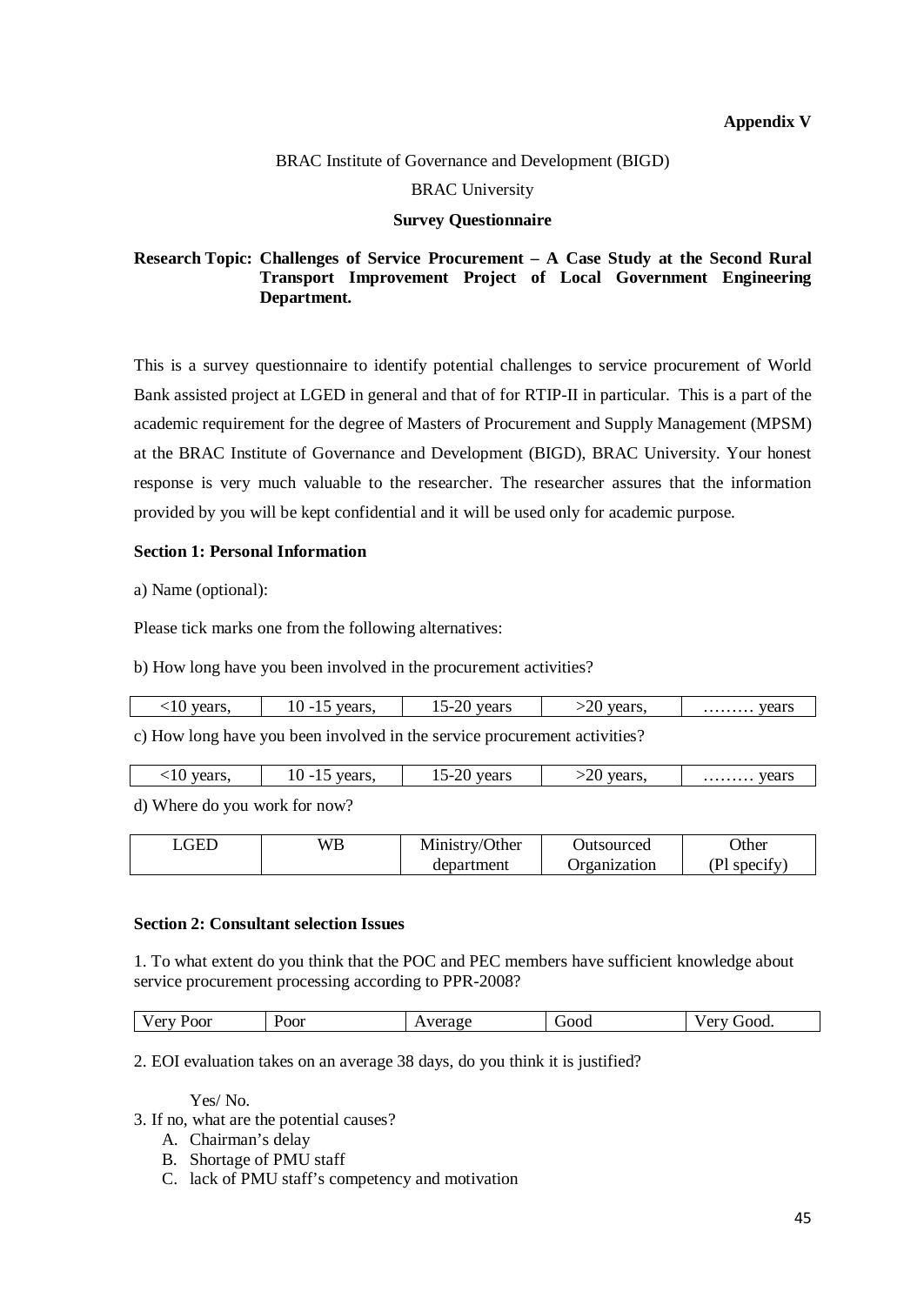- D. Ignorance of PD/ other stakeholders
- E. Others (Please specify):

4. To get clearance on the short list from the World Bank takes on an average 58 days, do you think it is justified?

Yes/No

5. If no, does the WB should have a time limit?

Yes/No

If yes, how long it should be: One Week/ Two Week/ Three Week/ Four Weeks.

6. RFP open to evaluation takes 50 days on an average; do you think it is justified?

Yes / No

- 7. If no, what are the potential causes of delay? [Can tick one or more]
	- A. Chairman's delay
	- B. Shortage of PMU staff
	- C. lack of PMU staff's competency and motivation
	- D. Ignorance of PD/ other stakeholders
	- E. Others (Please specify):
- 8. How to improve? [Can tick one or more]
	- A. Performance to be linked to reward
	- B. With proper monitoring
	- C. Punishment
	- D. Outsourcing
	- E. Others (please specify)

9. Daft Contract signing need on an average 19 days, do you think it is justified?

Yes / No

10. In WB assisted service procurement at least 4 clearances [TOR, Short list, Technical evaluation, and draft contract agreement] needed, do you think it can be reduced to 2.

- A. Yes/No
- B. Others[Please specify]:
- 11. If yes, which step can be eliminated?
	- A. TOR and Technical Evaluation
	- B. Short list and draft contract agreement
	- C. TOR and short list
	- D. Others [Please specify]:……………………..
	- E.

12. Selection of consultants need on an average 438 days, do you think it is justified?

Yes / No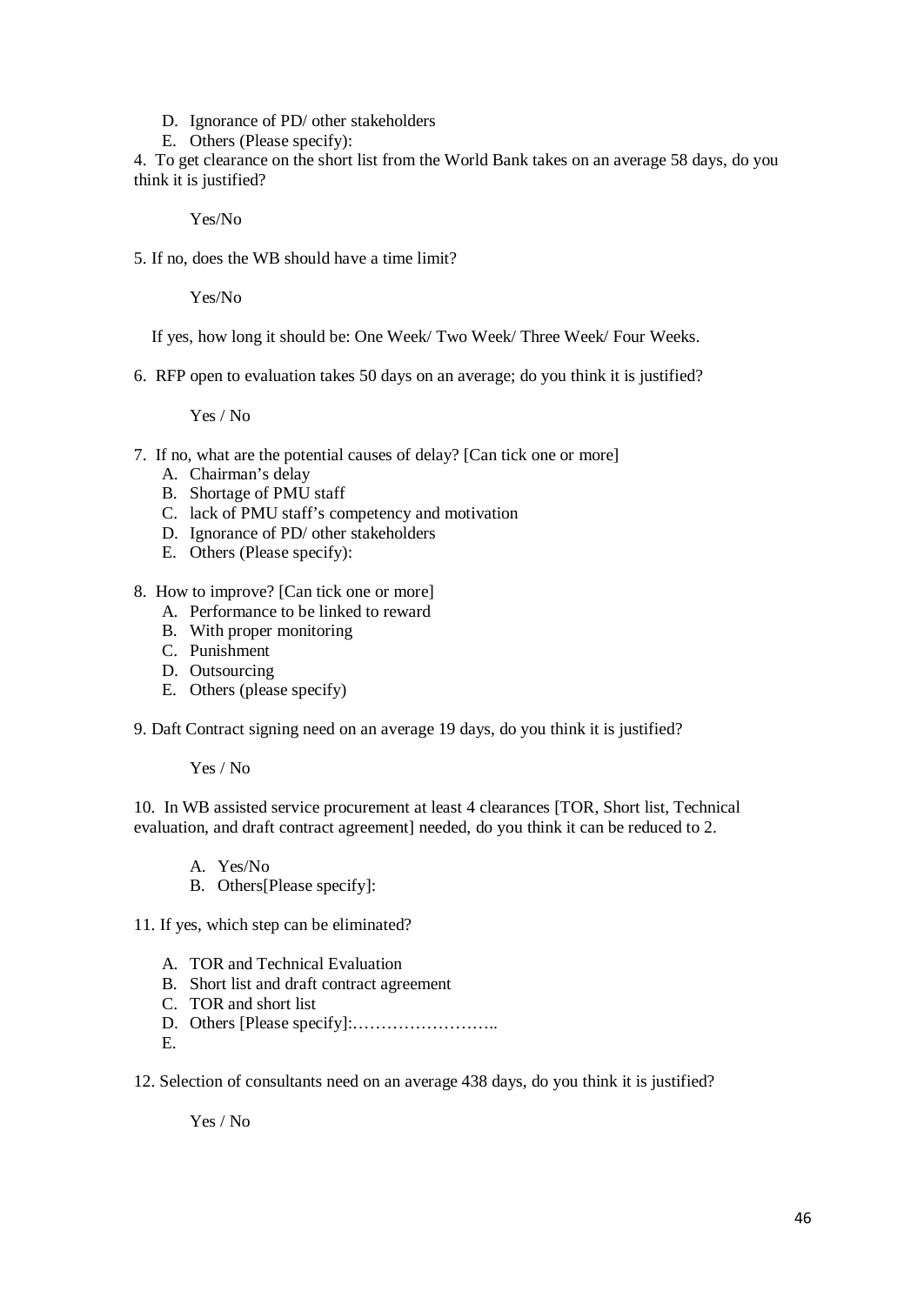## **Section 3: Project Management Unit's Capacity, Capability Issues**

13. Do you think that sufficient procurement personnel in the PMU and logistics also sufficient?

Yes / No

14. Do you think that the procurement personnel in the PMU have sufficient expertise and competency?

Yes / No

15. Do you think that the procurement personnel in the PMU have the authority, power and accountability and responsibility?

Yes / No

16. Do you think that the e-Procurement of service will reduce the time to selection of consultants?

Yes/ No

## **Section 4: Other Issues and comments**

17. From your point of view what are the challenges of service procurement?

|                | Challenges | Remedy [if possible] |
|----------------|------------|----------------------|
|                |            |                      |
| 2              |            |                      |
| 3              |            |                      |
| $\overline{4}$ |            |                      |
| 5              |            |                      |

(Thanking you for your cooperation)

(Md. Rayhan Shiddique, Student ID 13282009, BIGD, BRAC University, Dhaka, Bangladesh)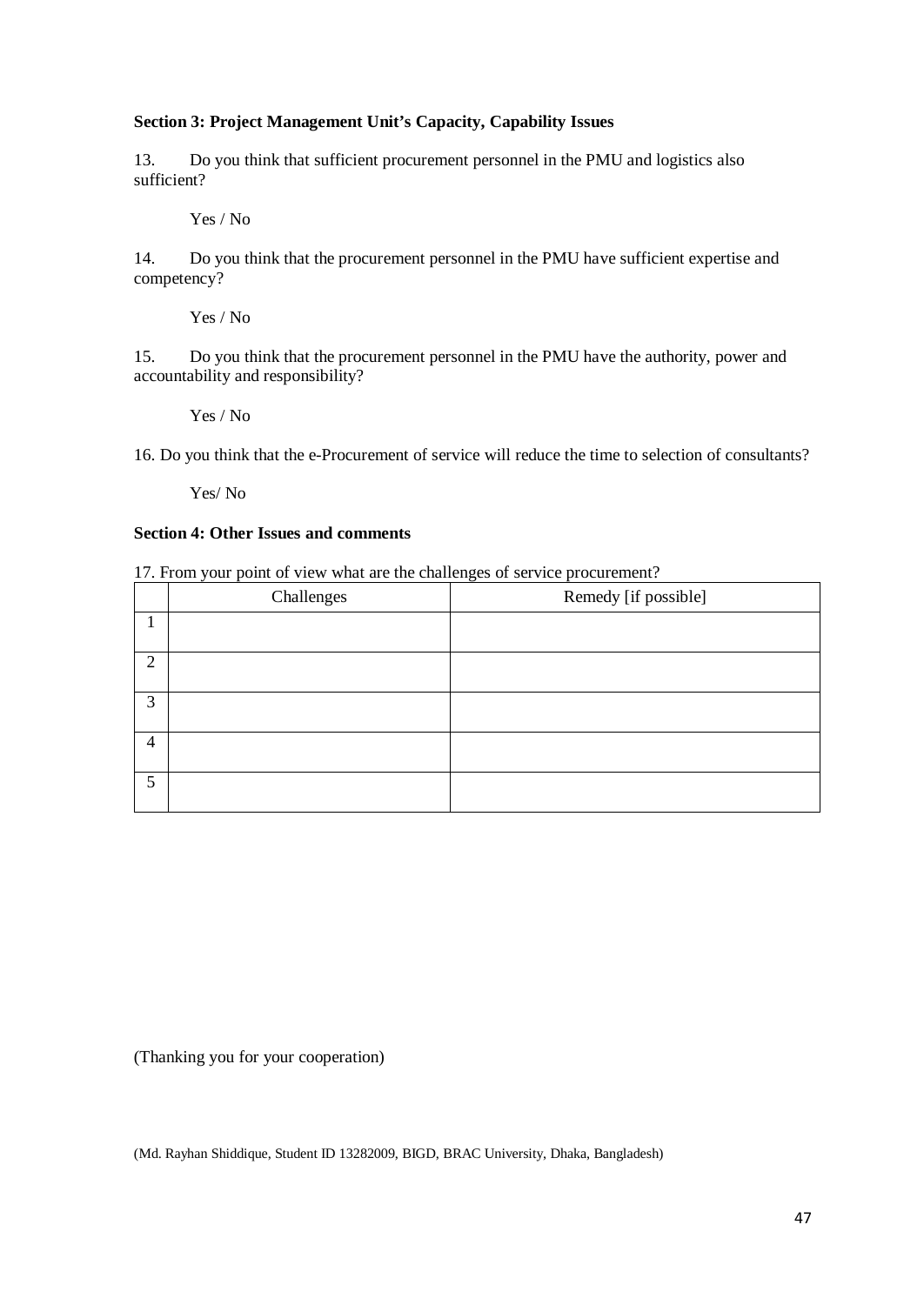#### **Interview**

1. Do you think the POC / PEC members have sufficient knowledge about service procurement according to PPR 2008 ?

2. EOI evaluation took on an average 38 days, do you think it is justified? From your point of view what are the reasons?

3. Short list clearance from World Bank took on an average 58 days, do you think it is justified? From your point of view what are the reasons?

4. Technical and financial evaluation took on an average 50 days, do you think it is justified? From your point of view what are the reasons?

5. In WB assisted service procurement at least 4 clearances [TOR, Short list, Technical evaluation, draft contract agreement] needed, do you think it is justified?

6. Selection of consultants took on an average 438 days, do you think it is justified? Is e-Procurement will reduce the time to the selection of consultants?